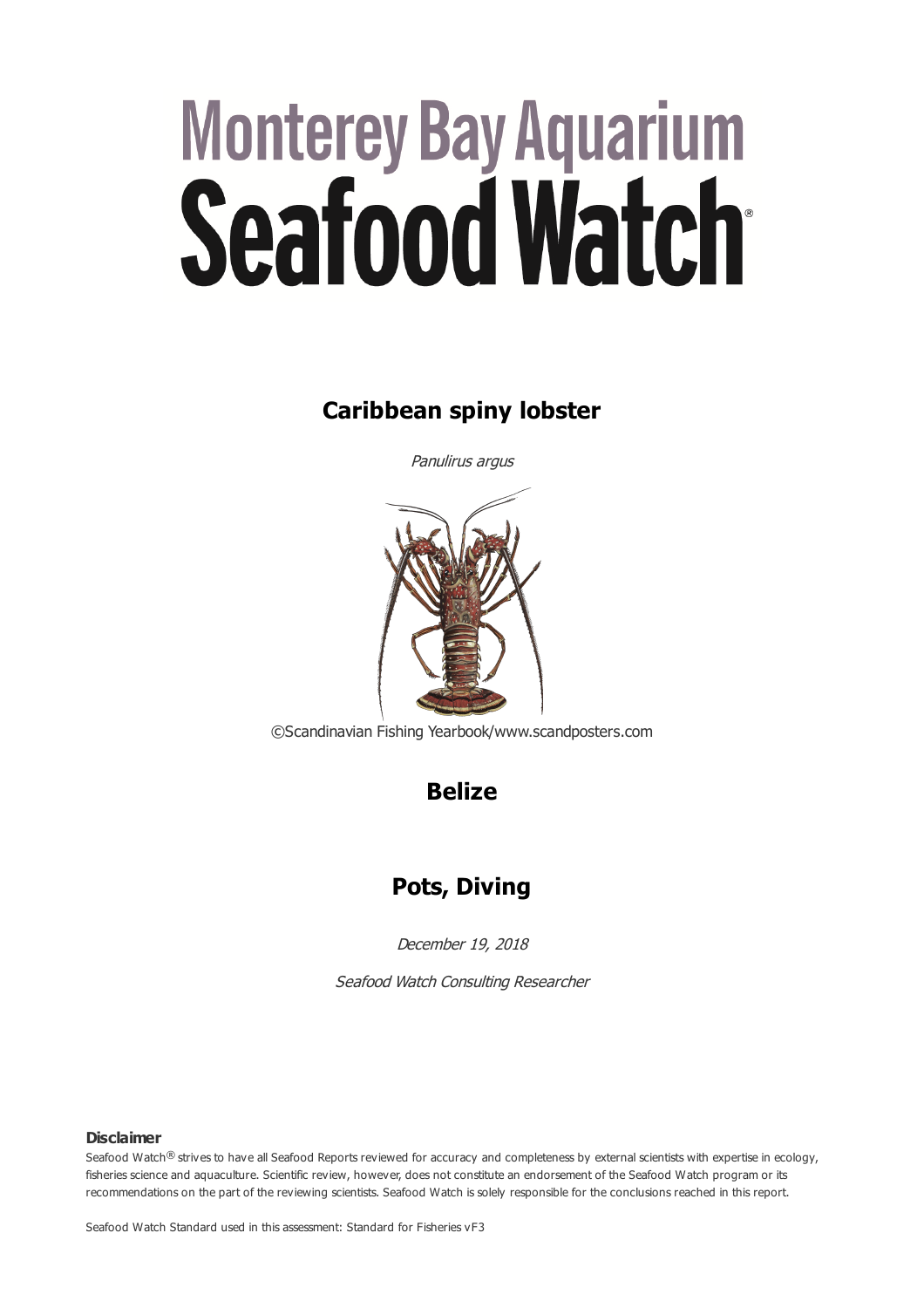# **Table of Contents**

| Introduction $\cdots$                                                                                                                              |
|----------------------------------------------------------------------------------------------------------------------------------------------------|
|                                                                                                                                                    |
|                                                                                                                                                    |
| Criterion 2: Impacts on Other Species <b>Manual According to the Criterion</b> 2: Impacts on Other Species <b>Manual According to the Criteria</b> |
|                                                                                                                                                    |
|                                                                                                                                                    |
|                                                                                                                                                    |
|                                                                                                                                                    |
|                                                                                                                                                    |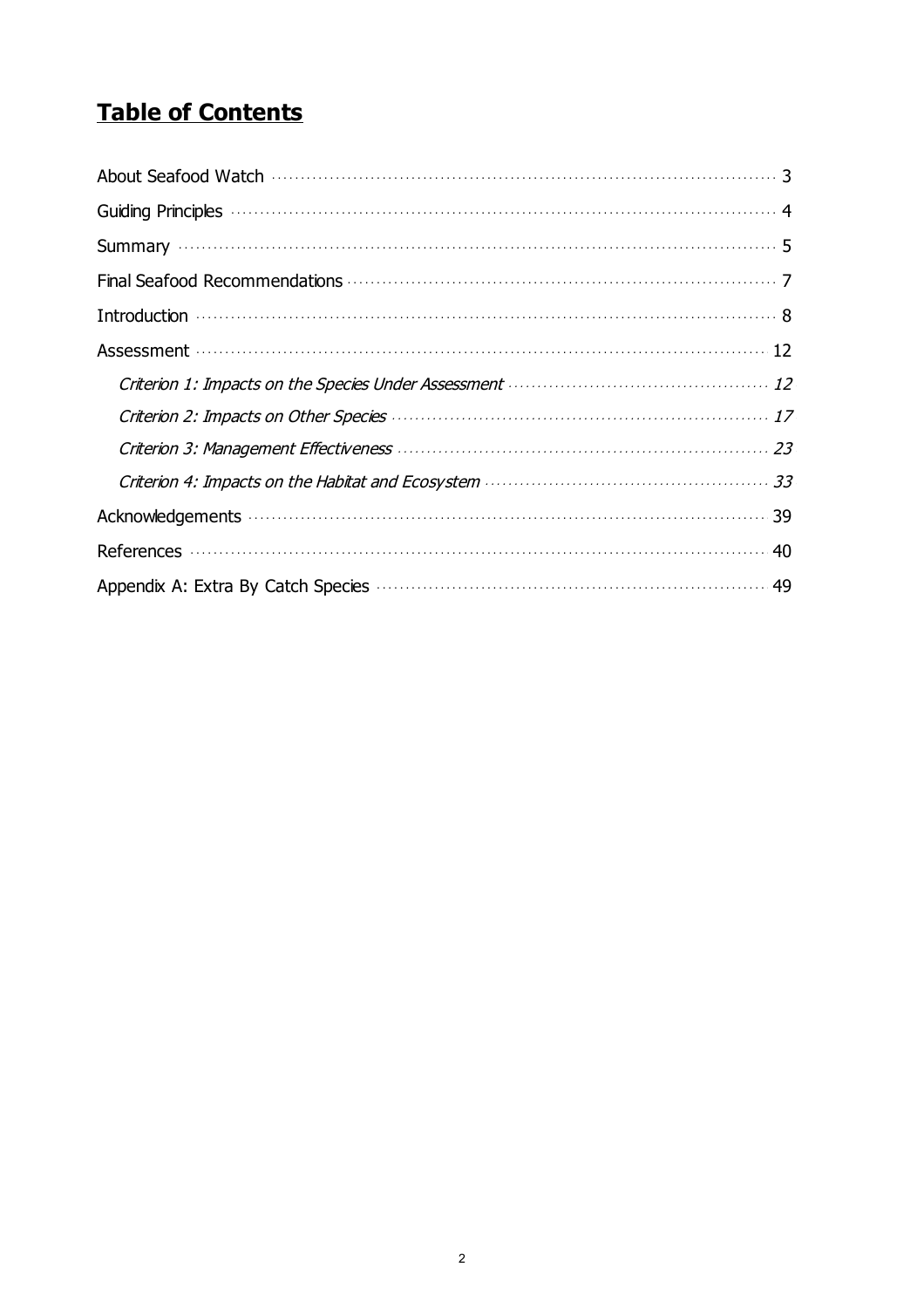# <span id="page-2-0"></span>**About Seafood Watch**

Monterey Bay Aquarium's Seafood Watch program evaluates the ecological sustainability of wild-caught and farmed seafood commonly found in the United States marketplace. Seafood Watch defines sustainable seafood as originating from sources, whether wild-caught or farmed, which can maintain or increase production in the long-term without jeopardizing the structure or function of affected ecosystems. Seafood Watch makes its science-based recommendations available to the public in the form of regional pocket guides that can be downloaded from www.seafoodwatch.org. The program's goals are to raise awareness of important ocean conservation issues and empower seafood consumers and businesses to make choices for healthy oceans.

Each sustainability recommendation on the regional pocket guides is supported by a Seafood Watch Assessment. Each assessment synthesizes and analyzes the most current ecological, fisheries and ecosystem science on a species, then evaluates this information against the program's conservation ethic to arrive at a recommendation of "Best Choices," "Good Alternatives" or "Avoid." This ethic is operationalized in the Seafood Watch standards, available on our website here. In producing the assessments, Seafood Watch seeks out research published in academic, peer-reviewed journals whenever possible. Other sources of information include government technical publications, fishery management plans and supporting documents, and other scientific reviews of ecological sustainability. Seafood Watch Research Analysts also communicate regularly with ecologists, fisheries and aquaculture scientists, and members of industry and conservation organizations when evaluating fisheries and aquaculture practices. Capture fisheries and aquaculture practices are highly dynamic; as the scientific information on each species changes, Seafood Watch's sustainability recommendations and the underlying assessments will be updated to reflect these changes.

Parties interested in capture fisheries, aquaculture practices and the sustainability of ocean ecosystems are welcome to use Seafood Watch assessments in any way they find useful.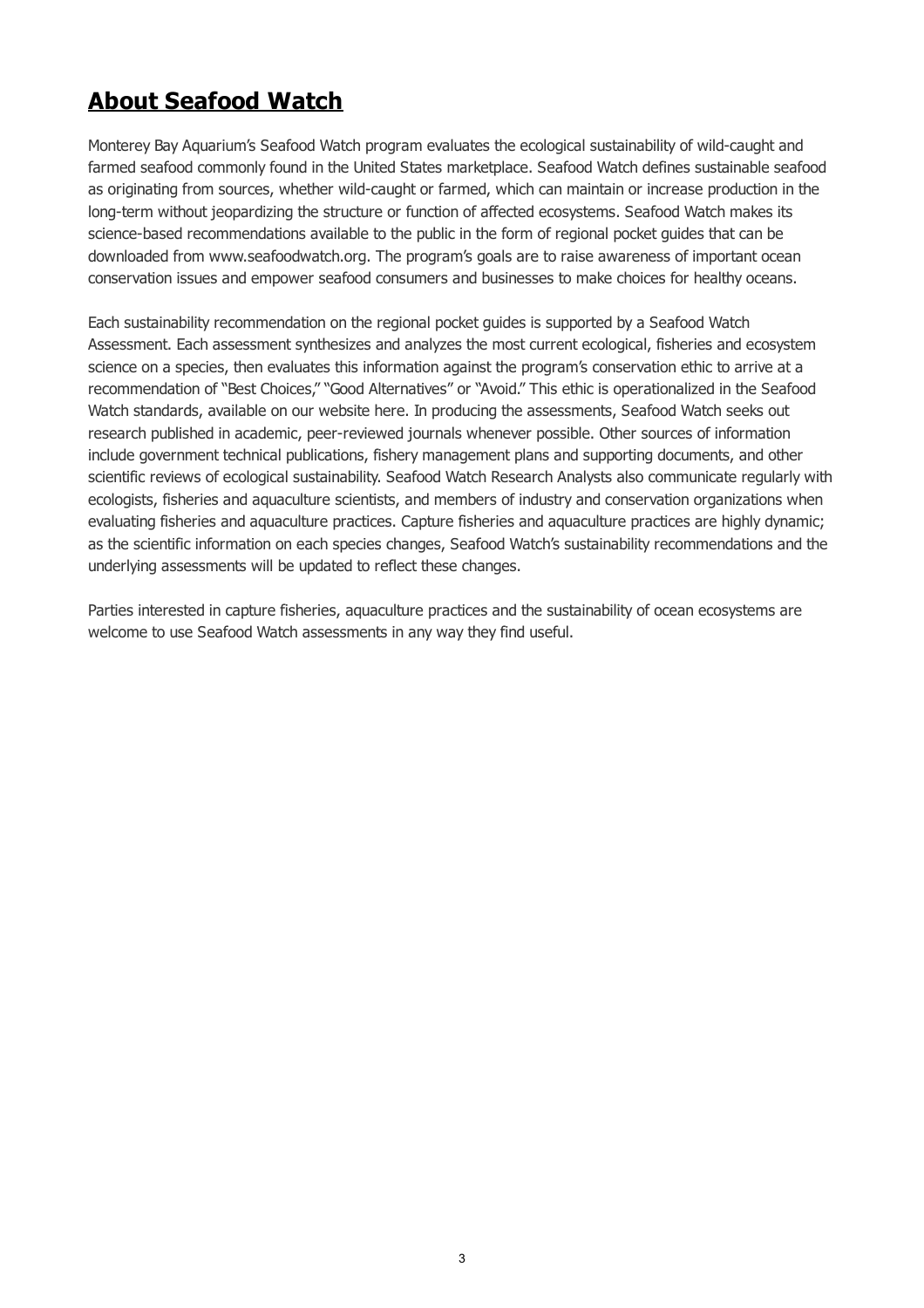# <span id="page-3-0"></span>**Guiding Principles**

Seafood Watch defines sustainable seafood as originating from sources, whether fished<sup>1</sup> or farmed that can maintain or increase production in the long-term without jeopardizing the structure or function of affected ecosystems.

The following guiding principles illustrate the qualities that fisheries must possess to be considered sustainable by the Seafood Watch program (these are explained further in the Seafood Watch Standard for Fisheries):

- Follow the principles of ecosystem-based fisheries management.
- Ensure all affected stocks are healthy and abundant.
- Fish all affected stocks at sustainable levels.
- Minimize bycatch.
- Have no more than a negligible impact on any threatened, endangered or protected species.
- Managed to sustain the long-term productivity of all affected species.
- Avoid negative impacts on the structure, function or associated biota of aquatic habitats where fishing occurs.
- Maintain the trophic role of all aquatic life.
- Do not result in harmful ecological changes such as reduction of dependent predator populations, trophic cascades, or phase shifts.
- Ensure that any enhancement activities and fishing activities on enhanced stocks do not negatively affect the diversity, abundance, productivity, or genetic integrity of wild stocks.

These guiding principles are operationalized in the four criteria in this standard. Each criterion includes:

- Factors to evaluate and score
- Guidelines for integrating these factors to produce a numerical score and rating

Once a rating has been assigned to each criterion, we develop an overall recommendation. Criteria ratings and the overall recommendation are color coded to correspond to the categories on the Seafood Watch pocket guide and online guide:

**Best Choice/Green:** Are well managed and caught in ways that cause little harm to habitats or other wildlife.

Good Alternative/Yellow: Buy, but be aware there are concerns with how they're caught.

**Avoid/Red** Take a pass on these for now. These items are overfished or caught in ways that harm other marine life or the environment.

 $1$  "Fish" is used throughout this document to refer to finfish, shellfish and other invertebrates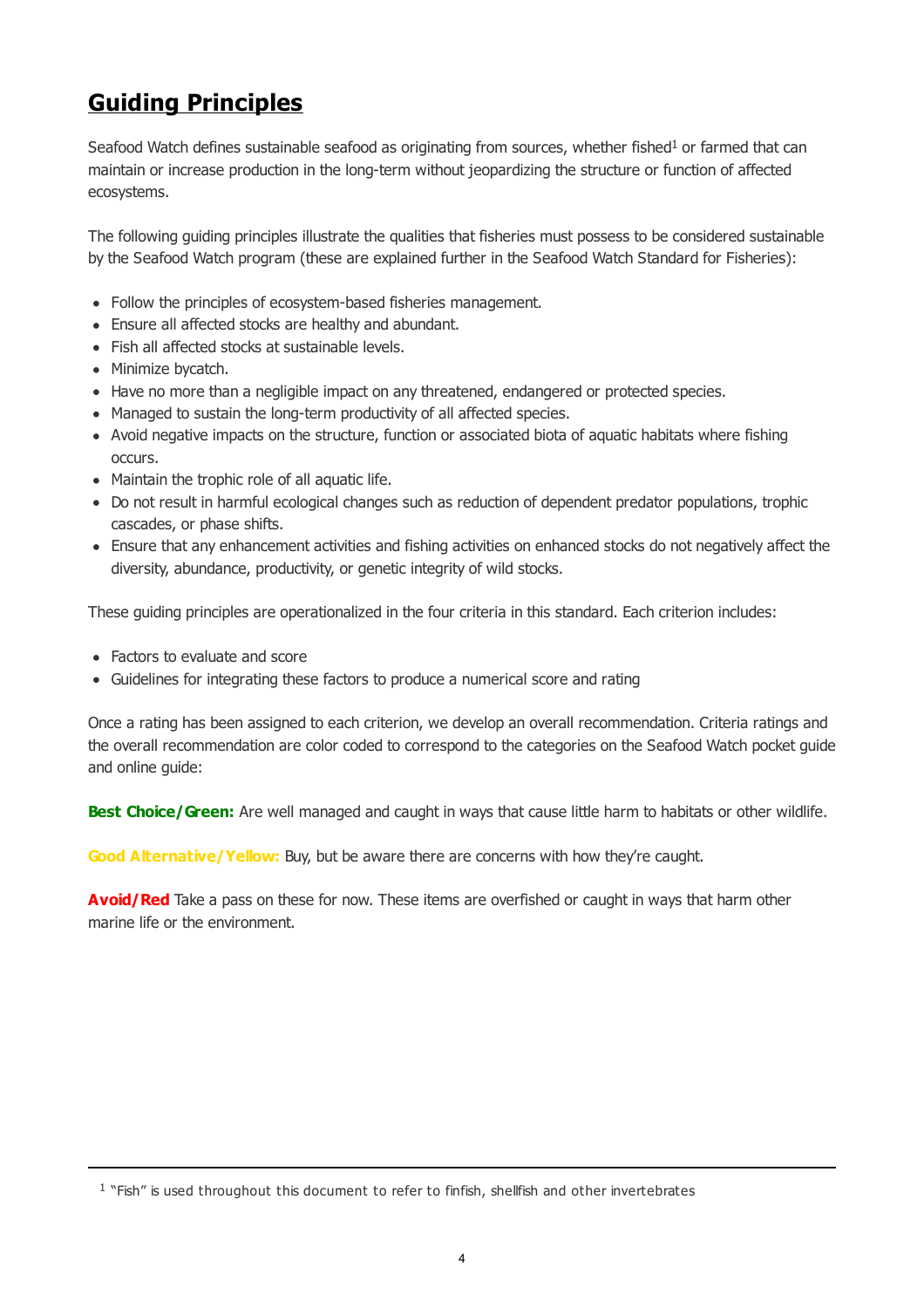# <span id="page-4-0"></span>**Summary**

The spiny lobster is a commercially fished marine invertebrate. There are several distinct species of spiny lobster located in various areas of the world. This report provides information and recommendations for the Caribbean spiny lobster (Panulirus argus) fished in the waters of Belize with traps, free diving, and use of hook stick and *casitas*.

The spiny lobster is moderately vulnerable to fishing pressure. They tend to mature quickly (between 2 to 3 years), compared to their life span of around 20 years in Caribbean. Recently matured spiny lobsters tend to spawn once a year, while older lobsters can spawn multiple times per year and females produce up to 2.5 million eggs, which can disperse widely.

Regular stock assessments for Caribbean spiny lobster are rare. There are no reference points to determine the stock status. The productivity-susceptibility analysis concluded that spiny lobster in Belize are not highly vulnerable; data-limited indicators in the 2010 stock assessment suggest a decline in abundance; fishing mortality is above the reference points and natural mortality. Therefore, the stock status of spiny lobster in Belize is ranked red.

Generally, the most common non-targeted species caught in the Caribbean spiny lobster trap fishery include various finfish and crab species. The total discard rate for lobster fisheries is generally between 8% and 15%, but discards include many invertebrates (which are generally returned alive) and finfish including grunts and snappers. Species of concern are caught and retained in the fisheries, including Nassau grouper and some overfished snapper species such as nutton snapper. Since species of concern are retained in the Belize trap fishery, it is ranked red.

Similarly, the free-dive fisheries (using casitas or hook stick), do not capture large numbers of non-targeted species. Even in the areas in which casitas are used, animals move freely and are still harvested by hand with the use of nets and/or hooks. Thus, the Caribbean spiny lobster fishery is extremely selective, resulting in very little incidental catch. However, species of concern are caught and retained in the fisheries, including Nassau Grouper and there is harvesting of juvenile queen conch. Since species of concern are retained in the Belize dive fishery, it is ranked red.

Management of spiny lobster has not been effective at maintaining a stable, abundant population. However, the last stock assessment was published in 2010 and considerable developments in management have occurred since the last assessment. The Caribbean spiny lobster regional management body OSPESCA and The Belize Fisheries Department mandates a suite of management measures including a minimum legal size, a closed season, the type and number of fishing gears to control the fishing effort, and Belize implemented a national Managed Access Program (MAP) in 2016. The effectiveness of the MAP is currently unknown, though trials of MAP have proven successful in two marine reserves in Belize. There are difficulties in enforcing the regulations and considerable issues with non-compliance of management measures. Studies are lacking regarding the spiny lobster stock status, bycatch, discarding, retained species, ghost fishing, and Illegal, Unregulated and Unreported (IUU) fishing. Overall, the management of the spiny lobster fisheries in Belize are ranked yellow.

The spiny lobster fisheries in Belize use traps or divers to harvest lobster. Traps and casitas result in some damage to the benthic habitat but Belize has regulations protecting some portion of habitat in reserves. The ecosystem impacts from the trap and casita based fisheries are considered moderate. The impact of the Belize spiny lobster fishery on habitats and ecosystem is ranked yellow for traps and green for diving.

There has been increasing pressure from foreign markets to ensure the supply of lobsters is sustainable. For example, in 2014, the EU had imposed a "red card" and import sanctions on Belize. Due to improvements in management and enforcement, the EU withdrew Belize from the blacklist and have since issued Belize with a green card.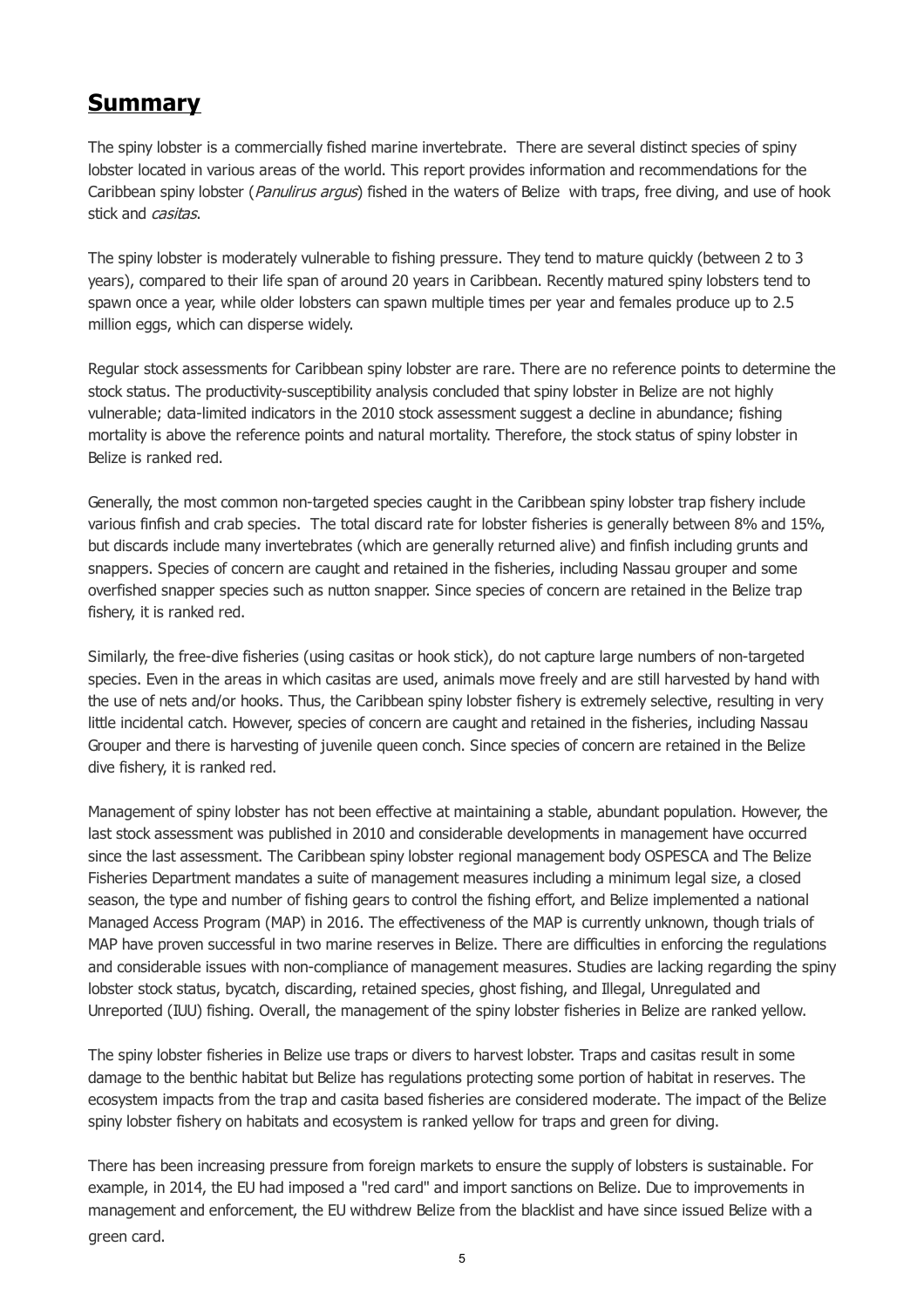# **Final Seafood Recommendations**

| SPECIES/FISHERY                                                            | <b>CRITERION 1:</b><br><b>IMPACTS ON</b><br><b>THE SPECIES</b> | CRITERION 2:<br><b>IMPACTS ON</b><br><b>OTHER</b><br><b>SPECIES</b> | <b>CRITERION 3:</b><br><b>MANAGEMENT</b><br><b>EFFECTIVENESS</b> | <b>CRITERION 4:</b><br><b>HABITAT AND</b><br><b>ECOSYSTEM</b> | OVERALL<br><b>RECOMMENDATION</b> |
|----------------------------------------------------------------------------|----------------------------------------------------------------|---------------------------------------------------------------------|------------------------------------------------------------------|---------------------------------------------------------------|----------------------------------|
| Caribbean spiny<br><b>lobster</b><br>Belize Caribbean<br>Sea, Pots, Belize | Red (1.000)                                                    | Red (1.000)                                                         | Yellow (3.000)                                                   | Yellow (2.449)                                                | Avoid (1.646)                    |
| Caribbean spiny<br>lobster<br>Belize Caribbean<br>Sea, Diving, Belize      | Red (1.000)                                                    | Red (1.000)                                                         | Yellow (3.000)                                                   | Green (3.464)                                                 | Avoid (1.795)                    |

# **Summary**

Spiny lobster from Belize receive a recommendation of "avoid" due to concerns regarding stock status and fishing mortality, and the potential impact on other species harvested alongside lobsters such as snapper, grouper, and conch.

# **Scoring Guide**

Scores range from zero to five where zero indicates very poor performance and five indicates the fishing operations have no significant impact.

Final Score = geometric mean of the four Scores (Criterion 1, Criterion 2, Criterion 3, Criterion 4).

- **Best Choice/Green** = Final Score >3.2, and no Red Criteria, and no Critical scores
- **Good Alternative/Yellow** = Final score >2.2-3.2, and neither Harvest Strategy (Factor 3.1) nor Bycatch Management Strategy (Factor 3.2) are Very High Concern2, and no more than one Red Criterion, and no Critical scores
- **Avoid/Red** = Final Score ≤2.2, or either Harvest Strategy (Factor 3.1) or Bycatch Management Strategy (Factor 3.2) is Very High Concern or two or more Red Criteria, or one or more Critical scores.

 $2$  Because effective management is an essential component of sustainable fisheries, Seafood Watch issues an Avoid recommendation for any fishery scored as a Very High Concern for either factor under Management (Criterion 3).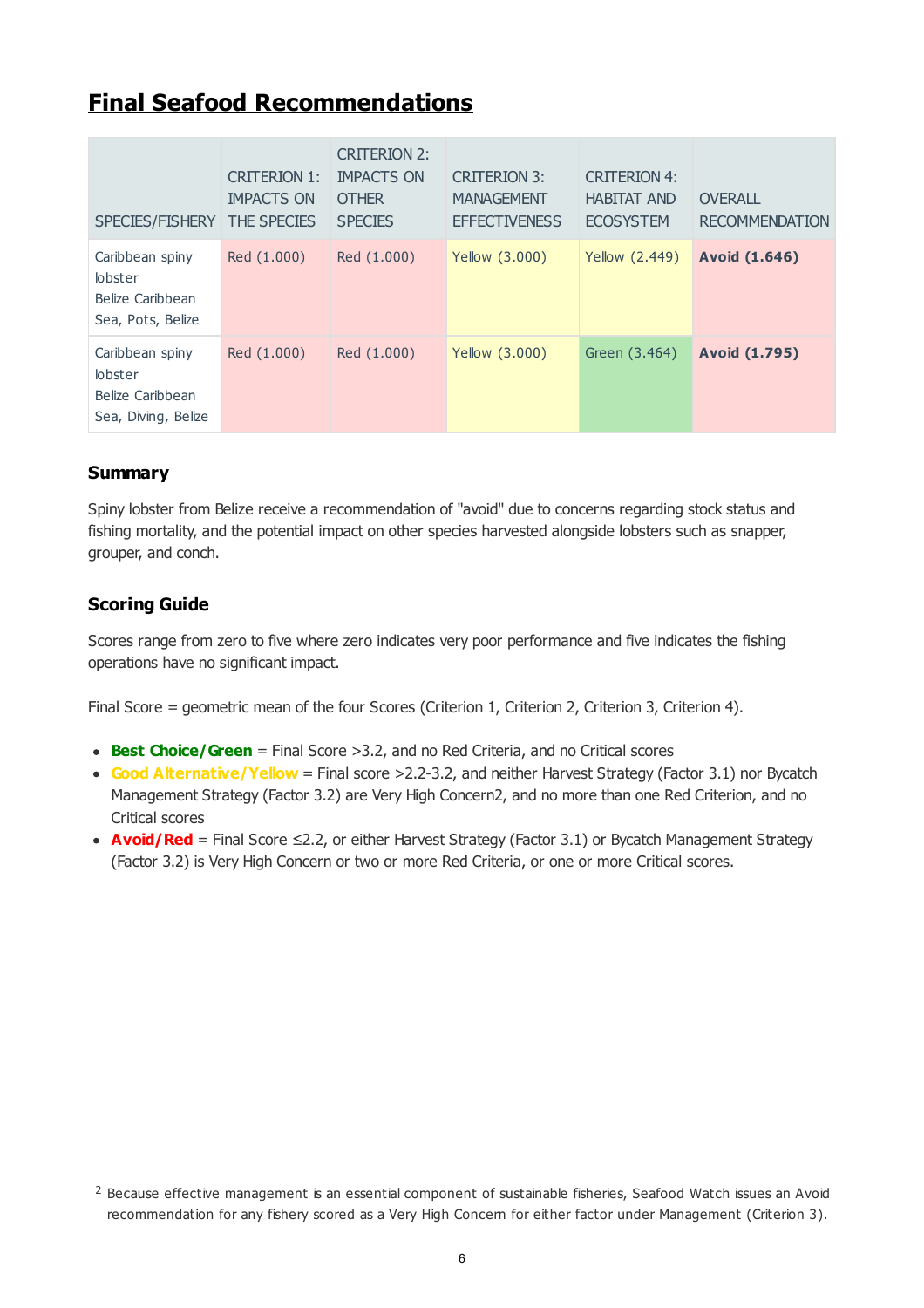# <span id="page-6-0"></span>**Introduction**

# **Scope of the analysis and ensuing recommendation**

This report provides information and recommendations for the Caribbean spiny lobster ( $P$ . argus) caught in the waters of Belize and fished with traps and by skin-diving with the use of casitas.

# **Species Overview**

The spiny lobster, of the genus Panulirus, contains approximately 20 different species occurring worldwide in tropical and subtropical waters (Pollack 1995). The spiny lobster can be easily distinguished by the long, spiny antennae and by the lack of claws on the first four pairs of legs (Holthuis 1991). Spiny lobsters are typically found at depths from 0 to 90 meters (m), depending upon the species (Holthuis 1991). Juvenile lobsters may spend their first few years in nearshore surfgrass or algal beds while adults favor rocky substrates and reefs areas that provide protection (GMFMC and SAFMC 2011). Spiny lobsters tend to be nocturnal, and live in shelters during the day (GMFMC and SAFMC 2011). How lobsters migrate is debated: some studies show that spiny lobsters migrate among depths, depending upon the season, and generally move deeper in winter months (Holthuis 1991). Pargus is considered to be a highly mobile species of spiny lobster (Herrnkind et al. 1975) (Ratchford 1999).

The Caribbean spiny lobster is found and fished along the coast of Florida, within the Gulf of Mexico, the Caribbean Sea, and the along the coast of Central and South America through Brazil ((Holthuis 1991), Figure 1). It should be noted the Caribbean spiny lobster may be composed of genetically distinct stocks in the Caribbean Sea and along the Brazilian coast, although lobsters with genetic markers from each of these stocks are found within the entire range, indicating mixing (Ehrhardt 2005).



Figure 1 Distribution of P.argus. Source: (FAO 2017).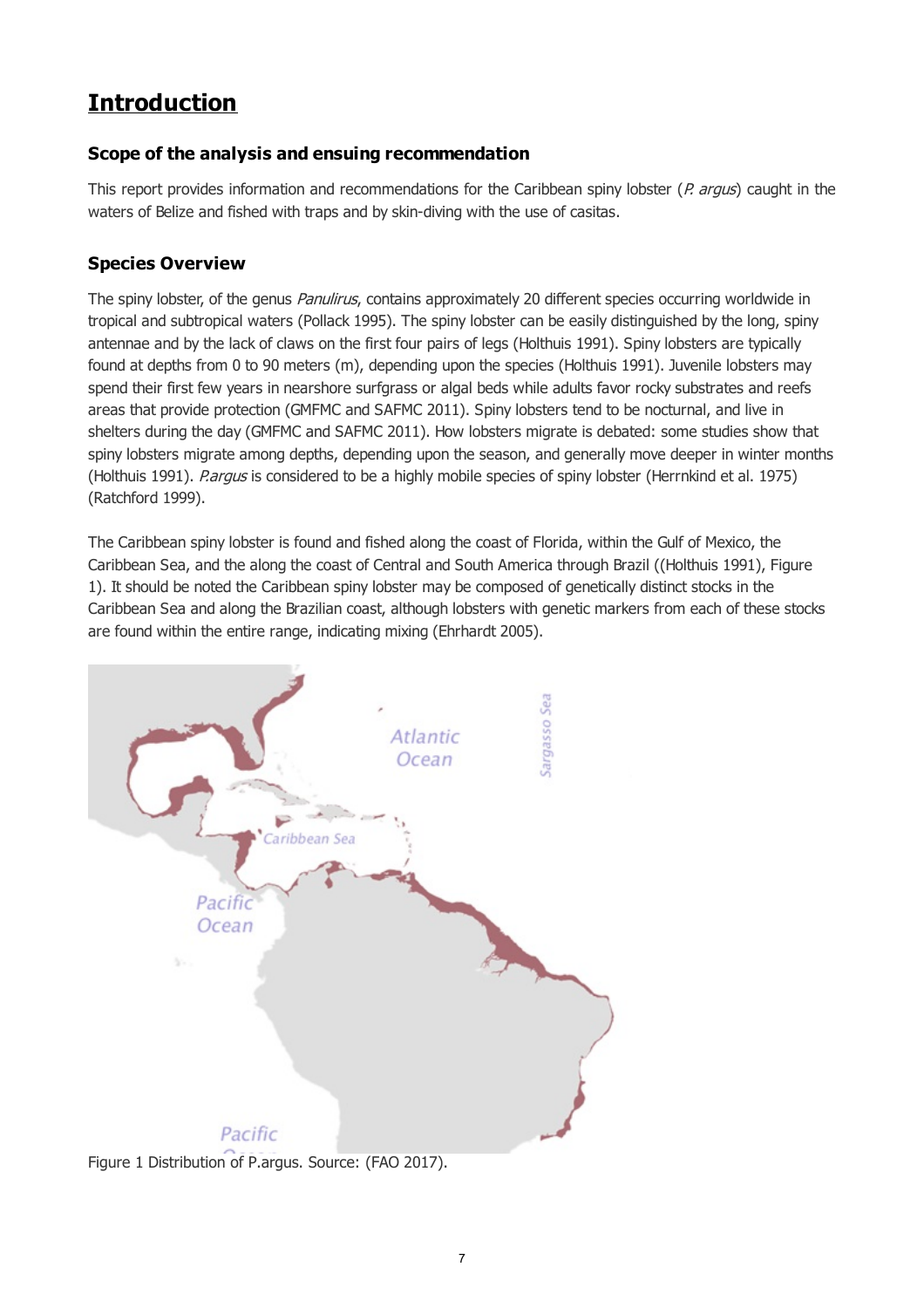<span id="page-7-0"></span>Belize is a member of the Caribbean Regional Fisheries Mechanism (CRFM), an intergovernmental organization intended "to promote and facilitate the responsible utilization of the region's fisheries and other aquatic resources for the economic and social benefits of the current and future population of the region" (CRFM 2010). There is a regional management agreement for spiny lobster in Central America established by the Organización del Sector Pesquero y Acuícola del Itsmo Centroamericano Agreement OSP-02-09 (OSPESCA) (FAO 2015a), which mandates management measures for Belize, Costa Rica, El Salvador, Guatemala, Honduras, Nicaragua, the Dominican Republic and Panama. The agreement is essentially in accord with the regulations of each country (FAO 2015a). The Belize stock is likely shared with other countries including Mexico, Honduras and Nicaragua as the Yucatán current carries larvae upstream from Honduras and Nicaragua (Butler et al. 2008); however, Mexico is not part of OSPESCA and there is a possibility that the stock is shared with countries outside of the OSPESCA system.

The Belize Fisheries Department is responsible for fisheries management in the country since passage of the Fisheries Act of 1948. The spiny lobster fishery is the most important fishery in Belize (FAO 2015a). The primary regulations in place for spiny lobster are minimum size limits, seasonal closures, a prohibition of SCUBA gear, and a prohibition of the take of berried females or dead lobsters. Lobsters must be sold intact (Table 2). Around 90% of lobsters are harvested by wooden traps or free diving with hooks (CRFM 2012), and to a lesser extent, with casitas (FAO 2015a) (pers. comm., Larry Epstein 2018).

|             |                                                          | <b>MPA</b>     | Marine Protected Area                                                                   |
|-------------|----------------------------------------------------------|----------------|-----------------------------------------------------------------------------------------|
| <b>BFCA</b> | Belize Fishermen Cooperative<br>Association              |                |                                                                                         |
|             |                                                          | <b>MSY</b>     | Maximum Sustainable Yield                                                               |
|             |                                                          | <b>NGO</b>     | Non-Governmental Organization                                                           |
| CL          | Carapace Length                                          | <b>NOAA</b>    | National Oceanographic and Atmospheric<br>Administration                                |
| <b>CLME</b> | Caribbean Large Marine<br>Ecosystem Project              |                |                                                                                         |
| <b>CPUE</b> | Catch Per Unit Effort                                    | <b>OSPESCA</b> | Organization of the Fisheries and Aquaculture Sector of<br>the Central American Isthmus |
|             |                                                          | <b>PSA</b>     | <b>Productivity-Susceptibility Analysis</b>                                             |
| <b>ETP</b>  | Endangered, Threatened and<br>Protected species          | <b>SEA</b>     | Southern Environmental Association                                                      |
| <b>FAB</b>  | Fishery Advisory Board                                   |                |                                                                                         |
| <b>FAO</b>  | Food and Agricultural<br>Organisation                    | <b>SIMP</b>    | Seafood Import Monitoring Program                                                       |
|             |                                                          | <b>SSB</b>     | <b>Stock Spawning Biomass</b>                                                           |
| <b>HCR</b>  | <b>Harvest Control Rules</b>                             |                |                                                                                         |
| <b>IUCN</b> | International Union for<br><b>Conservation of Nature</b> | <b>TIDE</b>    | Toledo Institute for Development and Environment                                        |

Acroynms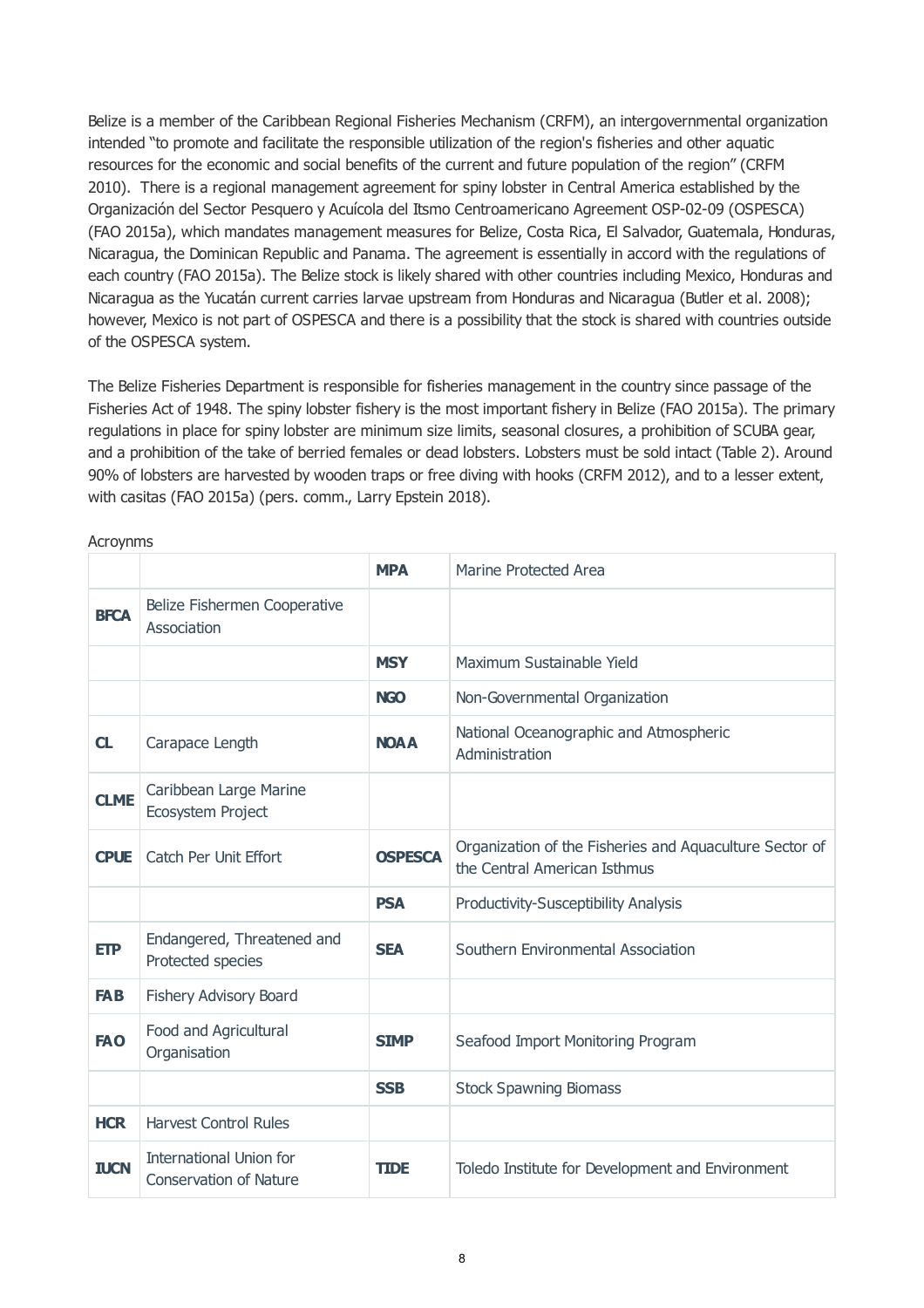| <b>IUU</b> | Illegal, Unreported and<br>Unregulated |            |                                 |
|------------|----------------------------------------|------------|---------------------------------|
| <b>LRP</b> | Limit Reference Point                  | <b>TRP</b> | Target Reference Point          |
| <b>MAP</b> | Manage Access Program                  | <b>VMS</b> | <b>Vessel Monitoring System</b> |
|            |                                        |            |                                 |
|            |                                        |            |                                 |
| <b>MLS</b> | Minimum Landing Size                   |            |                                 |

# **Production Statistics**

Spiny lobsters are fished throughout the Caribbean and along the Central and South American coastlines. The main producers of *P.argus* in the Americas are shown below (Table 1):

Table 1. Largest producers of P.argus. Landings measured in tonnes in 2016. Source (FAO 2018a).

| <b>LAND AREA</b>      | <b>PRODUCTION</b><br>(TONNES) | <b>GEARS</b>                                                                                         |
|-----------------------|-------------------------------|------------------------------------------------------------------------------------------------------|
| <b>Bahamas</b>        | 8482                          | Casitas, traps                                                                                       |
| Nicaragua             | 6450                          | Traps, free and assisted diving                                                                      |
| <b>Brazil</b>         | 6100                          | Traps and gillnets (level of gillnet use is unknown and is illegal)                                  |
| <b>Honduras</b>       | 6100                          | Traps (30%) and scuba diving with hooks (70%)                                                        |
| Cuba                  | 4634                          | Casitas (62%), cages (26%), traps (14%)                                                              |
| <b>USA</b>            | 2350                          | Commercial: Traps, SCUBA, bully net. Recreational: No traps, SCUBA<br>diving, free diving, bully net |
| Dominican<br>Republic | 1562                          | Traps, free and assisted diving                                                                      |
| <b>Belize</b>         | 774                           | Traps, casitas, and skin-diving                                                                      |

The Caribbean spiny lobster is captured throughout its range. Global capture production has varied widely with a minimum of ~3,000 metric tons (MT) in 1950 and a maximum of 42,000 MT in 1995 and trade of Caribbean spiny lobster is worth around USD 900 million annually (FAO 2015a). Production over the last decade has fluctuated between 31,720 in 2009 to the highest reported production in 2016 at 39,326 MT (FAO 2018a).

# **Importance to the US/North American market.**

The United States imports spiny lobster, including the Caribbean spiny lobster, from several countries in the Caribbean, Central and South America. There is a lack of species-specific imports data since Caribbean spiny lobster imports can be named "LOBSTER ROCK CARIBBEAN SPINY," "LOBSTER ROCK NSPF FROZEN," or terms to that effect. Of the total Caribbean spiny lobster recorded imports to the United States in 2017, ~4% is from Belize (NMFS 2018a).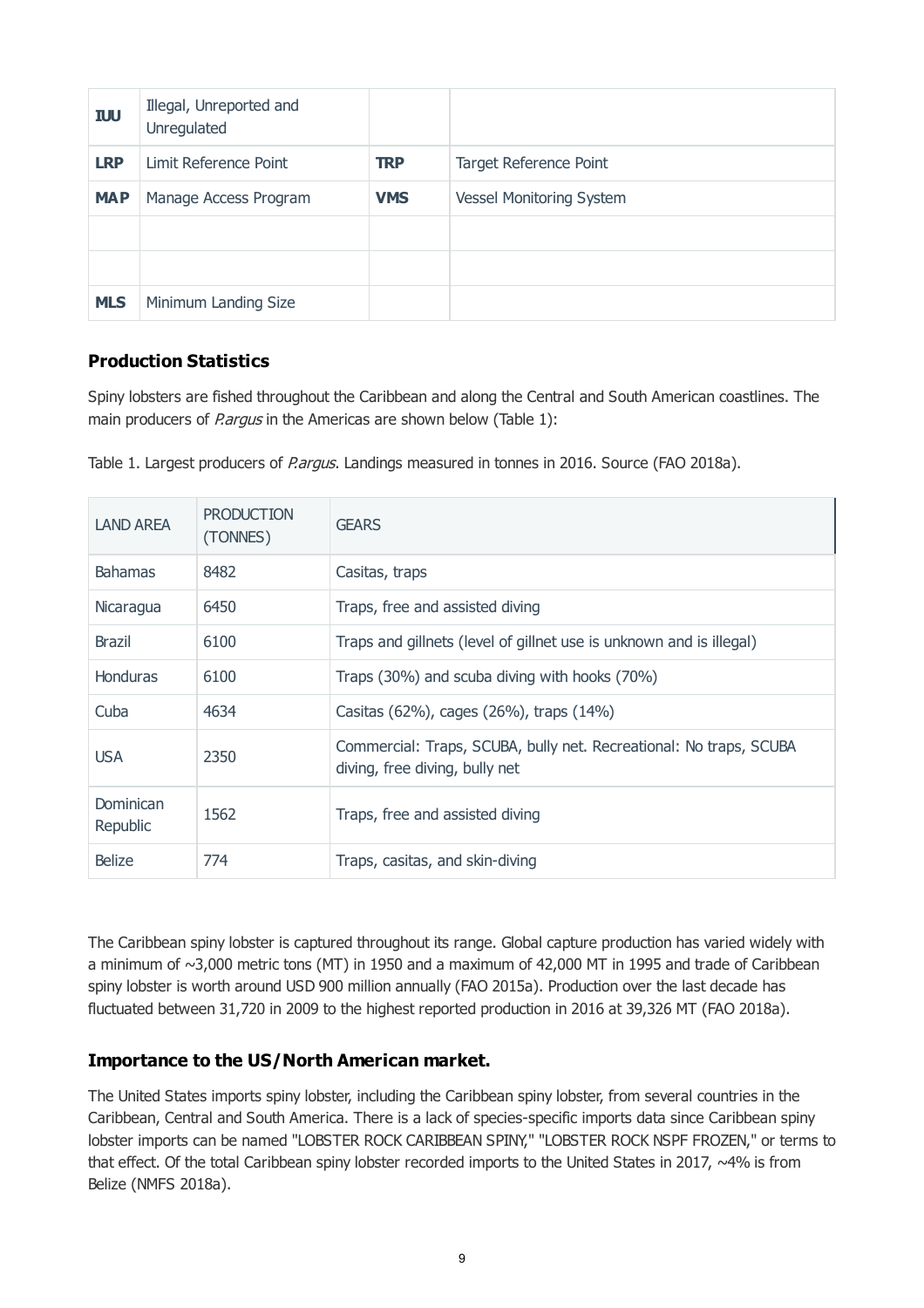

**2017 SPINY LOBSTER IMPORTS INTO USA** 

Figure 2 2017 Caribbean spiny lobster imports into USA. 'Other' includes: Mexico, Colombia, Ecuador, Antigua and Barbuda. Source: (NMFS 2018a).

# **Common and market names.**

Spiny lobsters are also known as rock lobsters. The Caribbean spiny lobster is also known as Bermuda spiny lobster, common spiny lobster, crawfish, crayfish, Florida (spiny) lobster, bug, West Indian langouste and West Indian spiny lobster ((Holthuis 1991) (NOAA 2015)).

# **Primary product forms**

Spiny lobsters are sold as fresh or frozen either in the form of raw tails, meat or whole, either blanched or fully cooked (Fishchoice 2015).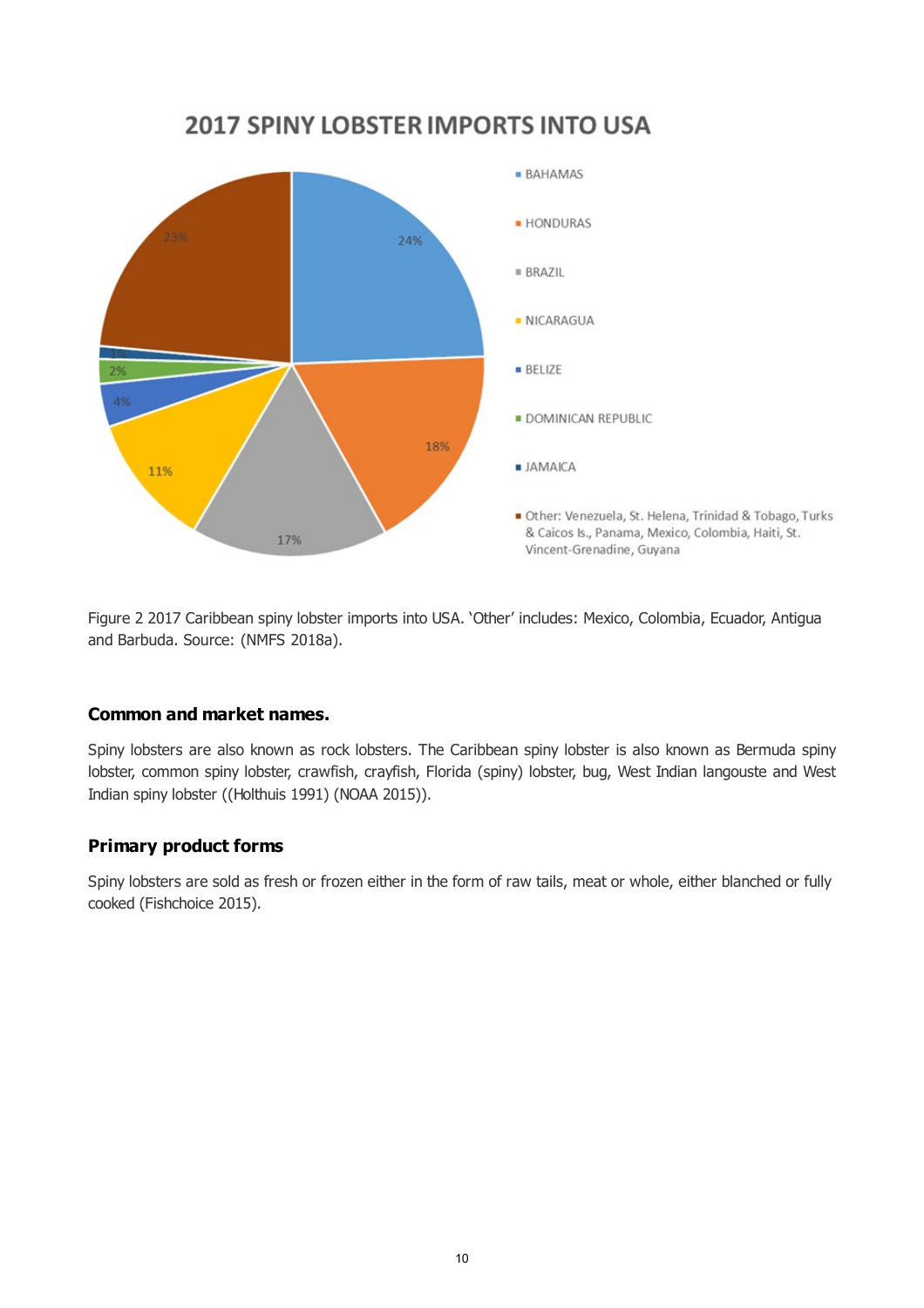# **Assessment**

This section assesses the sustainability of the fishery(s) relative to the Seafood Watch Standard for Fisheries, available at www.seafoodwatch.org. The specific standard used is referenced on the title page of all Seafood Watch assessments.

# **Criterion 1: Impacts on the Species Under Assessment**

This criterion evaluates the impact of fishing mortality on the species, given its current abundance. When abundance is unknown, abundance is scored based on the species' inherent vulnerability, which is calculated using a Productivity-Susceptibility Analysis. The final Criterion 1 score is determined by taking the geometric mean of the abundance and fishing mortality scores. The Criterion 1 rating is determined as follows:

- Score > 3.2=Green or Low Concern
- Score >2.2 and ≤3.2=Yellow or Moderate Concern
- Score ≤2.2=Red or High Concern

Rating is Critical if Factor 1.3 (Fishing Mortality) is Critical

# **Guiding Principles**

- Ensure all affected stocks are healthy and abundant.
- Fish all affected stocks at sustainable level.

# **Criterion 1 Summary**

| <b>CARIBBEAN SPINY LOBSTER</b>            |                    |                          |              |  |  |  |  |  |  |
|-------------------------------------------|--------------------|--------------------------|--------------|--|--|--|--|--|--|
| <b>Region   Method</b>                    | <b>Abundance</b>   | <b>Fishing Mortality</b> | <b>Score</b> |  |  |  |  |  |  |
| Belize/Caribbean Sea  <br>Pots   Belize   | 1.00: High Concern | 1.00: High Concern       | Red (1.000)  |  |  |  |  |  |  |
| Belize/Caribbean Sea  <br>Diving   Belize | 1.00: High Concern | 1.00: High Concern       | Red (1.000)  |  |  |  |  |  |  |

The last national stock assessment was published in 2010 using data between 1999 and 2009 {Gongora 2010}. Gongora (2010) suggested that the stock was between fully and overexploited and suggested negative trends for data-limited indicators. The Caribbean spiny lobster fishery in Belize is ranked "high" concern (red).

# **Criterion 1 Assessment**

# SCORING GUIDELINES

# **Factor 1.1 - Abundance**

Goal: Stock abundance and size structure of native species is maintained at a level that does not impair recruitment or productivity.

- 5 (Very Low Concern) Strong evidence exists that the population is above an appropriate target abundance level (given the species' ecological role), or near virgin biomass.
- 3.67 (Low Concern) Population may be below target abundance level, but is at least 75% of the target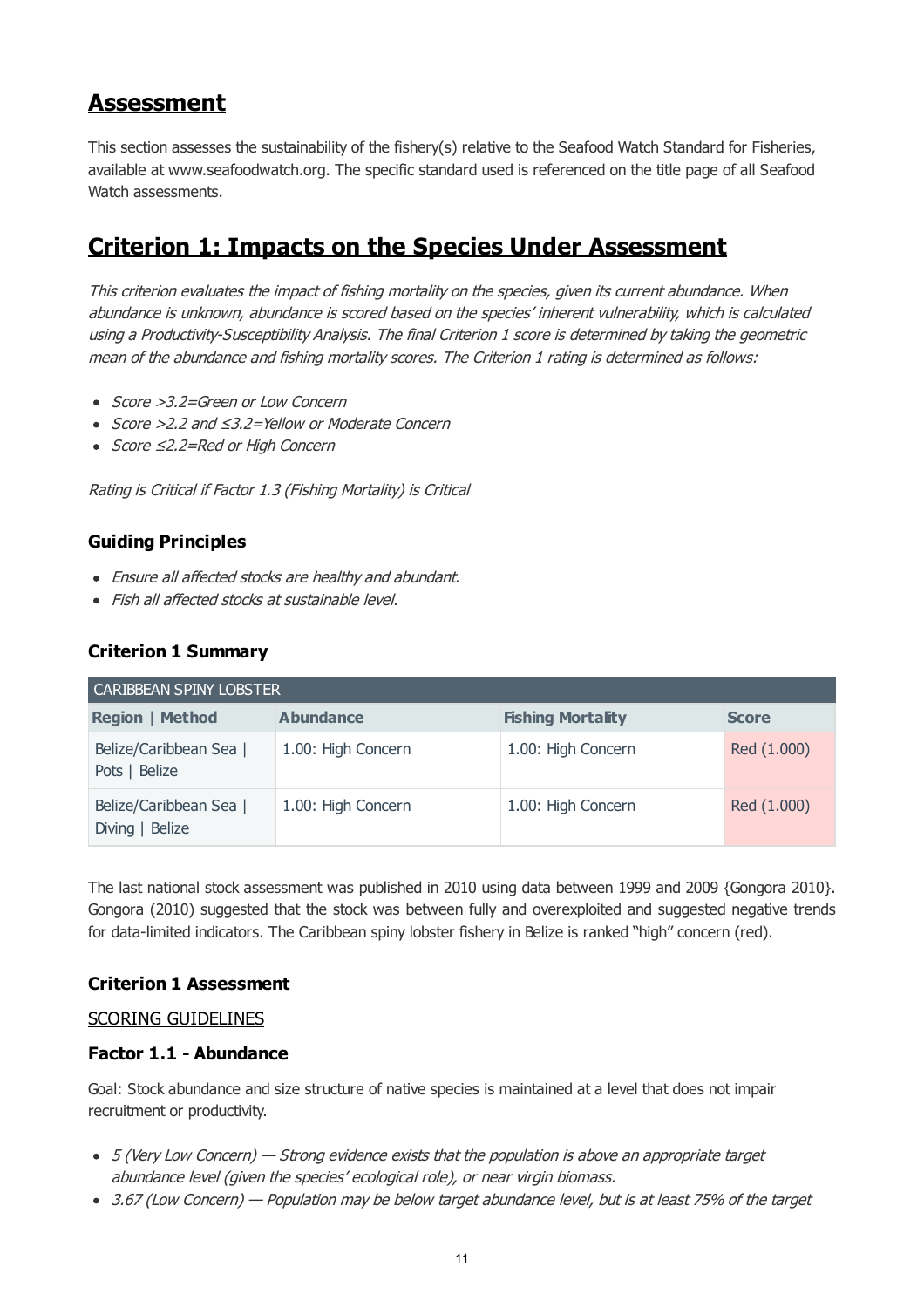level, OR data-limited assessments suggest population is healthy and species is not highly vulnerable.

- <span id="page-11-0"></span>2.33 (Moderate Concern) — Population is not overfished but may be below 75% of the target abundance level, OR abundance is unknown and the species is not highly vulnerable.
- 1 (High Concern) Population is considered overfished/depleted, a species of concern, threatened or endangered, OR abundance is unknown and species is highly vulnerable.

# <span id="page-11-1"></span>**Factor 1.2 - Fishing Mortality**

Goal: Fishing mortality is appropriate for current state of the stock.

- 5 (Low Concern) Probable (>50%) that fishing mortality from all sources is at or below a sustainable level, given the species ecological role, OR fishery does not target species and fishing mortality is low enough to not adversely affect its population.
- 3 (Moderate Concern) Fishing mortality is fluctuating around sustainable levels, OR fishing mortality relative to a sustainable level is uncertain.
- 1 (High Concern) Probable that fishing mortality from all source is above a sustainable level.

## CARIBBEAN SPINY LOBSTER

#### **Factor 1.1 - Abundance**

BELIZE/CARIBBEAN SEA, POTS, BELIZE BELIZE/CARIBBEAN SEA, DIVING, BELIZE

#### **High Concern**

The last national stock assessment (2010) suggested that the Belize spiny lobster stock was between fullyexploited and overexploited status and had experienced declining population trends between 1999 and 2009 (Gongora 2010). The stock assessment did not estimate abundance relative to reference points. In the absence of an up-to-date, quantitative stock assessment, fishery-dependent data indicators (spawning biomass, recruitment biomass, and total biomass) (Gongora 2010) have been used to assess the stock. Data used in the 2010 assessment showed that all indicators showed declines (CPUE, recruitment biomass and total biomass declined by 28%, 36.1% and 17.4% respectively). Spiny lobsters aged 2 and 3 dominated catches, suggesting high exploitation rates (Gongora 2010).

Since Belize spiny lobster was deemed to have medium vulnerability and data-limited indicators suggested a decline in the abundance, Seafood Watch deems abundance as a "high" concern.

#### **Justification:**

The stock assessment report (Gongora 2010) is now more than 5 years old; thus, the data may not reflect the current status of the stock. Data from the 2010 stock assessment showed between 1999 and 2009 CPUE had declined by 28% (from 2.7 kg/fishing day to 1.94 kg/fishing day). Lobster recruitment biomass had declined by 36.1%, (from 1.98 million individuals to 1.26 million individuals, which was the lowest value in the timeseries). The stock biomass had declined by 17.4%, (from 352 tons to 292 tons). The Stock Spawning Biomass (SSB) decreased by 8.74% (from 212 tons to 193 tons).

The stock's sex-structure is skewed, potentially jeopardizing reproduction: due to the prohibition of retaining berried females, males have been disproportionately fished. This has led to a reduced spermatophore size, and a sperm limitation within the population, resulting in decreased fertilization success (Briones-Fourzan and Lozano-Alvarez 2015).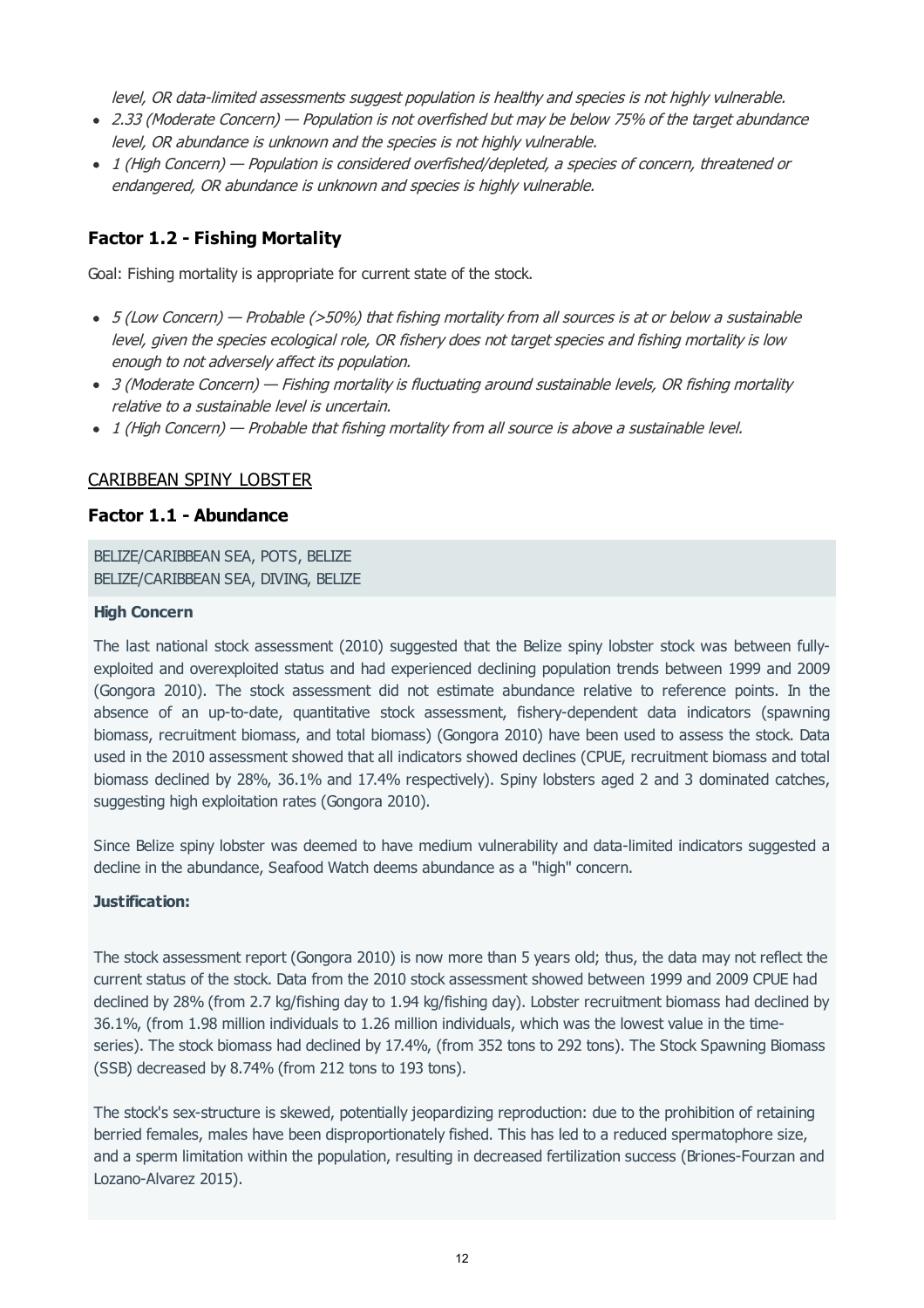More recently, stock assessments have been conducted for two marine reserves, based on in-season recruitment and CPUE data. There were no abundance-based reference points to determine the status of the stock (Babcock et al. 2015). Abundance was estimated at 66,000–79,000 individuals (Glover's Reef) and 12,000 individuals (Port Honduras) (Babcock et al. 2015). Additionally, 20% of the reserve area is a no-take zone (Babcock et al. 2015) and both abundance and density are higher in marine reserves (FAO 2015a)(BAS 2016). Therefore, it is unknown if the abundance is representative of the stock at a national level.

There is ongoing research to determine Target Reference Points (TRP) using data-limited indicators (pre, early and late open-season CPUE), the previous season's total catch and the previous season's average tail weight) from both fishery-independent and fishery-dependent data. The TRP is the average of a ten-year data-set for each of the indicators (2005 to 2015). However these indicators have not yet been compared to the reference points (McDonald et al. 2017).

There are limited data regarding stock connectivity of Caribbean spiny lobster populations. There is some consensus suggesting the Belizean populations are connected to Mexico, Honduras, and Nicaragua since the Yucatán current carries larvae upstream from Honduras and Nicaragua (Butler et al. 2008). This has not been accounted for in stock assessments, yet is particularly important as the Honduran stock is potentially overexploited (National Fish and Wildlife Foundation 2015).

Productivity-Susceptibiity Analysis (if Applicable):

PSA score = 2.889. For this reason, the species is deemed medium vulnerability (detailed scoring of each attribute is shown below).

| <b>PRODUCTIVITY</b><br><b>ATTRIBUTE</b>                 | <b>RELEVANT INFORMATION</b>                                                                                                                                                                                                                                                                                        | <b>SCORE</b>   |  |  |  |  |
|---------------------------------------------------------|--------------------------------------------------------------------------------------------------------------------------------------------------------------------------------------------------------------------------------------------------------------------------------------------------------------------|----------------|--|--|--|--|
| <b>Productivity Attribute</b>                           |                                                                                                                                                                                                                                                                                                                    |                |  |  |  |  |
| Average age at<br>maturity                              | 2-3 years (Ehrhardt 2005)                                                                                                                                                                                                                                                                                          | 1              |  |  |  |  |
| Average<br>maximum age                                  | 10 to 30 years in Caribbean (Ehrhardt 2005)                                                                                                                                                                                                                                                                        | $\overline{2}$ |  |  |  |  |
| Fecundity                                               | 500,000 to 2 million eggs (Seudeal 2013)                                                                                                                                                                                                                                                                           | 1              |  |  |  |  |
| Reproductive<br>strategy                                | Brooder (Ehrhardt 2005)                                                                                                                                                                                                                                                                                            | 2              |  |  |  |  |
| Trophic level                                           | 2.98 (Vidal and Basurto 2003)                                                                                                                                                                                                                                                                                      | $\overline{2}$ |  |  |  |  |
| <b>Density</b><br>dependence<br>(invertebrates<br>only) | No density dependence suggested, but unknown (Behringer and Butler 2006)                                                                                                                                                                                                                                           | $\overline{2}$ |  |  |  |  |
| Quality of<br>habitat                                   | Habitat has been moderately altered by non-fishing impacts. For example, in the<br>2018 Healthy Reef Report showed that although coral cover has increased from<br>years 2006 to 2016, 39% of their reefs are deemed to be in a "poor" state and a<br>further 20% are in a "critical" state (McField et al. 2018). | $\overline{2}$ |  |  |  |  |
| <b>Susceptibility Attribute</b>                         |                                                                                                                                                                                                                                                                                                                    |                |  |  |  |  |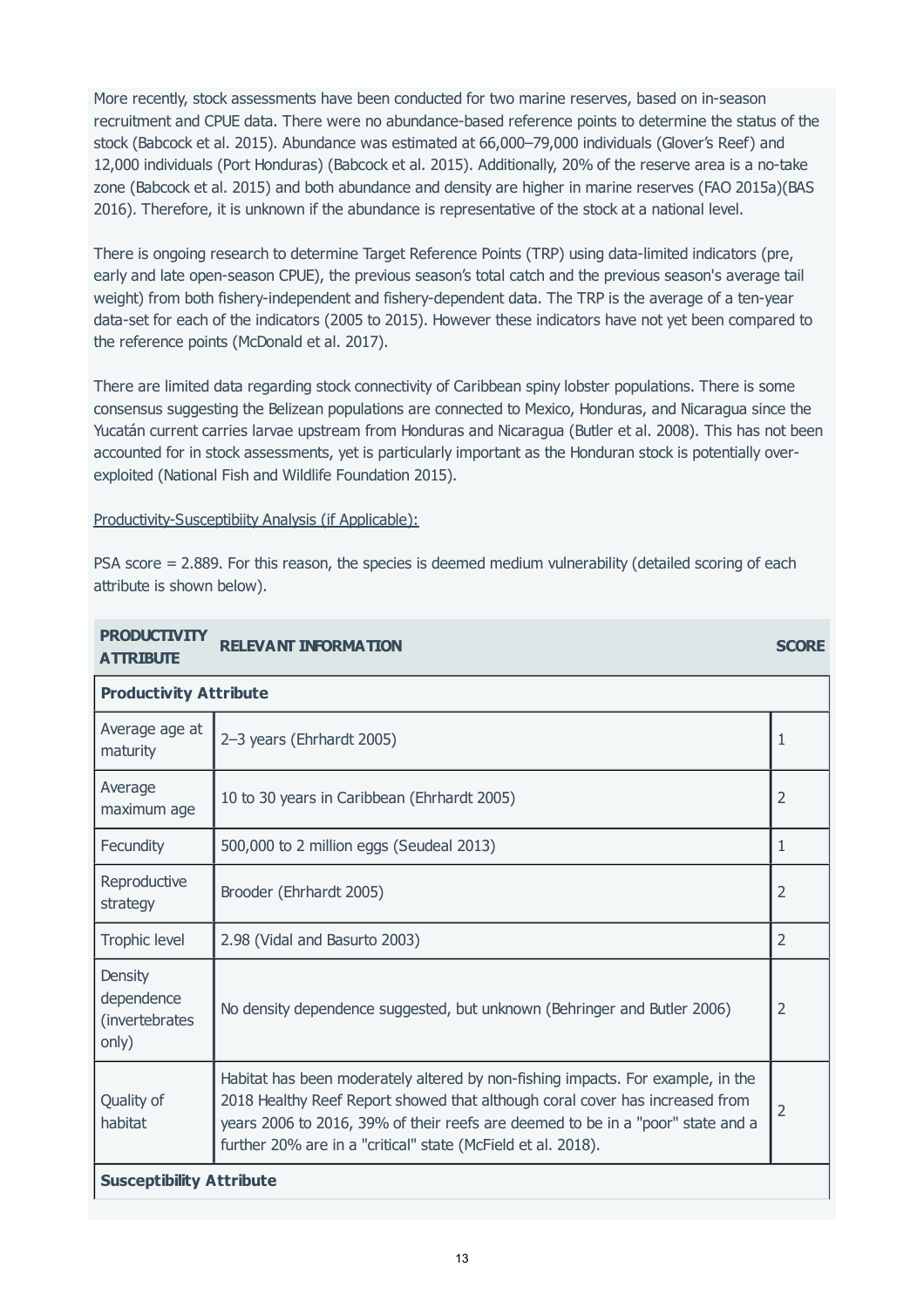| Areal overlap             | >30% of the species concentration is fished, considering all fisheries                                                                                                                                                                                                           | 3 |
|---------------------------|----------------------------------------------------------------------------------------------------------------------------------------------------------------------------------------------------------------------------------------------------------------------------------|---|
| Vertical overlap          | High degree of overlap between fishing depths and depth range of species                                                                                                                                                                                                         | 3 |
| Selectivity of<br>fishery | Species is targeted, or is incidentally encountered AND is not likely to escape the<br>gear, BUT conditions under "high risk" do not apply. Around 10% of spiny lobsters<br>landed are undersized (FAO 2003), though possession of undersized lobsters is<br>illegal (FAO 2015a) |   |
| Post-capture<br>mortality | Unknown                                                                                                                                                                                                                                                                          |   |

#### **P= 1.714285714**

 $P^2 = 2.93877551$ 

**S = 2.325**

 $S^2 = 5.4056$ 

**V= 2.8886676011968**

# **Factor 1.2 - Fishing Mortality**

BELIZE/CARIBBEAN SEA, POTS, BELIZE BELIZE/CARIBBEAN SEA, DIVING, BELIZE

#### **High Concern**

Gongora (2010) found high lobster mortalities;  $F_{\text{Max}} = 0.85$  and  $F_{0.1}$  is 0.49 (where  $F_{0.1}$  is a precautionary reference point calculated as the fishing mortality rate at which the slope of the curve of yield per recruit versus F is 10% of the value at the origin). The fishing mortality rate was 1.3 in 2008. Therefore,  $F_{2008}/F_{\text{Max}} =$ 1.53 and  $F_{2008}/F_{0.1} = 2.65$ . The natural mortality rate, M = 0.34. therefore, fishing mortality in 2008 was substantially above the natural mortality rate (Gongora 2010). Over the past five years, landings have been relatively stable, while effort has gradually increased (FAO 2015a).

Since fishing mortality in 2008 was above reference points  $F_{\text{Max}}$  and  $F_{0.1}$ , Seafood Watch deems fishing morality as a "high" concern.

#### **Justification:**

In the 2010 stock assessment, fishing mortality, was based on estimations of fishing effort as a number of fishing days (Gongora 2010). The last fishing mortality rate considered in the assessment was from 2009 but was considered to be imprecise. Therefore, the 2008 fishing mortality rate was used in its absence (Gongora 2010). It is unknown if fishing mortality rates from 2008 are comparable to current levels.

Gongora (2010) recommended that, to maintain the fishery, fishing mortality should be decreased and Babcock et al. (2015) recommended increasing the size limit from 76 mm CL to 102 mm CL to allow fishing mortality rates to be more sustainable. Juvenile and young lobsters are particularly vulnerable to overfishing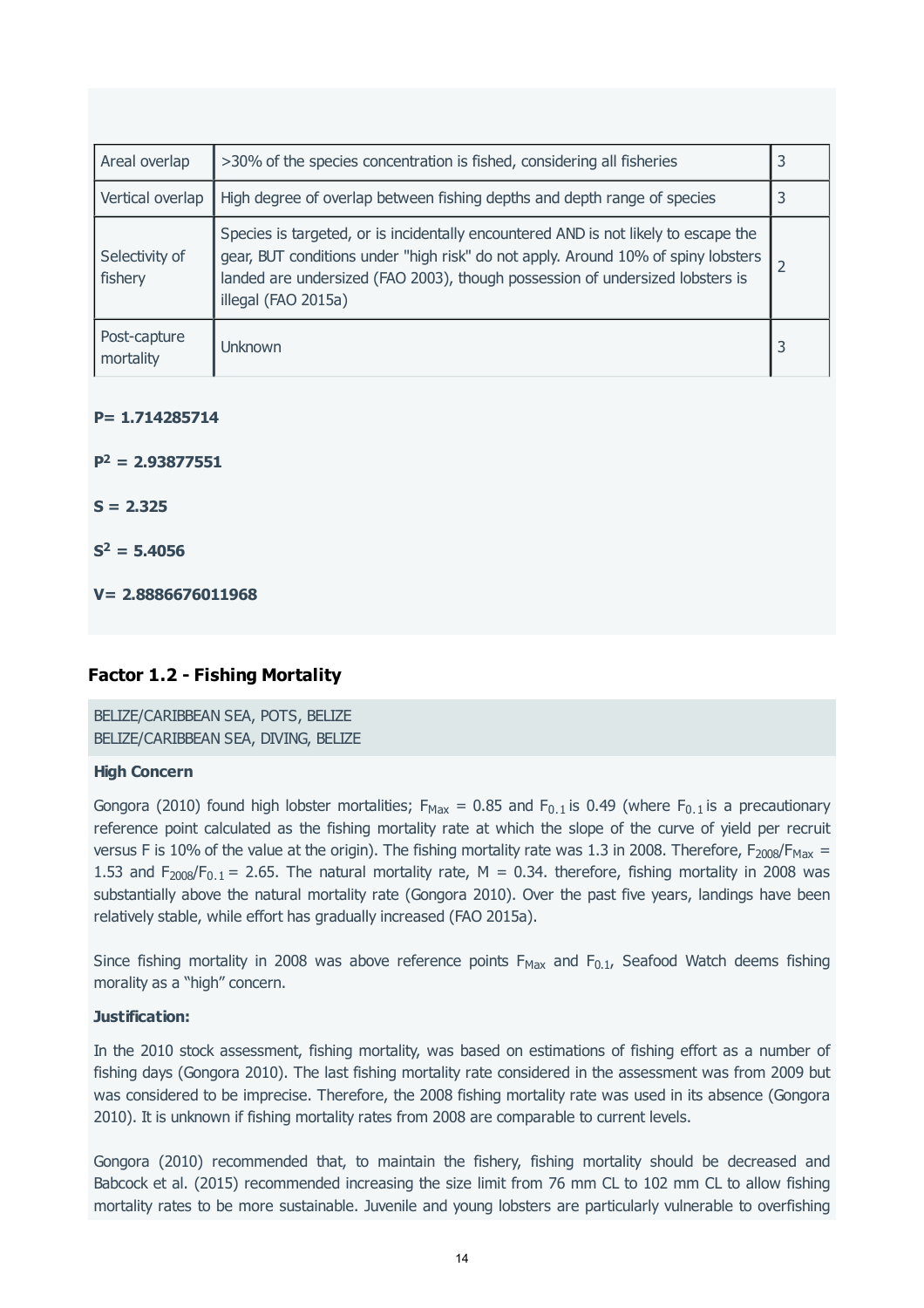because they are found in higher densities in shallow, coastal areas where high levels of fishing can occur (Gongora 2010).

In a recent study conducted in two marine protected areas in Belize, harvest rates were estimated at 70%, which was considered higher than the reference points. However, the Glover's Reef population was not considered to be undergoing overfishing (Babcock et al. 2015). These areas receive increased levels of protection: 20% of Glover's Reef is designated as a conservation zone (Babcock et al. 2015), and therefore are not likely to reflect national harvesting rates.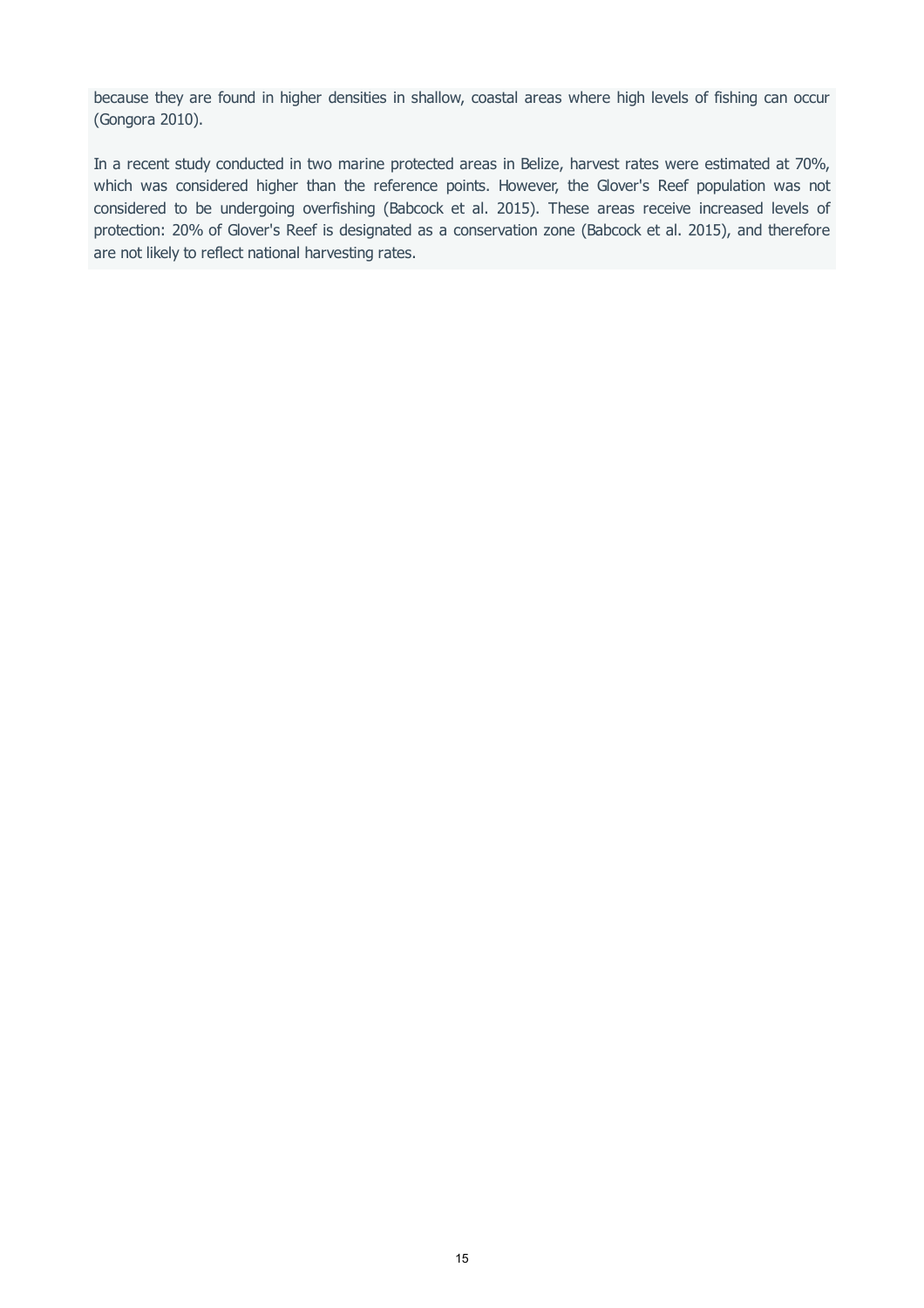# **Criterion 2: Impacts on Other Species**

All main retained and bycatch species in the fishery are evaluated under Criterion 2. Seafood Watch defines bycatch as all fisheries-related mortality or injury to species other than the retained catch. Examples include discards, endangered or threatened species catch, and ghost fishing. Species are evaluated using the same guidelines as in Criterion 1. When information on other species caught in the fishery is unavailable, the fishery's potential impacts on other species is scored according to the Unknown Bycatch Matrices, which are based on a synthesis of peer-reviewed literature and expert opinion on the bycatch impacts of each gear type. The fishery is also scored for the amount of non-retained catch (discards) and bait use relative to the retained catch. To determine the final Criterion 2 score, the score for the lowest scoring retained/bycatch species is multiplied by the discard/bait score. The Criterion 2 rating is determined as follows:

- Score > 3.2=Green or Low Concern
- Score >2.2 and ≤=3.2=Yellow or Moderate Concern
- Score ≤=2.2=Red or High Concern

Rating is Critical if Factor 2.3 (Fishing Mortality) is Crtitical

# **Guiding Principles**

- Ensure all affected stocks are healthy and abundant.
- Fish all affected stocks at sustainable level.
- Minimize bycatch.

# **Criterion 2 Summary**

Only the lowest scoring main species is/are listed in the table and text in this Criterion 2 section; a full list and assessment of the main species can be found in Appendix A.

| CARIBBEAN SPINY LOBSTER - BELIZE/CARIBBEAN SEA - DIVING - BELIZE |  |  |                              |                        |                          |                       |                 |  |
|------------------------------------------------------------------|--|--|------------------------------|------------------------|--------------------------|-----------------------|-----------------|--|
| <b>Subscore:</b><br>1,000                                        |  |  | <b>Discard Rate:</b><br>1.00 |                        | <b>C2 Rate:</b>          |                       | 1.000           |  |
| <b>Species</b>                                                   |  |  | <b>Abundance</b>             |                        | <b>Fishing Mortality</b> |                       | <b>Subscore</b> |  |
| <b>Snappers</b>                                                  |  |  | 1.00: High Concern           | 1.00: High Concern     |                          | Red (1.000)           |                 |  |
| Grouper (unspecified)                                            |  |  | 1.00: High Concern           | 1.00: High Concern     |                          | Red (1.000)           |                 |  |
| Queen conch                                                      |  |  | 1.00: High Concern           | 3.00: Moderate Concern |                          | Red (1.732)           |                 |  |
| Corals and other biogenic<br>habitats                            |  |  | 1.00: High Concern           | 5.00:Low Concern       |                          | <b>Yellow (2.236)</b> |                 |  |
| Finfish                                                          |  |  | 2.33: Moderate Concern       |                        | 5.00:Low Concern         |                       | Green (3.413)   |  |

| CARIBBEAN SPINY LOBSTER - BELIZE/CARIBBEAN SEA - POTS - BELIZE |       |                    |                      |                          |                    |                 |             |       |
|----------------------------------------------------------------|-------|--------------------|----------------------|--------------------------|--------------------|-----------------|-------------|-------|
| <b>Subscore:</b>                                               | 1.000 |                    | <b>Discard Rate:</b> |                          | 1.00               | <b>C2 Rate:</b> |             | 1.000 |
| <b>Species</b>                                                 |       | <b>Abundance</b>   |                      | <b>Fishing Mortality</b> |                    | <b>Subscore</b> |             |       |
| <b>Snappers</b>                                                |       | 1.00: High Concern |                      | 1.00: High Concern       |                    | Red (1.000)     |             |       |
| Grouper (unspecified)                                          |       |                    | 1.00: High Concern   |                          | 1.00: High Concern |                 | Red (1.000) |       |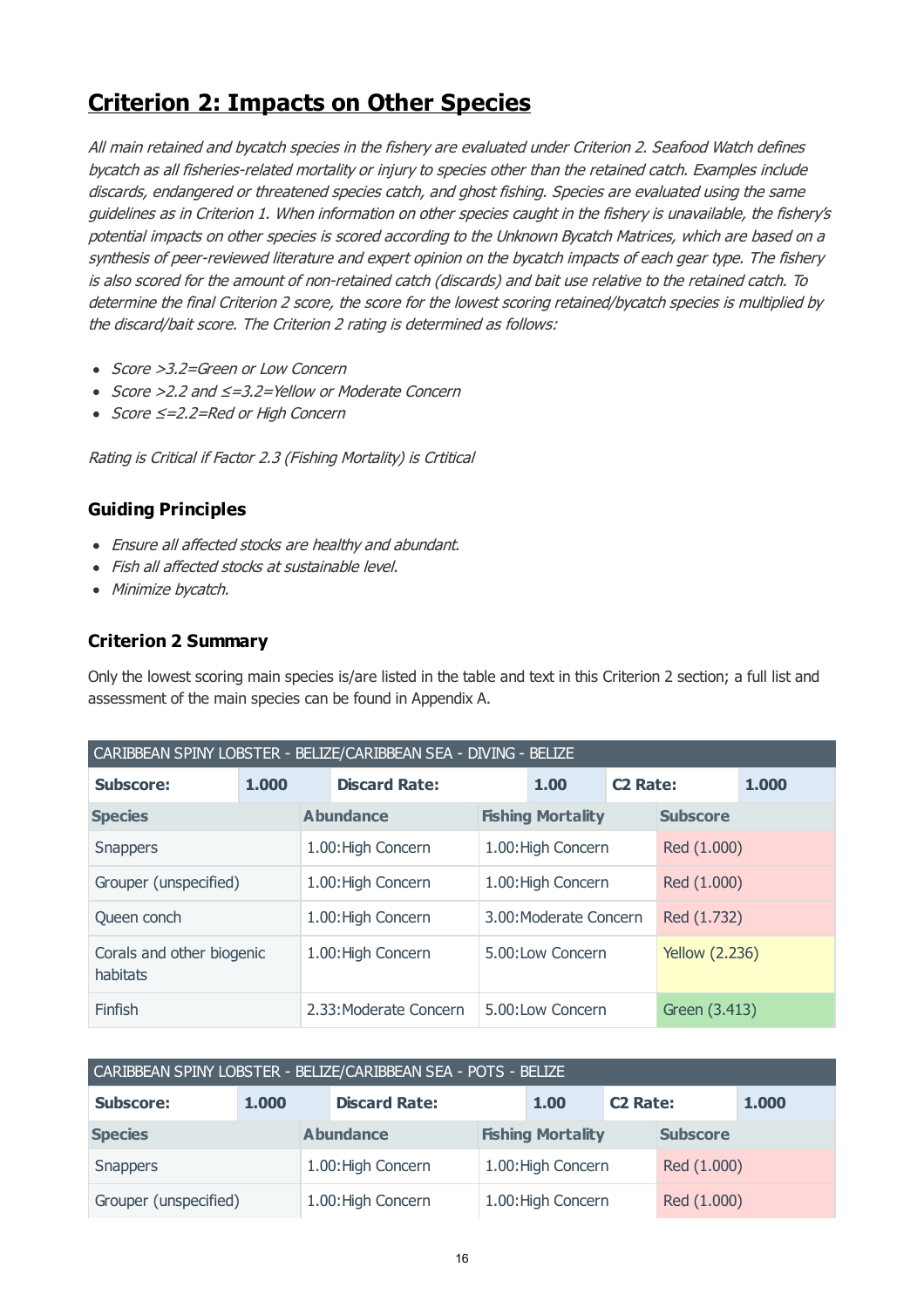<span id="page-16-0"></span>

| Corals and other biogenic<br>habitats | 1.00: High Concern     | 5.00:Low Concern | <b>Yellow (2.236)</b> |
|---------------------------------------|------------------------|------------------|-----------------------|
| Benthic inverts                       | 2.33: Moderate Concern | 5.00:Low Concern | Green (3.413)         |
| <b>Finfish</b>                        | 2.33: Moderate Concern | 5.00:Low Concern | Green (3.413)         |

Retained and bycatch species that are analyzed in this assessment have been chosen based on whether they represent 5% or more of the spiny lobster catch, or due to their conservation status (endangered, threatened, overfished, etc.), or because gear type, traps, and diving pose a potential risk to taxa in the region studied.

The bycatch and retained species caught in the Belize spiny lobster trap and dive fishery are mostly unknown, though some have been advised by expert opinion. Where bycatch is unknown, it is scored according to the Seafood Watch Unknown Bycatch Matrix (UBM), based on a synthesis of peer-reviewed literature and expert opinion on the bycatch impacts of each gear type. The Unknown Bycatch Matrix ranks the bycatch susceptibility of different taxonomic groups in various gear types. More information is available in Appendix 2 of the Seafood Watch criteria. The UBM suggests the taxa that are most likely to interact with the trap fisheries include marine mammals, benthic invertebrates, finfish, and corals. However, marine mammals have been removed from this report due to their very low risk of interactions with the trap fishery. This is because the traps are standalone structures, with no vertical lines, or horizontal lines. The traps are lifted individually since the fisher will throw a line with a small hook that catches on the trap (pers. comm., Anon 22 October 2018).

Bycatch data for the dive-caught spiny lobster fishery is incomplete. There is very little bycatch impact on other species from unassisted diving methods used to harvest lobster (pers. comm., Epstein 2017), though some species may be caught and retained in the spiny lobster fishery. Conch is not considered bycatch in the lobster fishery, though they are included as a Criteria 2 species because they are targeted alongside lobster at certain times of the year (pers. comm., McDonald 2017). Nassau Grouper are a retained species in the dive fishery in Belize and are critically endangered (Vo et al. 2014). Snapper and grouper are commercially important species and are among the most targeted finfish in Belize (Mayhew 2016) (Tewfik et al. 2017). In neighboring Mexican Caribbean spiny lobster fisheries, snapper are caught in dive fisheries (Mayhew 2016). The dive fishery may also interact with corals: casitas (which are used in the dive fishery to attract lobsters) can impact coral structures up to seven meters from where they are placed (Dahlgren 2014). The UBM assumes that the dive fishery likely has no interaction with vulnerable taxa. Therefore, species included in Criteria 2 are based on expert opinion since they are either retained in the fishery or known to be impacted by fishing gear. In summary, corals, conch, grouper, and snapper have been assessed.

For the trap fishery, grouper and snapper limit the score for Criterion 2 due to their high vulnerability, potential overfished and overfishing status, and their high potential to interact with this gear type.

For the dive fishery in Belize, grouper and snapper limit the score for Criterion 2 due to their high vulnerability, potential overfished and overfishing status, and their high potential to be caught using this fishing method.

# **Criterion 2 Assessment**

# SCORING GUIDELINES

**Factor 2.1 - Abundance** (same as Factor 1.1 above)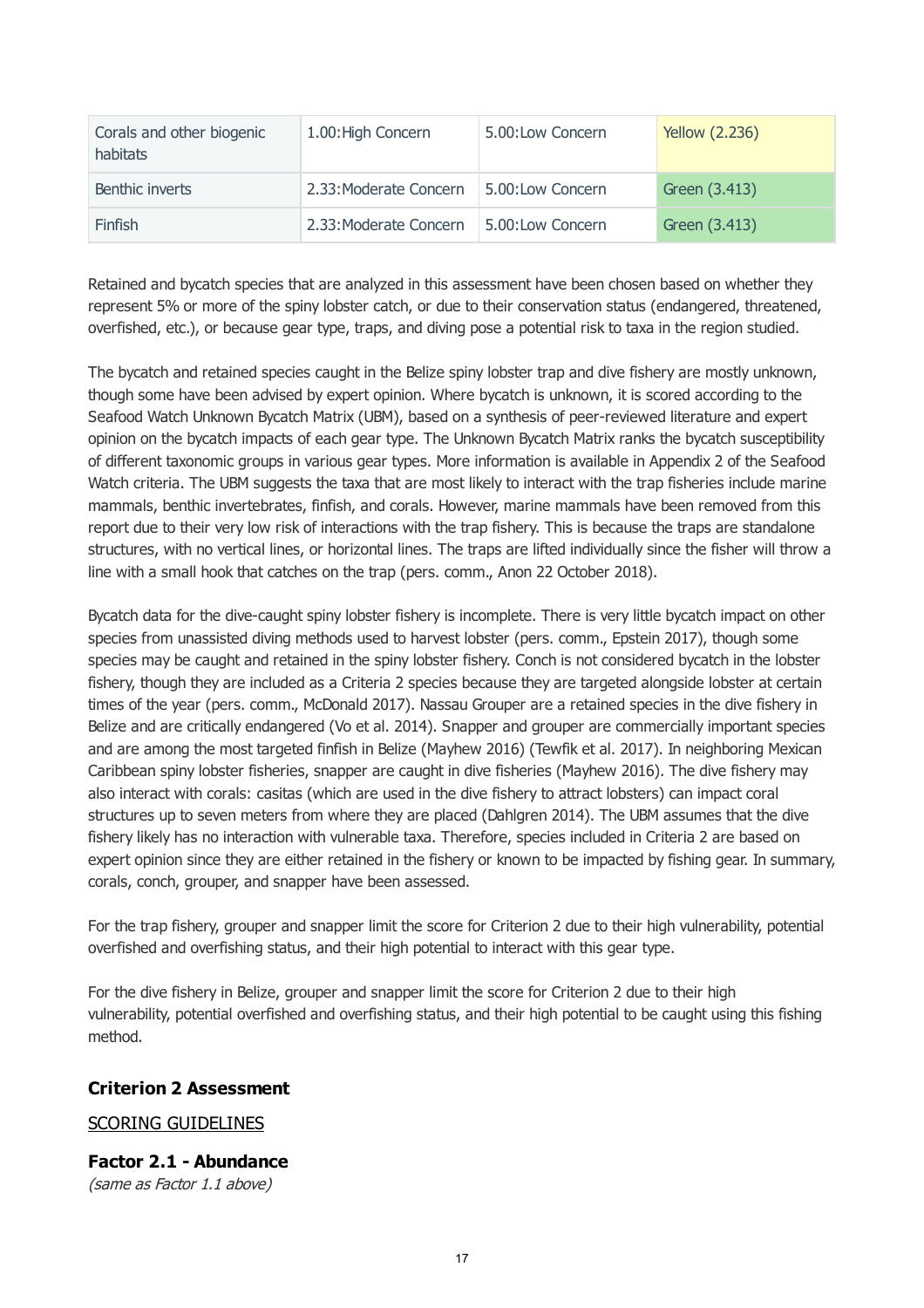# **Factor 2.2 - Fishing Mortality**

(same as Factor 1.2 above)

# **SNAPPERS**

## **Factor 2.1 - Abundance**

BELIZE / CARIBBEAN SEA, DIVING, BELIZE BELIZE / CARIBBEAN SEA, POTS, BELIZE

#### **High Concern**

Most of the snapper species found in Belize are not considered endangered, though mutton snapper (Lindeman et al. 2016a) and lane snapper (Lindeman et al. 2016b) are considered as near threatened and Cubera Snapper are classified as vulnerable (Lindeman et al. 2016c)**.** Mutton snapper is considered overfished in Glover's Reef marine reserve (Babcock et al. 2013).

Since many of the snapper caught in spiny lobster fisheries have an unknown stock status, and these species are assumed to be of high vulnerability, Seafood Watch automatically considers this a "high" concern.

# **Factor 2.2 - Fishing Mortality**

BELIZE / CARIBBEAN SEA, DIVING, BELIZE BELIZE / CARIBBEAN SEA, POTS, BELIZE

#### **High Concern**

Snapper catches are not monitored; therefore, fishing mortality of snapper in the Belizean spiny lobster fishery is unknown. Snapper are among the most commercially-important and most targeted finfish in Belize (Mayhew 2016), and in neighboring Mexican Caribbean spiny lobster fisheries, snapper are caught in dive fisheries (Mayhew 2016). However, mutton snapper are considered to be undergoing overfishing in Glover's Reef (Babcock et al. 2013).

Although it is unknown if the overfishing status of mutton snapper in Glover's Reef is representative of the national rates, and management is in place to protect the species, it is still legal to land them (Tewfik et al. 2017).

Since species that are undergoing may be caught in the Belize spiny lobster fishery, Seafood Watch deems fishing mortality a "high" concern.

# **Factor 2.3 - Modifying Factor: Discards and Bait Use**

Goal: Fishery optimizes the utilization of marine and freshwater resources by minimizing post-harvest loss. For fisheries that use bait, bait is used efficiently.

Scoring Guidelines: The discard rate is the sum of all dead discards (i.e. non-retained catch) plus bait use divided by the total retained catch.

| RATIO OF BAIT + DISCARDS/LANDINGS FACTOR 2.3 SCORE |      |
|----------------------------------------------------|------|
| $< 100\%$                                          |      |
| $>=100$                                            | 0.75 |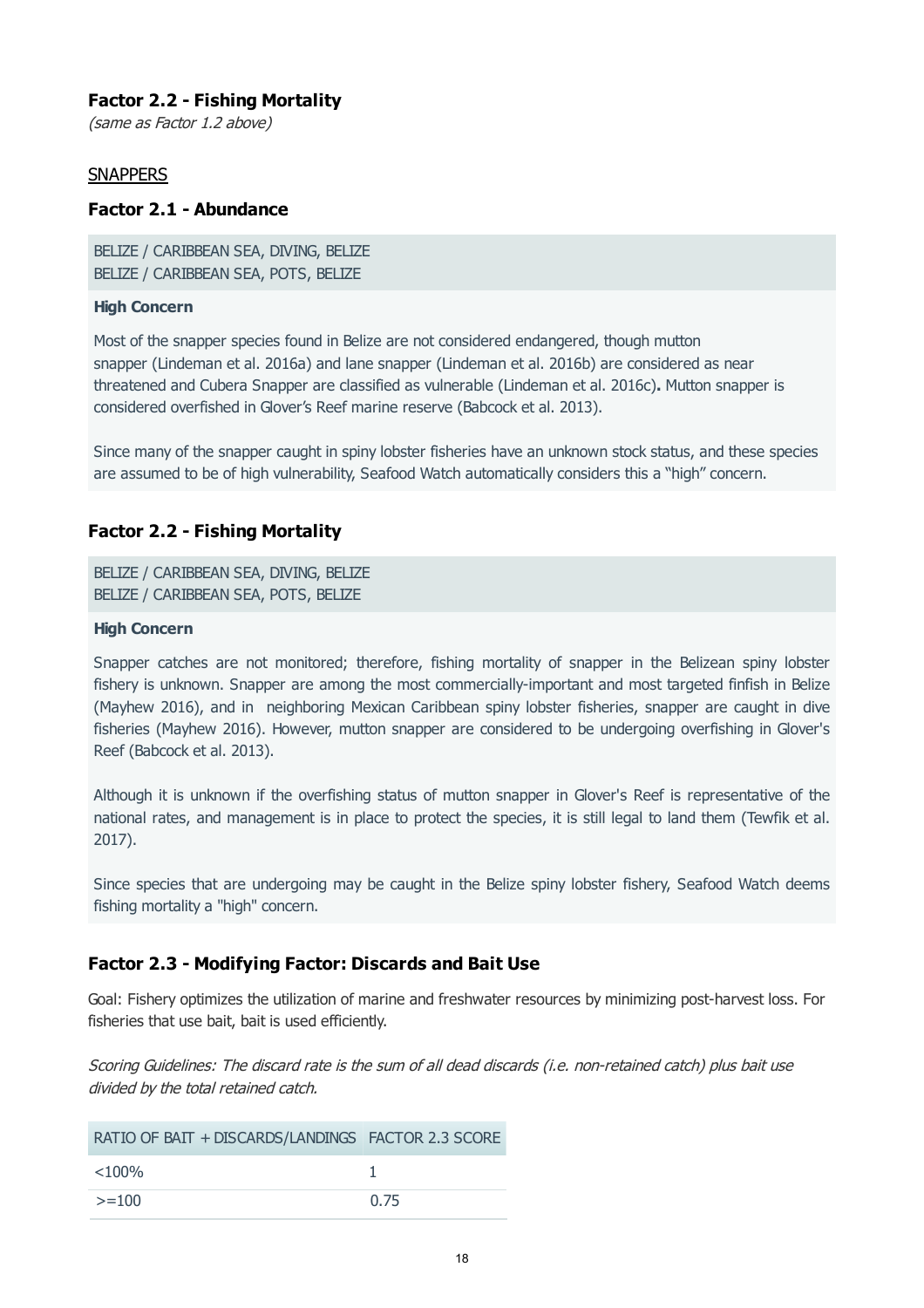#### BELIZE / CARIBBEAN SEA, DIVING, BELIZE

#### **< 100%**

The free-dive and hand-harvest fisheries, including those that use casitas for lobster shelters, do not result in large numbers of non-targeted species. Even in the areas in which casitas are used, animals move freely and are still harvested by hand with the use of nets and/or hooks. The dive fishery is selective and results in very little incidental catch. Occasionally, fishers may capture stone crab species for consumption within Belize, but this does not constitute a significant part of the catch (Bert and Hochberg 1992).

Diving requires no bait use and is a very selective fishing method and therefore receives a factor score of 1.

#### BELIZE / CARIBBEAN SEA, POTS, BELIZE

#### **< 100%**

#### **Discards**

Total discard rates are estimated at 15% (Shester and Micheli 2011). Although this study refers to the California spiny lobster (P. interruptus) fishery, rather than the Caribbean spiny lobster (P. argus), it is possible the rates are quite similar.

There is little information about the total discard rate in the Caribbean spiny lobster fishery. Most studies have been focused on comparing percentages of bycatch in various types of traps, and not the impact on the ecosystem as a whole. However, Matthews et al. (2005) did note that the number of fish that died in traps during observations over one season was quite small (Matthews et al. 2005). In the Saba Bank, discards represented about 50% of lobster landings (~20 t of mixed fish were discarded out of 38 t of lobster landed, in 2012)(van Gerwen 2013).

#### **Bait**

The bait used in the Belizean lobster fishery is not recorded, though literature suggest that lobster traps are usually baited with coconut, chicken, or beef (Ylitalo-Ward 2016).

In the absence of discard data from Belize, studies from other Caribbean countries estimate that discarding from spiny lobster fisheries varies between 15 to 50%. There is a lack of research conducted on bait use, though it is likely that non-marine species are used as bait. Therefore, the ratio of pounds of bait used to pounds of lobster landed is assumed to be less than 100%.

#### GROUPER (UNSPECIFIED)

# **Factor 2.1 - Abundance**

BELIZE / CARIBBEAN SEA, DIVING, BELIZE BELIZE / CARIBBEAN SEA, POTS, BELIZE

#### **High Concern**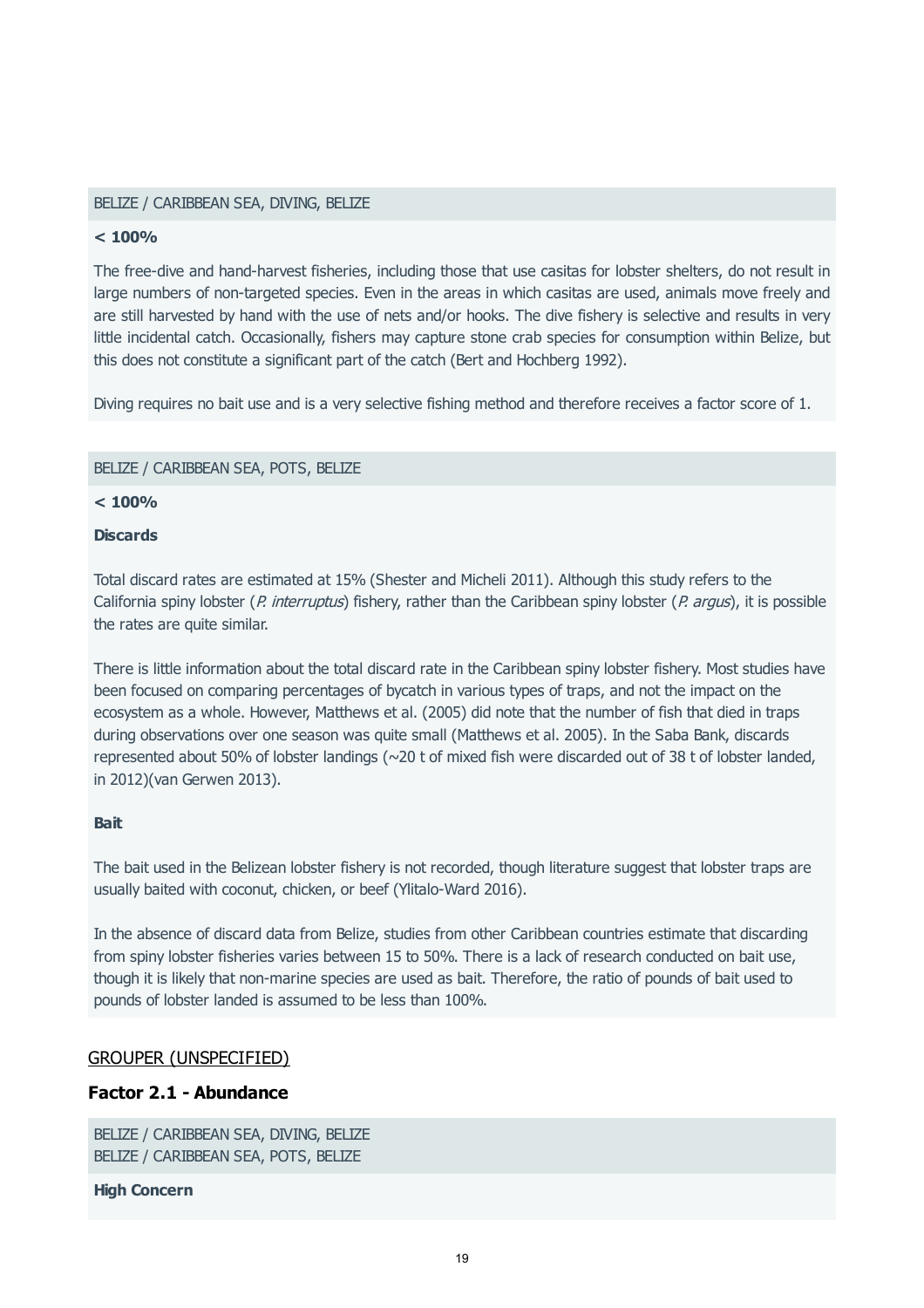There are limited assessments to determine the stock status of grouper, but many grouper in Belize are classified as ETP species e.g., goliath grouper are classified as critically endangered (Craig 2010), Poey's grouper are vulnerable (Ferreira and Peres 2008) and Nassau grouper and black grouper are deemed to be overfished in Glover's Reef (a marine reserve in Belize) (Babcock et al. 2013). Although there have been significant increases in Nassau Grouper biomass and size in the replenishment zone of Glover's Reef, the opposite has occurred in the general use zone (Tewfik et al. 2017).

Since the specific grouper species are not recorded, abundance is scored as a "high" concern based on the possibility of interacting with endangered, threatened or overfished species.

#### **Justification:**

An estimated 26% of grouper were deemed sexually mature in 2016 (McField et al. 2018).

# **Factor 2.2 - Fishing Mortality**

BELIZE / CARIBBEAN SEA, DIVING, BELIZE BELIZE / CARIBBEAN SEA, POTS, BELIZE

#### **High Concern**

Grouper catches are not monitored; therefore, fishing mortality of groupers in the Belizean spiny lobster fishery is unknown. However, Nassau grouper are a retained species in the dive fishery in Belize (Vo et al. 2014) and grouper are among the most commercially-important and most targeted finfish in Belize (Mayhew 2016). Yet, Nassau grouper are considered to be undergoing overfishing in Glover's Reef (Burns and Tewfik 2016). Although it is unknown if the overfishing status of Nassau grouper in Glover's Reef is representative of the national rates, and management is in place to protect the species, it is still legal to land them (Tewfik et al. 2017).

Since groupers are known to be caught and landed in the Belize spiny lobster fishery and this can include species undergoing overfishing, Seafood Watch deems fishing mortality as a "high" concern.

# **Factor 2.3 - Modifying Factor: Discards and Bait Use**

Goal: Fishery optimizes the utilization of marine and freshwater resources by minimizing post-harvest loss. For fisheries that use bait, bait is used efficiently.

Scoring Guidelines: The discard rate is the sum of all dead discards (i.e. non-retained catch) plus bait use divided by the total retained catch.

| RATIO OF BAIT + DISCARDS/LANDINGS FACTOR 2.3 SCORE |      |
|----------------------------------------------------|------|
| $<$ 100%                                           |      |
| $>=100$                                            | 0.75 |

#### BELIZE / CARIBBEAN SEA, DIVING, BELIZE

#### **< 100%**

The free-dive and hand-harvest fisheries, including those that use casitas for lobster shelters, do not result in large numbers of non-targeted species. Even in the areas in which casitas are used, animals move freely and are still harvested by hand with the use of nets and/or hooks. The dive fishery is selective and results in very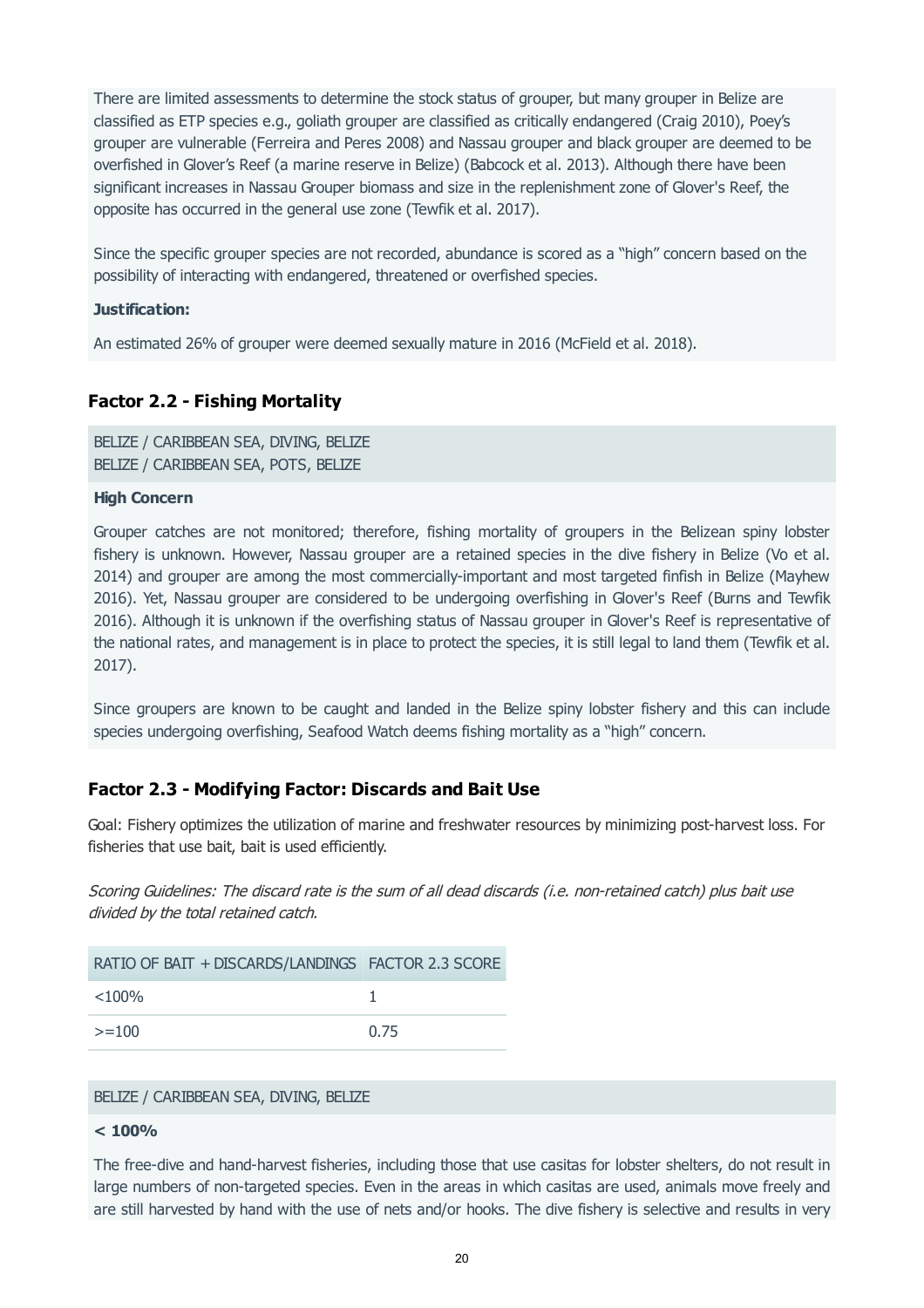little incidental catch. Occasionally, fishers may capture stone crab species for consumption within Belize, but this does not constitute a significant part of the catch (Bert and Hochberg 1992).

Diving requires no bait use and is a very selective fishing method and therefore receives a factor score of 1.

#### BELIZE / CARIBBEAN SEA, POTS, BELIZE

## **< 100%**

## **Discards**

Total discard rates are estimated at 15% (Shester and Micheli 2011). Although this study refers to the California spiny lobster (P. interruptus) fishery, rather than the Caribbean spiny lobster (P. argus), it is possible the rates are quite similar.

There is little information about the total discard rate in the Caribbean spiny lobster fishery. Most studies have been focused on comparing percentages of bycatch in various types of traps, and not the impact on the ecosystem as a whole. However, Matthews et al. (2005) did note that the number of fish that died in traps during observations over one season was quite small (Matthews et al. 2005). In the Saba Bank, discards represented about 50% of lobster landings (~20 t of mixed fish were discarded out of 38 t of lobster landed, in 2012)(van Gerwen 2013).

## **Bait**

The bait used in the Belizean lobster fishery is not recorded, though literature suggest that lobster traps are usually baited with coconut, chicken, or beef (Ylitalo-Ward 2016).

In the absence of discard data from Belize, studies from other Caribbean countries estimate that discarding from spiny lobster fisheries varies between 15 to 50%. There is a lack of research conducted on bait use, though it is likely that non-marine species are used as bait. Therefore, the ratio of pounds of bait used to pounds of lobster landed is assumed to be less than 100%.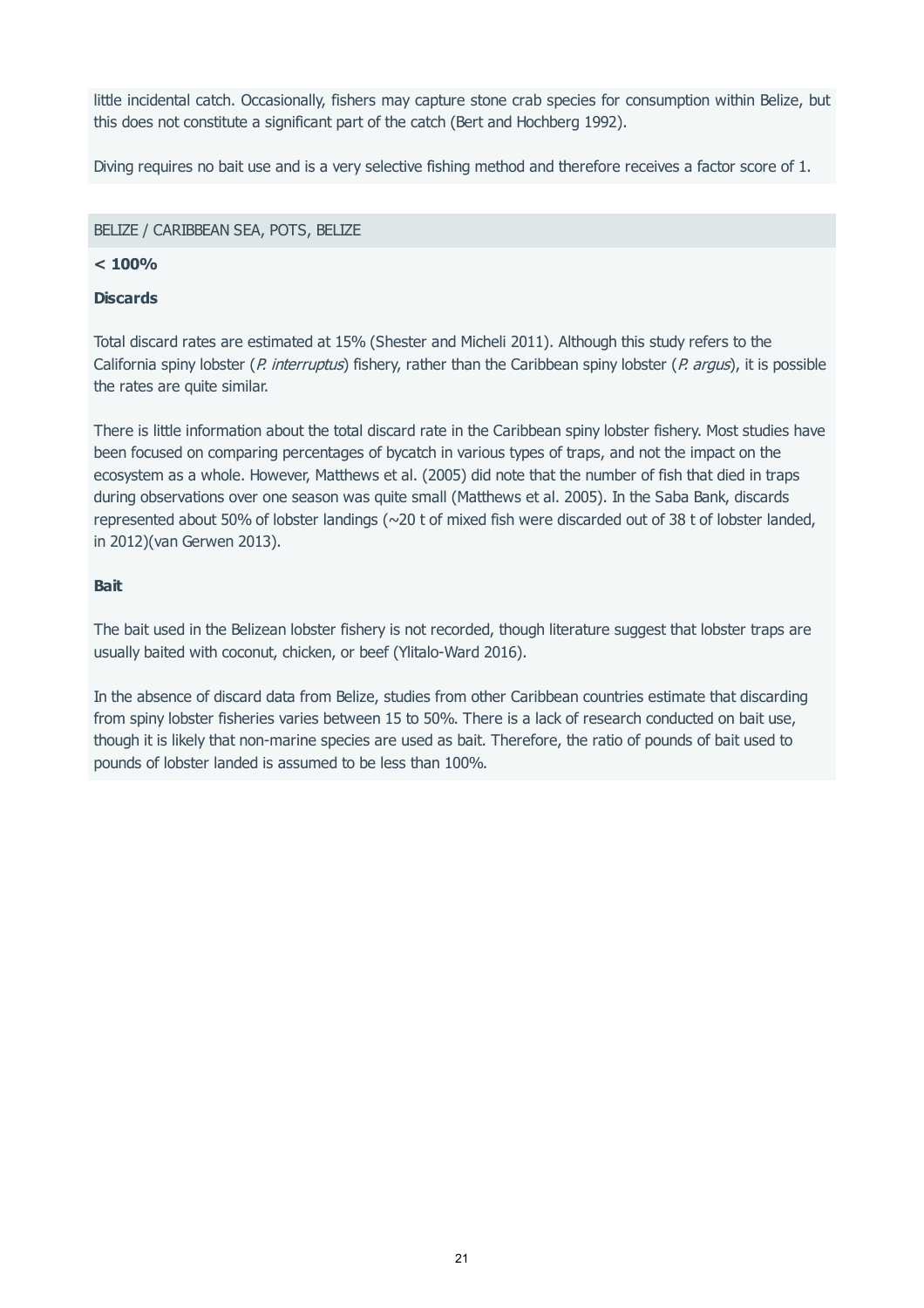# **Criterion 3: Management Effectiveness**

Five factors are evaluated in Criterion 3: Management Strategy and Implementation, Bycatch Strategy, Scientific Research/Monitoring, Enforcement of Regulations, and Inclusion of Stakeholders. Each is scored as either 'highly effective', 'moderately effective', 'ineffective,' or 'critical'. The final Criterion 3 score is determined as follows:

- 5 (Very Low Concern) Meets the standards of 'highly effective' for all five factors considered.
- 4 (Low Concern) Meets the standards of 'highly effective' for 'management strategy and implementation' and at least 'moderately effective' for all other factors.
- 3 (Moderate Concern) Meets the standards for at least 'moderately effective' for all five factors.
- 2 (High Concern) At a minimum, meets standards for 'moderately effective' for Management Strategy and Implementation and Bycatch Strategy, but at least one other factor is rated 'ineffective.'
- 1 (Very High Concern) Management Strategy and Implementation and/or Bycatch Management are 'ineffective.'
- 0 (Critical) Management Strategy and Implementation is 'critical'.

The Criterion 3 rating is determined as follows:

- Score >3.2=Green or Low Concern
- Score >2.2 and ≤3.2=Yellow or Moderate Concern
- $Score ≤2.2 = Red or High Concern$

Rating is Critical if Management Strategy and Implementation is Critical.

# GUIDING PRINCIPLE

• The fishery is managed to sustain the long-term productivity of all impacted species.

# **Criterion 3 Summary**

| <b>Fishery</b>                                                   | <b>Management Bycatch</b><br><b>Strategy</b> | <b>Strategy</b>                   | <b>Research and</b><br><b>Monitoring</b> | <b>Enforcement Inclusion</b>   | <b>Stakeholder</b>                | <b>Score</b>      |
|------------------------------------------------------------------|----------------------------------------------|-----------------------------------|------------------------------------------|--------------------------------|-----------------------------------|-------------------|
| Fishery 1: Belize /<br>Caribbean Sea   Diving  <br><b>Belize</b> | Moderately<br><b>Effective</b>               | <b>Highly</b><br><b>Effective</b> | Moderately<br><b>Effective</b>           | Moderately<br>Effective        | <b>Highly</b><br><b>Effective</b> | Yellow<br>(3.000) |
| Fishery 2: Belize /<br>Caribbean Sea   Pots  <br><b>Belize</b>   | Moderately<br><b>Effective</b>               | Moderately<br><b>Effective</b>    | Moderately<br><b>Effective</b>           | Moderately<br><b>Effective</b> | <b>Highly</b><br><b>Effective</b> | Yellow<br>(3.000) |

Until recently, Belizean spiny lobster fisheries were open-access, increasing their risk of illegal fishing, poor monitoring, and overfishing of the stock {Gongora 2010}. However, after the success of two pilot Managed Access Programs (MAPs) in two marine reserves {Babcock et al. 2015} {Karr et al. 2017}, Belize adopted the nationwide MAP in 2016 {Karr et al. 2017}. The effectiveness of the MAP is currently unknown since it was only recently adopted; however, its national implementation are predicted to improve monitoring and enforcement {Karr et al. 2017}, based on the program's recent success. The management measures for the Belize spiny lobster are shown in Table 2.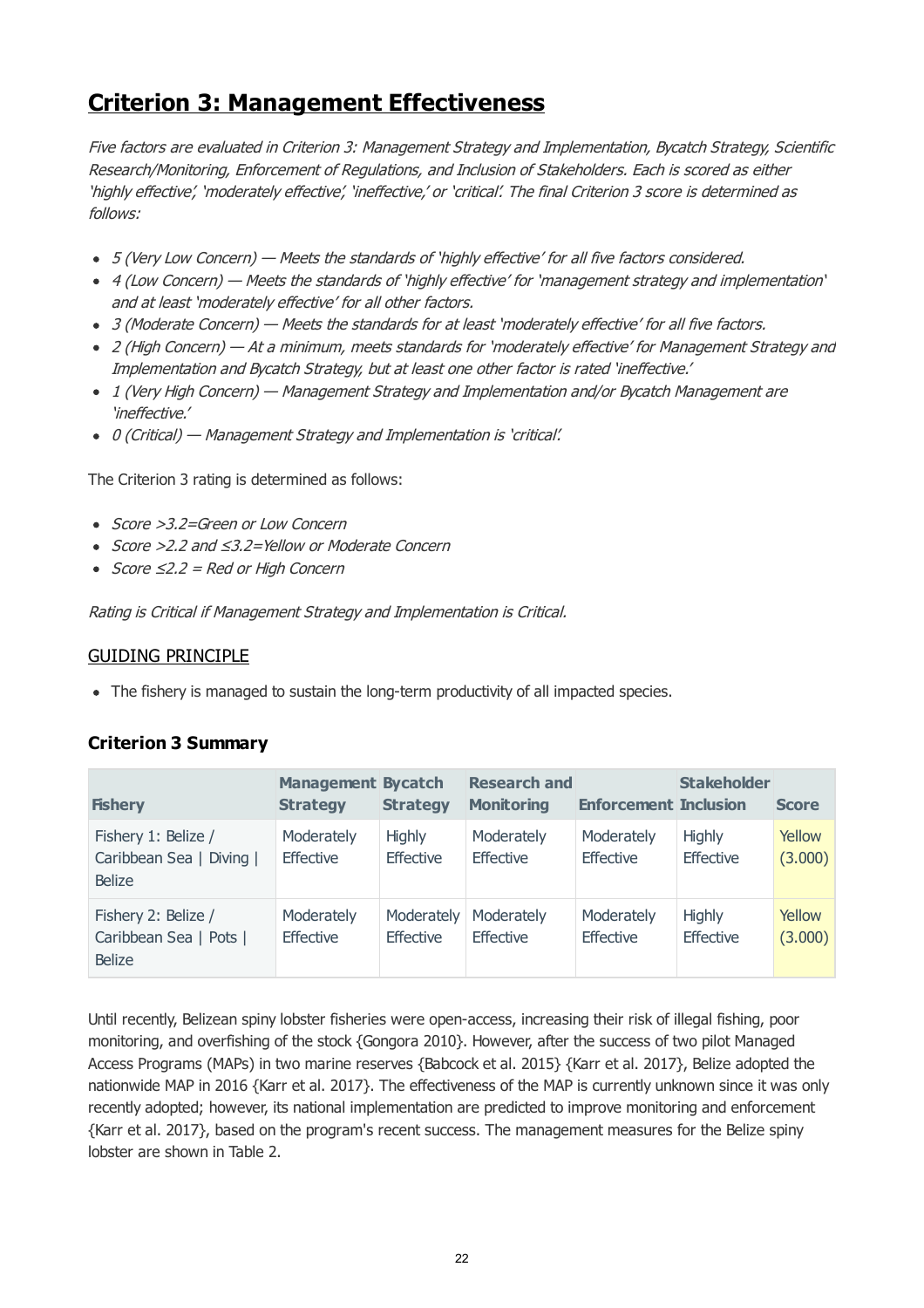<span id="page-22-0"></span>assessment was conducted in 2010), bycatch, discarding, retained species, ghost fishing, and IUU fishing. Of concern in the fishery are the lack of studies, particularly regarding the spiny lobster stock status (the last

Table 2 Management measures in Belize spiny lobster fishery

| <b>MEASURE</b>                                   | MANAGEMENT IN PLACE IN BELIZE                                                                                                                          |
|--------------------------------------------------|--------------------------------------------------------------------------------------------------------------------------------------------------------|
| Gov. body                                        | Fisheries Department {FAO 2015a}                                                                                                                       |
| Multi/<br>single<br><b>species</b>               | Multi-species (diving), single-species (traps) {FAO 2015a}                                                                                             |
| Industrial/<br><b>Artisanal</b>                  | 100% small-scale {FAO 2015a}                                                                                                                           |
| <b>Heet size</b>                                 | Artisanal 543 vessels {FAO 2015a}                                                                                                                      |
| <b>Fishing</b><br>method                         | 90% free diving with hooks and traps {CRFM 2012} or by free diving using casitas {FAO 2015a}                                                           |
| Quota                                            | <b>No</b>                                                                                                                                              |
| <b>Size limit</b>                                | 4 oz (tail weight), 3 oz (minimum carapace length) {FAO 2015a}                                                                                         |
| <b>Size limit</b><br>(length)                    | 76.2 mm CL                                                                                                                                             |
| <b>Closed</b><br>season                          | 15 February to 14 June of each year {FAO 2015a}                                                                                                        |
| <b>Closed</b><br>season<br>length                | 3 months                                                                                                                                               |
| <b>Berried</b><br>females<br>prohibition         | Yes                                                                                                                                                    |
| <b>Molting</b><br><b>lobsters</b><br>prohibition | Yes                                                                                                                                                    |
| <b>Other</b><br>handling<br>laws                 | Ban on landing dead lobsters {van Gerwen 2013} or filet/ diced lobster tail meat, without a<br>permit {FAO 2015a}                                      |
| <b>SCUBA</b><br>prohibition                      | Yes {McDonald et al. 2017}                                                                                                                             |
| <b>Licenses</b><br>limit                         | <b>No</b>                                                                                                                                              |
| <b>Escape gap</b><br>in traps                    | Yes {CRFM 2014}                                                                                                                                        |
| Gear                                             | Gear must be removed before pre-season closure {The San Pedro Sun 2015}; Hookah,<br>regulations spearguns, and explosives prohibited {van Gerwen 2013} |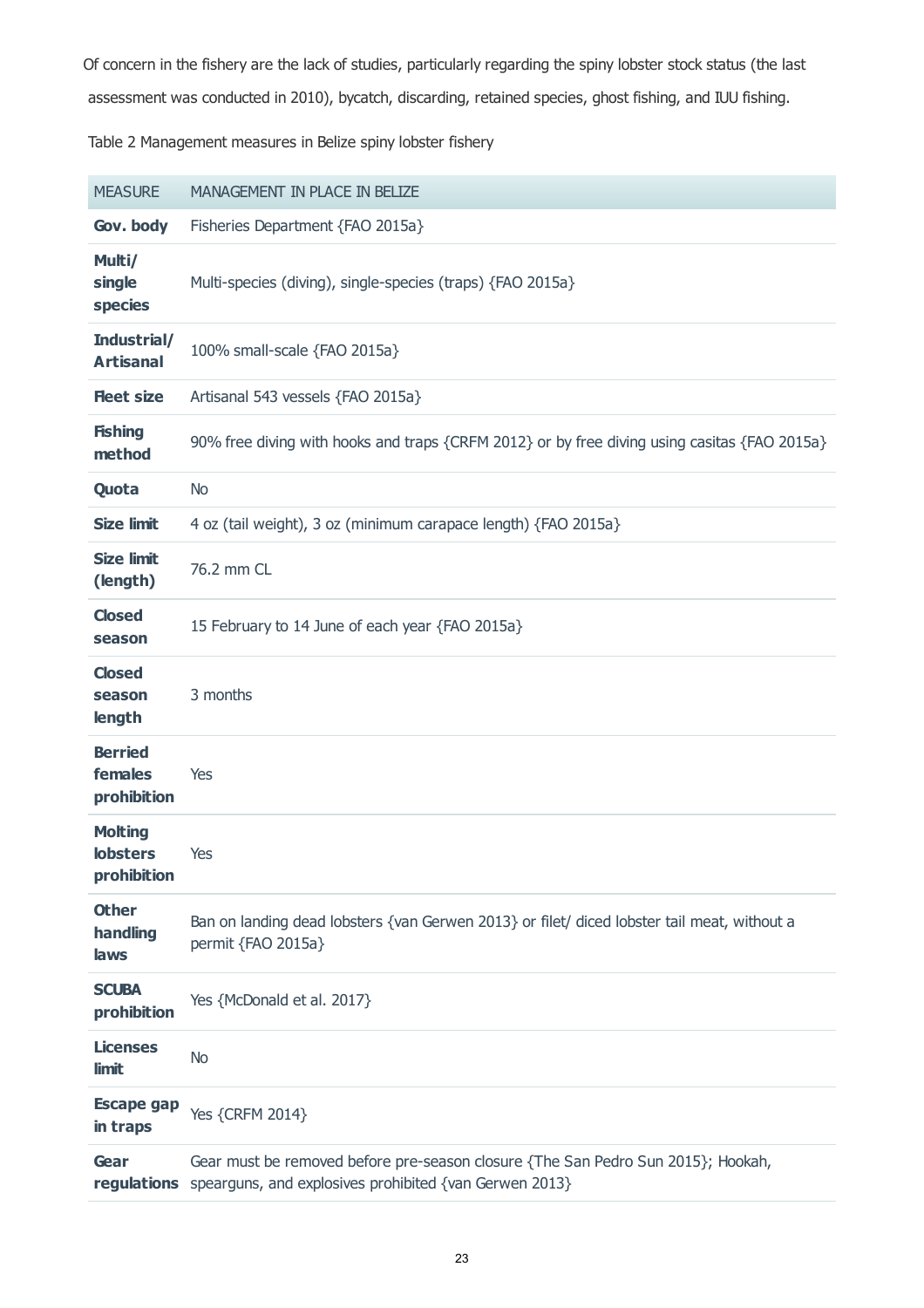| <b>Other</b>    | There is increased protection inside marine reserves, which are designed using a zoning<br>scheme, allowing harvesting in the General Use Zone of marine reserves. Marine reserves also<br>have Conservation Zone(s), prohibiting fishing {Belize Fisheries Act 2003}. |
|-----------------|------------------------------------------------------------------------------------------------------------------------------------------------------------------------------------------------------------------------------------------------------------------------|
| <b>Level of</b> | 10% are undersized {FAO 2003}, though the magnitude of IUU fishing is unknown, which                                                                                                                                                                                   |
| <b>IUU</b>      | creates uncertainty regarding the efficacy of management measures                                                                                                                                                                                                      |

## **Criterion 3 Assessment**

#### **Factor 3.1 - Management Strategy and Implementation**

Considerations: What type of management measures are in place? Are there appropriate management goals, and is there evidence that management goals are being met? Do manages follow scientific advice? To achieve a highly effective rating, there must be appropriately defined management goals, precautionary policies that are based on scientific advice, and evidence that the measures in place have been successful at maintaining/rebuilding species.

BELIZE / CARIBBEAN SEA, DIVING, BELIZE BELIZE / CARIBBEAN SEA, POTS, BELIZE

#### **Moderately Effective**

Belize Fisheries Department manages spiny lobster and conch fisheries together. Management measures in the Belize spiny lobster fishery are shown in Table 2 and typically consist of gear restrictions, closed seasons, and technical measures (such as size restrictions).

Stock assessments are irregular (the last assessment was completed in 2010) and may be insufficient to inform management. The stock status of spiny lobster was deemed between fully exploited and overexploited, attributed to illegal fishing and poor research and monitoring (Gongora 2010). There have been significant national management changes since the last stock assessment and a National Lobster Working Group has been commissioned to provide technical advice to the Fisheries Department to improve the management of the spiny lobster fishery (TNC 2018a). There is a lack of studies to prove their efficacy. Stocks in the MAP areas generally show positive trends (based on legal-sized spiny lobster density, biomass and increased CPUEs) (Tewfik et al. 2017). Until recently, the fishery was an open-access fishery (Gongora 2010) and the national MAP was adopted for conch and spiny lobster in 2016. The MAP had undergone trials in two Belizean marine reserves and proved successful (FAO 2015a). Belize's recently designed Harvest Control Rules via an Adaptive Management Framework were management changes based on the stock status (McDonald et al. 2017). These have not yet been fully implemented, though modelling exercises suggest that the framework may help stabilize biomass and catches, even when recruitment varies (Harford et al. 2016).

IUU fishing is likely to have improved. Although the FAO (2003) suggested undersized lobsters represented 10% of landings and the EU had imposed a "red card" and import sanctions on Belize in 2014 (European Commission 2014) through improvements in management and enforcement, the EU withdrew Belize from the blacklist (European Commission 2015). Belize has now issued a green card (IUU Watch 2017).

Stock assessments discuss some environmental variability. For example, the stock assessment discussed the impacts of Hurricane Dean in 2007 on lobster recruitment (Gongora 2010); however, it did not sufficiently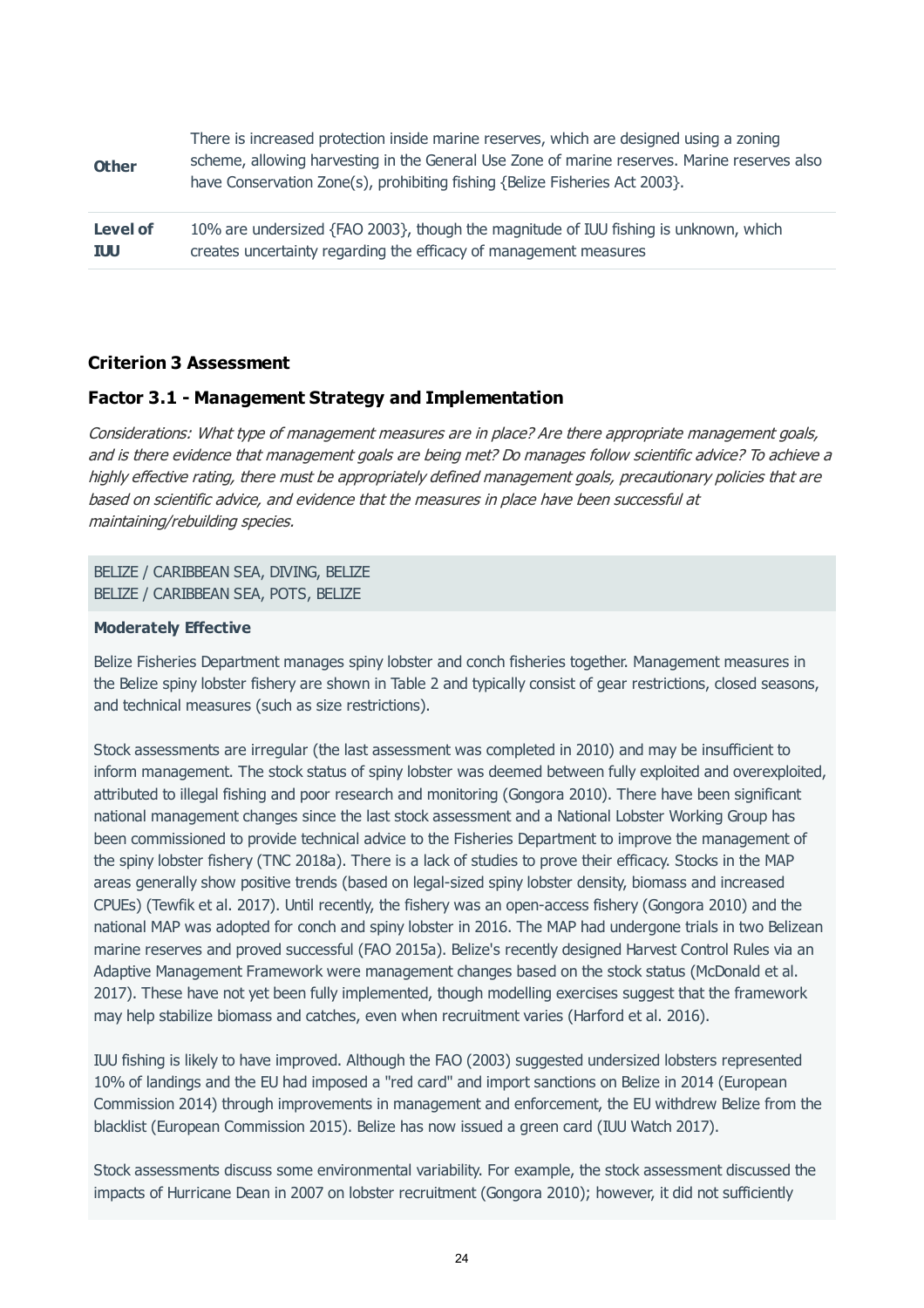account for the uncertainty of the stock. The stock assessment does not account for poaching by fishers from neighboring countries (Guatemala, Honduras, Mexico), which is known to occur, but is difficult to quantify (Perez 2009)**.**

**Conch:** The Queen Conch Management Plan has adopted a suite of measures to protect the stock, including Total Allowable Catch, closed seasons, minimum market clean weight and shell lengths, marine reserves, a prohibition on SCUBA diving, and the MAP (FAO 2016d). An adaptive management framework has been adopted to react to fluctuations in the stock by adjusting the harvest rules or adopting a recovery plan (Belize Fisheries Department 2017b). Although there are likely to be some effective measures in place, it is too early to tell if it has been effective in protecting the stock, and some increased precautionary management is required (See Justification).

Since the spiny lobster stock assessment is out-of-date and it is too early to tell if the new, national MAP is effective (but will likely improve nationwide management (Karr et al. 2017)), the management strategy and implementation is scored as "moderately" effective.

## **Justification:**

The Capture Fisheries Unit (CFU) of the Belize Fisheries Department manages the conch and spiny lobster together. The CFU is "responsible for providing the necessary legislative and management interventions to facilitate the continued development and proper management of Belize's marine fisheries resources" (Economic Development Council 2016).

Management measures are available in Table 2 and have mixed effectiveness (discussed below).

The size-at-maturity (CL50%) for male P. argus is estimated at 92.2 ( $\pm$  2.53SE) mm CL. In Belize, the minimum legal size (MLS) is smaller than this at 76 mm CL, rendering the MLS too small for a sustainable fishery (van Gerwen 2013). Spiny lobsters are caught at very small sizes, and Babcock et al. (2015) recommend that the minimum size be increased from 76 mm CL to 102 mm CL. Similarly, the current restrictions on shell length and the market clean weight may be too low to protect juvenile conch from legal harvest and is likely resulting in growth overfishing of conch (Foley and Takahashi 2017). However, conch receives further protection through conservative and enforced harvest quotas (pers. comm. Stoner 2018).

The closed season has recently proven to be successful, partly because enforcement is facilitated by the fact that two fishing cooperatives lie in the nation's capital (van Gerwen 2013) (The San Pedro Sun 2015).

The MAP was trialed out in two marine reserves; the program was proven successful for both spiny lobster and conch based on "recovery of stocks" and "increased landings" support from fishers in areas in which they had been implemented (Babcock et al. 2015) (FAO 2016d). The MAP is an area-based tenure system that sets science-based harvest controls in an adaptive management framework. This program enables a coalition of government, fishermen, and civil society organizations to end open-access fisheries and implement schemes to incentivize fishermen to adopt sustainable fishing behavior and methods (EDF 2016a). MAP has been effective in ensuring that the lobster population at Glover's Reef is not experiencing overfishing (Babcock et al. 2015). The effectiveness of the programs in these areas may not benefit surrounding areas because it may not allow sufficient spillover of the stock to other areas: Truelove (2011) suggests that the genetic connectivity between two MPAs in Belize was limited due to complex oceanographic conditions. Additionally, poaching is still known to occur outside the replenishment zones (McField et al. 2018) and both illegal and legal fishing may be undermining the effectiveness of the MPA network (Cox et al. 2017). Seasonal closures in the conch fishery are also considered to be undermined by "some degree of illegal fishing" throughout the closed season (Belize Fisheries Department 2017b). Although the suspected level of illegal fishing of conch in Belize is unknown, the amount of conch meat illegally fished in Belize, and subsequently traded to Guatemala, represents ~1.5% to 2% of the conch TAC (Belize Fisheries Department 2017b).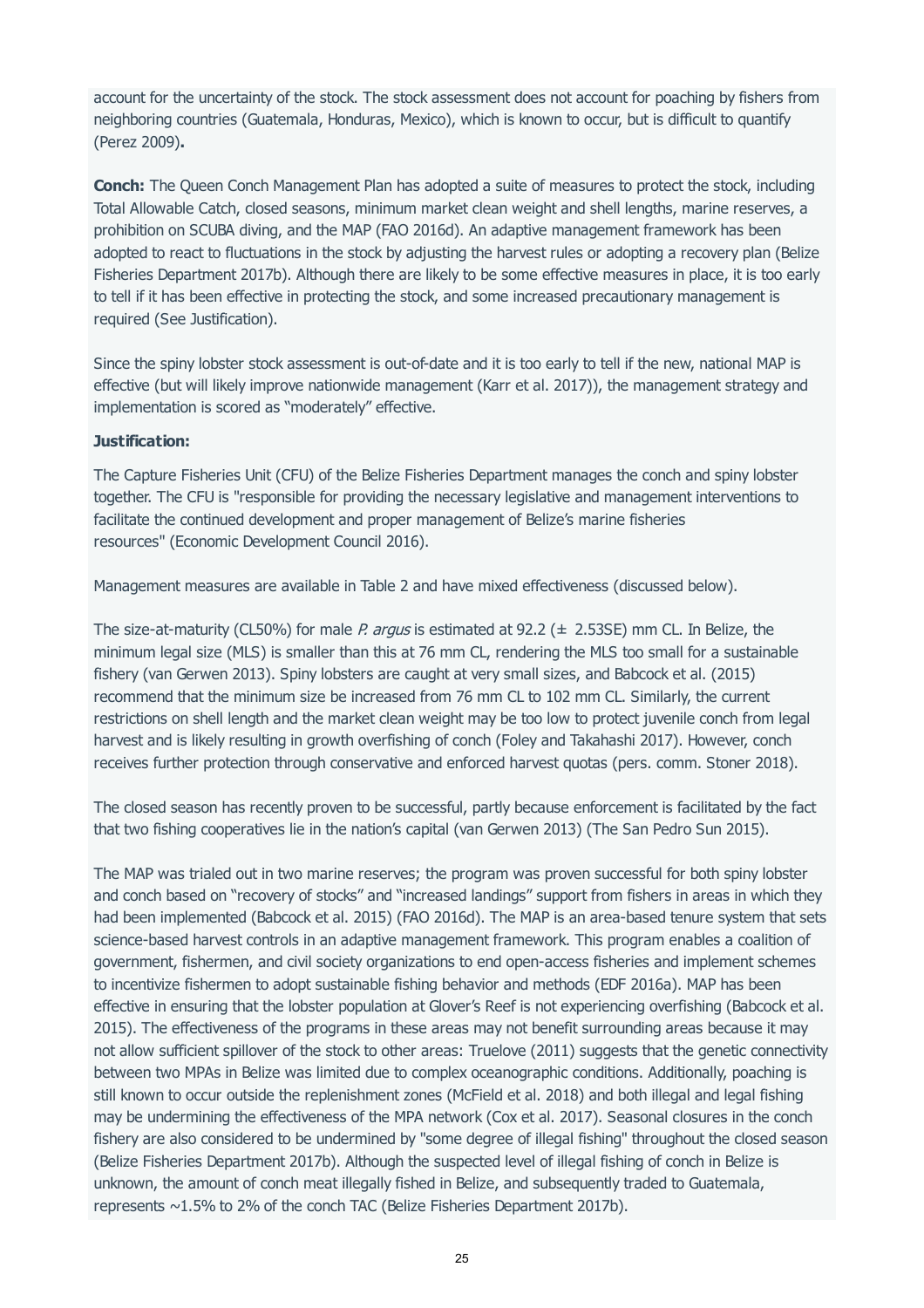The government has created a network of multi-use marine reserves and it prohibits the use of SCUBA (McDonald et al. 2017). However, the purpose of the marine reserves is to protect endangered species, and they may not be as effective at protecting conch (NMFS 2014b). Prohibiting the use of compressed air protects the deeper stocks that might recruit to the back-reef areas, but this link requires investigation (NMFS 2014a) (NMFS 2014b) (CFU 2013).

Spiny lobsters in Mexico, Belize, Honduras, and Nicaragua are thought to be of the same stock, since the Yucatán current carries larvae upstream through these countries' waters (Butler et al. 2008). Due to the high connectivity of spiny lobster stocks, transboundary management is required (Truelove et al. 2015b) (Truelove et al. 2015a). The Caribbean Large Marine Ecosystem Project (CLME) strategy aspires to enhance governance systems for an ecosystem approach in the spiny lobster fisheries. Involved countries have shown improvements in data collection and stock assessments focused on improving management practices, and creating regional standardized assessments through national fishery organizations such as OSPESCA, CRFM and WECAFC (FAO 2015c). OSPESCA is a regional body that promotes development and coordinated management of Caribbean fisheries. OSPESCA formed agreements for the following countries under the Central American Integration System (SICA): Belize, Costa Rica, El Salvador, Guatemala, Honduras, Nicaragua, the Dominican Republic, and Panama. The "Regional Regulation of Caribbean Lobster Fishing (P. argus)," OSP-02-09 requires that all countries implement a fishery management plan and laws including minimum tail weights, a minimum closed season from 1 March to 30 June, escape gaps in lobster traps, trap limits, and the prohibited sale of lobster tail meat without a shell (FAO 2015a). The MARPLESCA Plan aims to establish a systematic process to implement Regulation OSP-02-09 (FAO 2015a); however, "current arrangements for the international governance of the spiny lobster resource are inadequate" because there is no overarching organization to "carry out and make management decisions" (Monnereau 2016).

# **Factor 3.2 - Bycatch Strategy**

Considerations: What type of management strategy/measures are in place to reduce the impacts of the fishery on bycatch species and when applicable, to minimize ghost fishing? How successful are these management measures? To achieve a Highly Effective rating, the fishery must have no or low bycatch, or if there are bycatch or ghost fishing concerns, there must be effective measures in place to minimize impacts.

#### BELIZE / CARIBBEAN SEA, DIVING, BELIZE

#### **Highly Effective**

There is very little data available regarding bycatch for the Belizean spiny lobster fishery. However, dive fisheries are very selective, and therefore, bycatch will likely be low. Some finfish have been previously recorded as bycatch in spiny lobster fisheries (Babcock et al. 2013). In 2009, the Belizean Fisheries Department implemented a ban on harvesting scarids (parrotfish) and acanthurids (tang/surgeonfish/doctorfish), and a minimum and maximum size limit for Nassau grouper (Tewfik et al. 2017).

Since the fishery has a very low level of bycatch and some management measures are in place to protect species of concern, Seafood Watch deems bycatch management as "highly" effective.

#### BELIZE / CARIBBEAN SEA, POTS, BELIZE

#### **Moderately Effective**

Bycatch are not recorded in spiny lobster trap fisheries in Belize; however, the fishery incurs a low level of bycatch (pers. comm. Epstein 2018). Parrotfish have previously been observed as bycatch in Belizean trap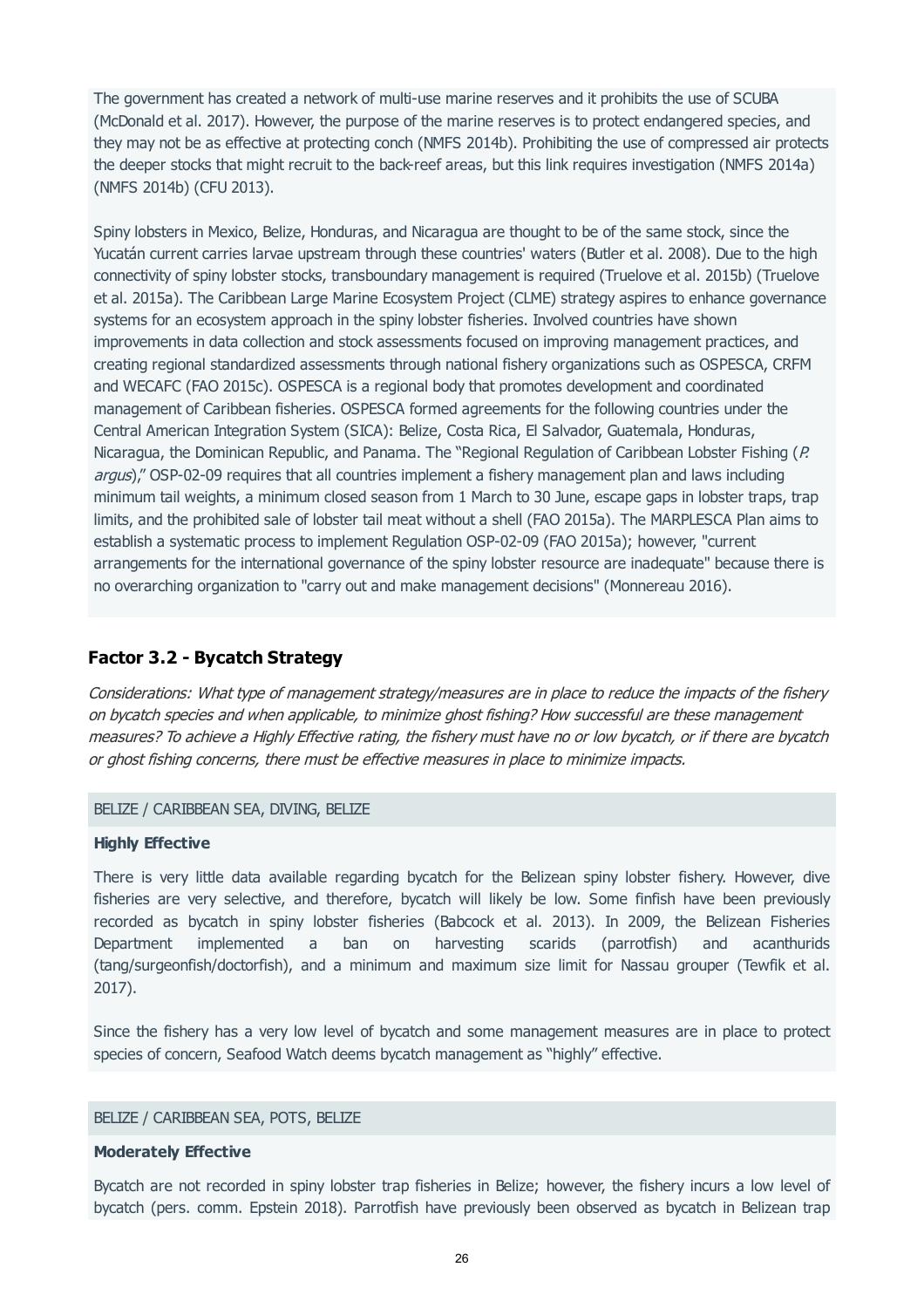fisheries (Dahlgren and Tewfik 2015) (Dahlgren 2014). Due to the likely low level of bycatch, there is reduced need for bycatch management in the fishery. Management measures to reduce the impact of the lobster fishery on bycatch and ETP species include marine reserves, escape vents (FAO 2015a), removing all traps from the water prior to seasonal closures, prohibiting destructive harvesting methods including explosives (Table 2), and prohibitions on retaining listed species such as scarids (parrotfish) and acanthurids (tang/surgeonfish/doctorfish) (Tewfik et al. 2017). The effectiveness of these management measures is unknown.

There are no available data to show the level of ghost traps and their impacts in the Belizean fishery. Belize mandates that all traps are removed from the water prior to seasonal closures (The San Pedro Sun 2015), but the effectiveness of this policy is unknown.

Traps incur a low level of bycatch, and management is in place to further reduce the risk to bycatch; however, there is minimal management to protect against ghost fishing. Therefore, Seafood Watch deems the bycatch strategy a "moderate" concern.

#### **Justification:**

Studies conducted in other Caribbean spiny lobster fisheries show that traps can yield a significant impact on bycatch: ghost traps may destroy or damage protected corals, benthic habitats, benthic fauna and flora, disturb sediments, reduce biomass, kill foundation species, and can confine trapped animals resulting in their injury or mortality (Butler and Mathews 2015). By increasing wind speed, traps can travel further, increasing its footprint over a greater expanse of benthic environments. In Florida, fishermen report that trap loss in nontropical cycle seasons averages 2 to 5%, whereas when winter storms/ tropical cycles occurs, this rises to 19 to 65% (Uhrin 2016). This is particularly an issue in Belize where the most significant impacts on the corals from traps are when they are dragged along the seafloor during storms (Dahlgren 2014).

# **Factor 3.3 - Scientific Research and Monitoring**

Considerations: How much and what types of data are collected to evaluate the fishery's impact on the species? Is there adequate monitoring of bycatch? To achieve a Highly Effective rating, regular, robust population assessments must be conducted for target or retained species, and an adequate bycatch data collection program must be in place to ensure bycatch management goals are met.

BELIZE / CARIBBEAN SEA, DIVING, BELIZE BELIZE / CARIBBEAN SEA, POTS, BELIZE

#### **Moderately Effective**

Monitoring of CPUE, biological conditions, and enforcement of regulations have improved over the past 10 years (FAO 2015a). The Belize Fisheries Department collect both fishery-dependent (landings, catch and effort data) and fishery-independent (underwater visual censuses) data (Karr et al. 2017). The most recent stock assessment was conducted using fisheries-dependent data from 1999 to 2009; therefore, the last stock assessment was conducted in 2010 (Gongora 2010).

Both fishery dependent and independent data are collected for the retained species, conch. Conch surveys are considered to be "standard, well-developed methods to collect information on biomass, density and stock structure" (FAO 2016d).

There are three main data gaps in the spiny lobster fishery, including a lack of regular stock assessments; the HCR is not measured against stock health indicators and there is a lack of in-season assessments to apply adaptive management.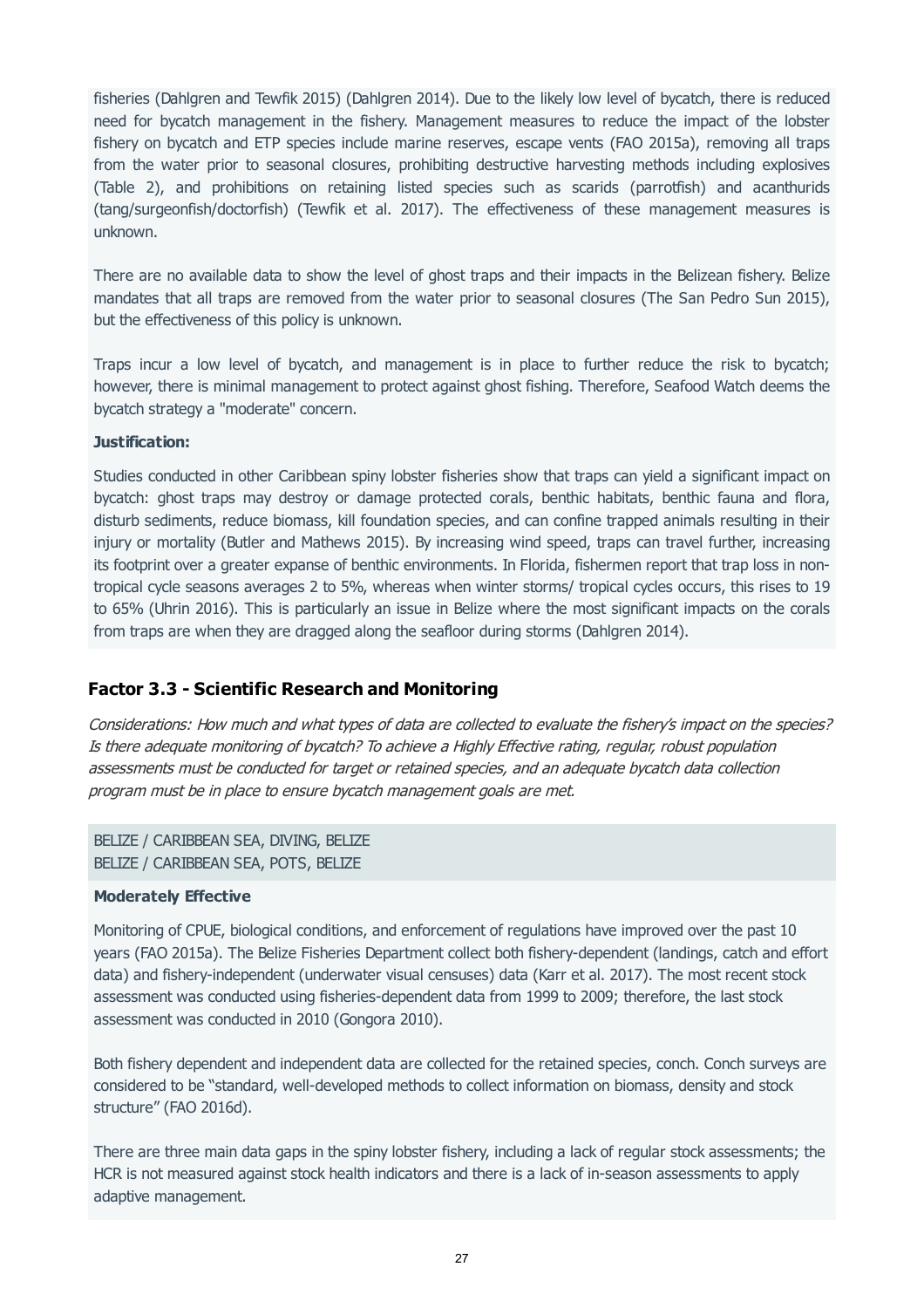The dive fishery is very selective; therefore, very little bycatch monitoring is required for the dive fishery. There are currently no bycatch or ghost fishing studies conducted in trap fisheries.

Since monitoring has improved but stock assessments are conducted infrequently, and there is a lack of bycatch and ghost fishing data collected from the trap fishery, scientific monitoring and evaluation has been deemed as "moderately" effective.

#### **Justification:**

In the spiny lobster fishery, fishery-dependent data (mainly landings data) are collected from private companies (including exporters and processors) (Belize Fisheries Department 2017a), which are submitted to the Fisheries Department (Belize Fisheries Department 2017b). Each fishing cooperative is required to submit weekly reports on landings as a condition of its Memorandum of Understanding (CFU 2013). Further research on the spiny lobster fishery is conducted by the Wildlife Conservation Society, Toledo Institute for Development and Environment, the Southern Environmental Alliance, and the Environmental Defense Fund, for example, on the impact of marine reserves spiny lobster abundance ((CFU 2013)(Gongora 2012) (Babcock et al. 2015)).

Data collection has improved in the Belize spiny lobster fishery: the national data collection and monitoring system is now structured through the "Spatial Monitoring and Reporting Tool" (SMART) (Karr et al. 2017). Improved reporting and data collection has mainly occurred in the two marine reserves that are managed under the MAP, which requires fishermen to document their catch in logbooks (Babcock et al. 2013) (FAO 2015a). Further data collection systems improvements are likely, since the MAP is expanded to cover all Belizean spiny lobster fisheries (Karr et al. 2017) and MARPLESCA aims to include catch, fishing effort, biological data, vessel licensing data, fleet size, vessel details, and vessel monitoring system (VMS) data, in data collection processes (FAO 2016b).

Spiny lobster and conch fisheries are managed jointly; the fishery seasons are generally separate, but there is some overlap when the conch season opens in October (pers comm., McDonald 2017). Belize complies with the 2003 CITES recommendations to maintain monitoring, control, and periodic assessment for conch (FAO 2016d) (Belize Fisheries Department 2017b). Data collection for conch fisheries has become more consistent, survey sites have been expanded, and CPUEs are more accurate. The Belize Fisheries Department conducts biennial surveys on queen conch densities (Belize Fisheries Department 2017b). Data to determine conch abundance include landings data (monthly), fishery-dependent CPUE data (monthly), export data (monthly reports from cooperatives), a managed access daily catch log, underwater visual surveys (every two years), fishery inspector surveys to collect conch density, habitat distribution type, and biological data such as shell length and lip thickness (in the open season) (FAO 2016d) (Belize Fisheries Department 2017b).

Greater bycatch monitoring is needed, particularly in trap fisheries: traps are likely to incur low levels of bycatch (Favaro et al. 2013), and is observed to present "very little bycatch impact on other species" (pers. comm., Epstein 2017), but prohibited species have been observed as bycatch in traps (Dahlgren and Tewfik 2015).

# **Factor 3.4 - Enforcement of Management Regulations**

Considerations: Do fishermen comply with regulations, and how is this monitored? To achieve a Highly Effective rating, there must be regular enforcement of regulations and verification of compliance.

BELIZE / CARIBBEAN SEA, DIVING, BELIZE BELIZE / CARIBBEAN SEA, POTS, BELIZE

**Moderately Effective**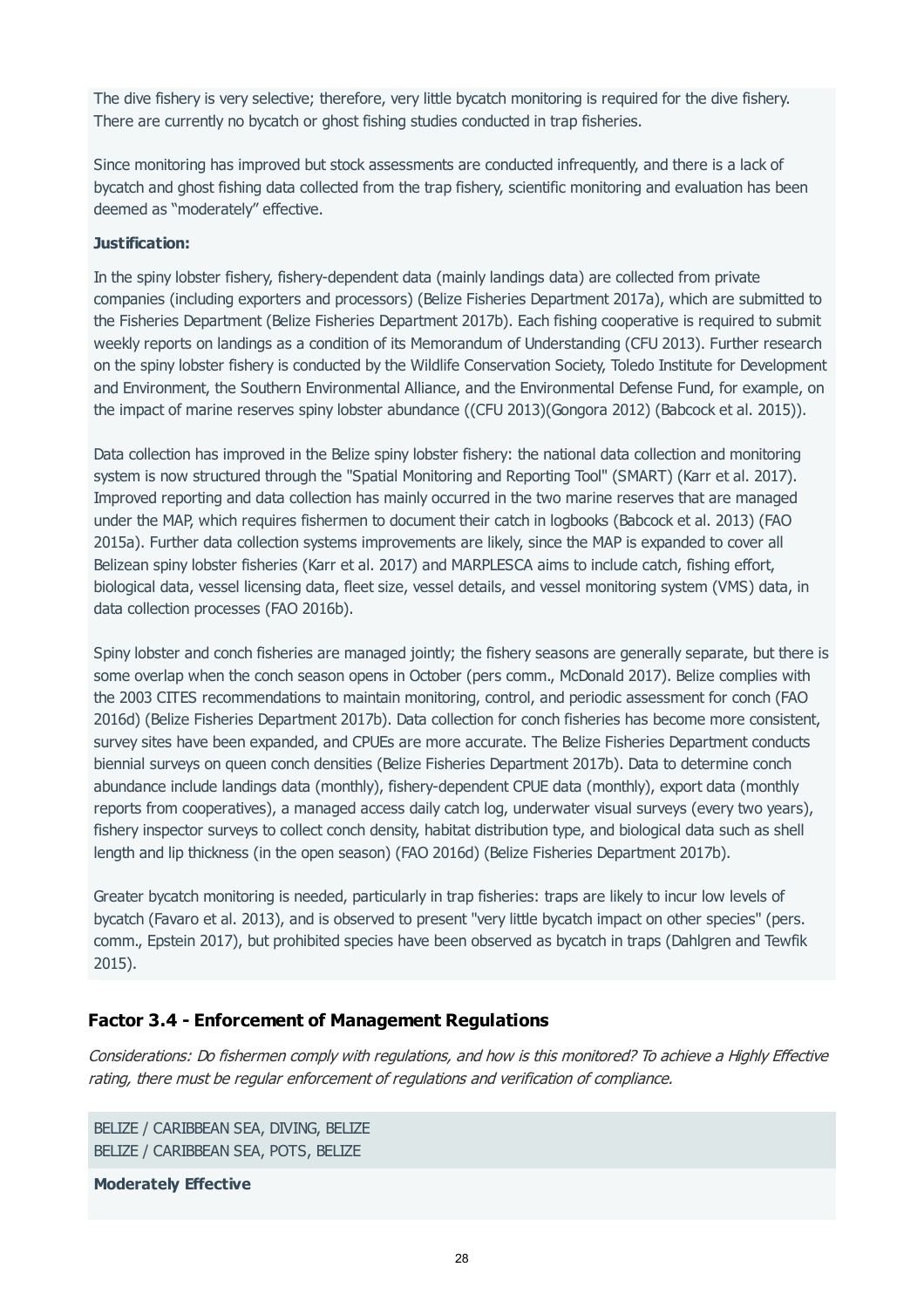Joint enforcement patrols are conducted by the EMU, CCU, the Belize Coast Guard, Port Authority and other enforcement agencies. The Belize Coast Guard and the Police Force enforce the Fisheries Regulations (Belize Fisheries Department 2013). Fisheries enforcement in Belize has improved, particularly in its marine reserves (FAO 2015a). As the MAP becomes nationwide, national enforcement will likely improve (Karr et al. 2017): in the two pilot MAPs, fishing violations reduced by 60% and over 90% of fishers recorded and submitted catch data (EDF 2016b). Under the MAP, every fisher is required to have a valid commercial license (Belize Fisheries Department 2016a). Logbooks are also required (Babcock et al. 2015) and marine reserves receive enhanced monitoring (through patrols on land and via vessels, an observation tower, night vision goggles and radar). Enforcement of the nationwide MAP is increasingly conducted via self-policing—which is underpinned by an education program—since it has proven successful in the two pilot marine reserves MAP (EDF 2015).

There are no recent estimates available for IUU fishing In Belize; however, multiple surveys show compliance issues (see justification).

Since the effectiveness of enforcement is unknown, it has likely improved; but enforcement is supported by self-policing and the scale of illegal fishing is unknown. Therefore, Seafood Watch deems enforcement in Belize as "moderately effective."

#### **Justification:**

In marine reserves, enforcement in reserves is conducted by reserve rangers. Patrols are prioritized to occur in illegal-activity hotspots, particularly on-board fishing vessels and campsites (Belize Fisheries Department 2013). Patrol officers regularly monitor small-scale fishery vessels in marine reserves (e.g., Glover's Reef Marine Reserve), which has resulted in improvements in compliance (Tewfik et al. 2017). Fisheries Department Enforcement Officers use the "Spatial Monitoring and Reporting Tool" (SMART) with an app to ensure that licenses are kept updated (Wildlife Conservation Society 2017). Surveillance occurs using radar, a new patrol vessel, an observation tower and equipment to observe the fishery at night (Tewfik et al. 2017). In the conch fishery, the SCUBA diving ban appears to be successful at reducing fishing mortality on conch spawners in deeper waters (FAO 2016d)).

Current levels of IUU fishing are unknown and studies have not been updated over recent years. Previous studies suggested that IUU fishing was a major problem because there was little enforcement and weak compliance of management measures (Chakalall and Cochrane 2007) and, in the early 2000s, retained undersized individuals represented up to 10% of landings (FAO 2003). Since this estimate was produced, regulations have been implemented stating that fishers cannot land undersized lobsters (FAO 2015a). Important violations in the 2016 fishing season included the possession of lobsters during the closed season, the possession of undersize lobster (Belize Fisheries Department 2016b), and fishing without a licensed boat or valid license (Belize Fisheries Department 2016a).

Other independent studies provided insight regarding compliance in the fishery: a recent survey showed that 87% of fishers interviewed claimed that illegal fishing is a problem in their fishing areas and 70% of fishers expressed concern over the absence of enforcement (particularly during closed seasons and at nighttime) (Mayhew 2016). Another survey, which conducted interviews in Belize, found that the Belize Fisheries Department conduct outreach 2 to 3 weeks prior to the opening of the spiny lobster fishery, but provide little engagement thereafter (Rice 2017). Lower compliance rates are found among trap fishers selling produce in areas that are further away from Belize City, since they attract less surveillance and are able to sell spiny lobster into the tourist industry (Monnereau 2016). Holding restrictions within Belize's retail sector is deemed ineffective because monitoring has proven difficult in the retail/wholesale sector (FAO 2015a).

The Belize Fisheries Department is addressing illegal fishing via fines or imprisonment for anyone attempting to fish, possess, buy or sell any lobster or lobster product during the closed fishing season (The San Pedro Sun 2016). Research in genetic analysis to generate DNA databases are being used to combat illegal fishing to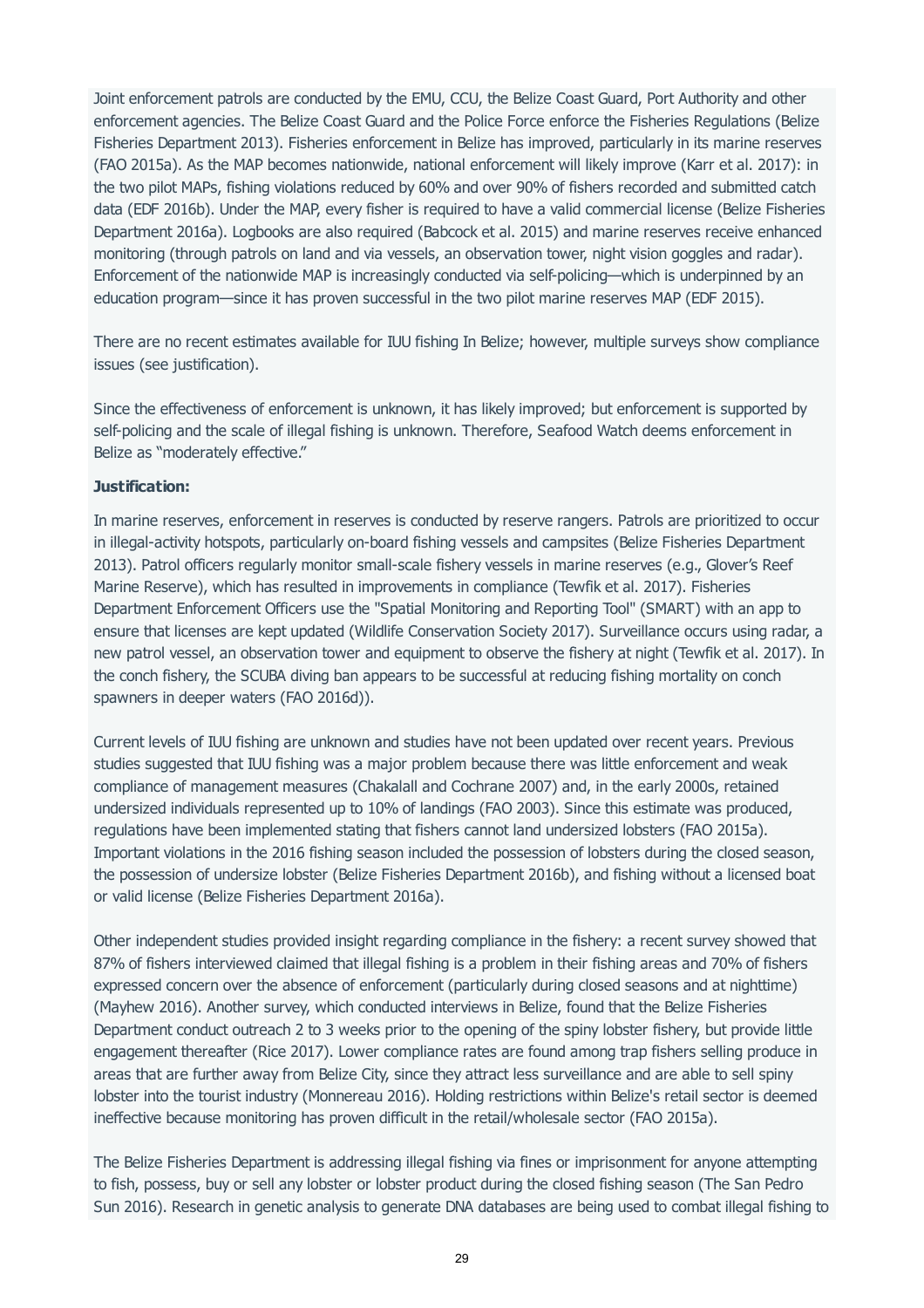be able to trace individuals back to where they were caught as part of forensic evidence (Smithsonian Marine Station 2015).

Enforcement for retained species: to ensure any finfish species rules are adhered to (when finfish are retained), the Fisheries Department mandates that all fish landed as fillets must include a skin patch to ensure that they are not Nassau groupers (which must be landed whole) (Tewfik et al. 2017). Queen conch meat is only exported by registered cooperatives. Prior to export, all conch shipments require inspection and sampling by the Fisheries Department to ensure compliance and to provide CITES export certificates (FAO 2016d). Infringements may result in fines (Belize Fisheries Department 2017b).

# **Factor 3.5 - Stakeholder Inclusion**

Considerations: Are stakeholders involved/included in the decision-making process? Stakeholders are individuals/groups/organizations that have an interest in the fishery or that may be affected by the management of the fishery (e.g., fishermen, conservation groups, etc.). A Highly Effective rating is given if the management process is transparent, if high participation by all stakeholders is encouraged, and if there a mechanism to effectively address user conflicts.

BELIZE / CARIBBEAN SEA, DIVING, BELIZE BELIZE / CARIBBEAN SEA, POTS, BELIZE

#### **Highly Effective**

Recent progress has been made throughout the stakeholder inclusion process. This includes stakeholder consultations to develop the management strategy and implementation process and a fisheries-adaptive management framework for a lobster management plan, which had both been on-going throughout 2015 (McDonald et al. 2017). The strong connectivity and inclusiveness among main user-groups throughout the MAP process have been attributed to its success (McDonald et al. 2017).

The current most prominent stakeholder group in Belizean fisheries is the Belize Federation of Fishers (BFF), which has partnerships with a mixture of NGOs, universities, and government organizations (BFF 2018). The Belize Fishermen Cooperative Association (BFCA) was also initiated to join existing cooperatives to defend their territorial rights and gain larger bargaining power when negotiating with the government, though the organization has faced a recent decline due to the resignation of important members; therefore, its influence on fishery management has declined (Monnereau 2016).

Since there are co-operatives in the fishery and organizations that involve main user-groups throughout the management process, and encourage constructive and effective relationships within working groups and cooperatives, stakeholder inclusion is deemed as "highly" effective.

#### **Justification:**

Enforcement in the area of the two marine reserves involves fishers in the decision-making process: in 2001, a new fisheries rights-based management process called a Manage Access Program (MAP) was developed to better control fishing effort in certain areas; it has improved monitoring systems by involving local stakeholders (FAO 2015a). The MAP has since been expanded at a nationwide level in 2016 (Karr et al. 2017). Participatory and behavior change processes (led by fishermen, government officials and NGOs) were used to engage 2,000 out of 2,700 total Belizean fishers to design the national MAP (Karr et al. 2017)**.**

Stakeholder consultations have been used to develop the management strategy and implementation process and a fisheries adaptive management framework for a lobster management plan (FAO 2015a). This framework acknowledges the relevance and importance of a wide variety of stakeholders involved in the

adaptive fisheries management process to ensure management is effectively implemented and iteratively improved (McDonald et al. 2017). The process of expanding the program at a nationwide level and adopting an Adaptive Management Framework has encouraged main user-groups (including fishers, industry, scientists and conservation organizations) to constructively criticize and develop the MAP (McDonald et al. 2017).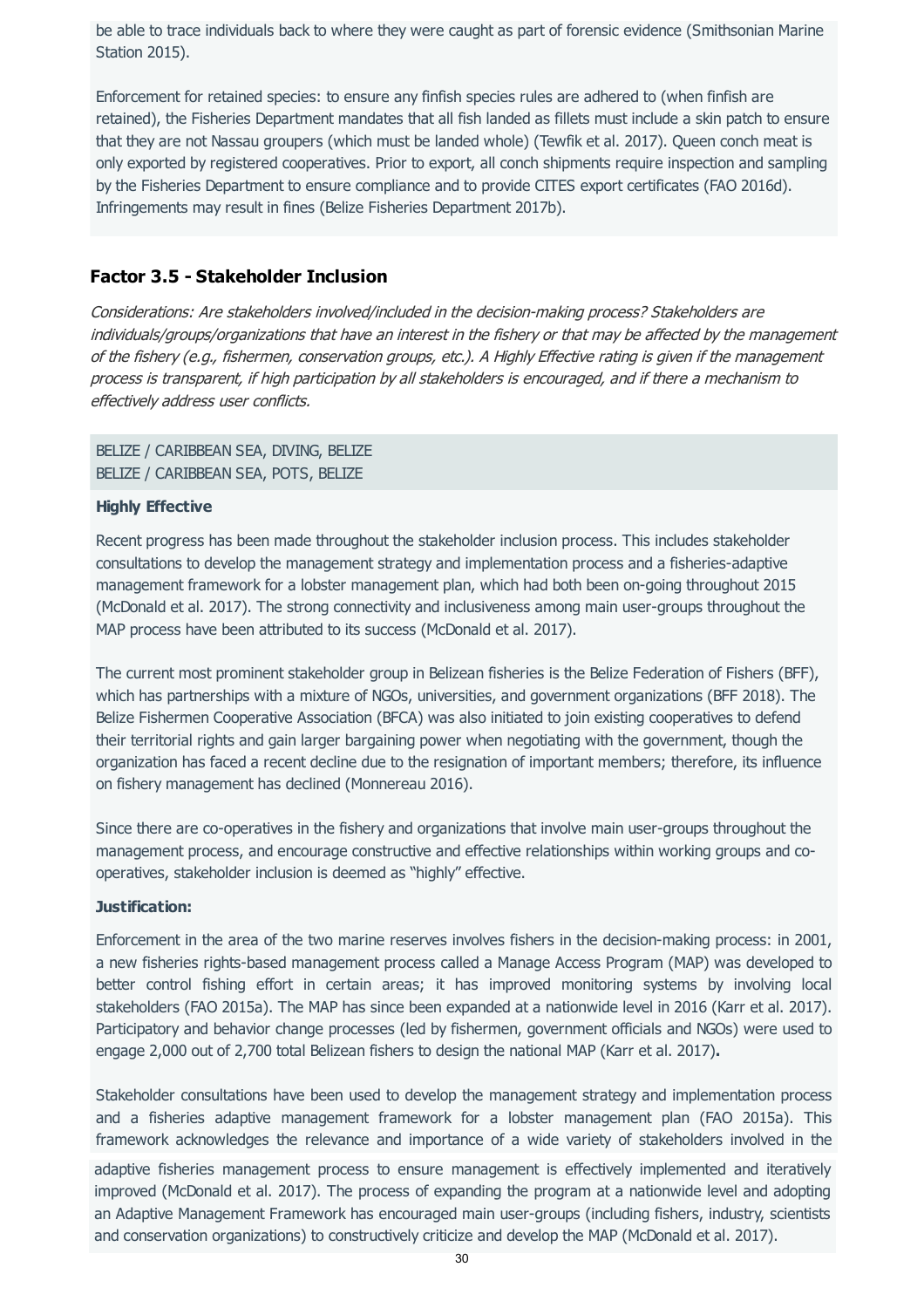# **Criterion 4: Impacts on the Habitat and Ecosystem**

This Criterion assesses the impact of the fishery on seafloor habitats, and increases that base score if there are measures in place to mitigate any impacts. The fishery's overall impact on the ecosystem and food web and the use of ecosystem-based fisheries management (EBFM) principles is also evaluated. Ecosystem Based Fisheries Management aims to consider the interconnections among species and all natural and human stressors on the environment. The final score is the geometric mean of the impact of fishing gear on habitat score (factor 4.1  $+$ factor 4.2) and the Ecosystem Based Fishery Management score. The Criterion 4 rating is determined as follows:

- Score > 3.2=Green or Low Concern
- Score >2.2 and ≤3.2=Yellow or Moderate Concern
- Score ≤2.2=Red or High Concern

# GUIDING PRINCIPLES

- Avoid negative impacts on the structure, function or associated biota of marine habitats where fishing occurs.
- Maintain the trophic role of all aquatic life.
- Do not result in harmful ecological changes such as reduction of dependent predator populations, trophic cascades, or phase shifts.
- Ensure that any enhancement activities and fishing activities on enhanced stocks do not negatively affect the diversity, abundance, productivity, or genetic integrity of wild stocks.
- Follow the principles of ecosystem-based fisheries management.

Rating cannot be Critical for Criterion 4.

# **Criterion 4 Summary**

| <b>Region / Method</b>                             | <b>Gear Type and</b><br><b>Substrate</b> | <b>Mitigation of Gear</b><br><b>Impacts</b> | <b>EBFM</b>         | <b>Score</b>      |
|----------------------------------------------------|------------------------------------------|---------------------------------------------|---------------------|-------------------|
| Belize / Caribbean Sea / Pots / 2<br><b>Belize</b> |                                          | 0                                           | Moderate<br>Concern | Yellow<br>(2.449) |
| Belize / Caribbean Sea / Diving 4<br>Belize        |                                          | 0                                           | Moderate<br>Concern | Green<br>(3.464)  |

# **Criterion 4 Assessment**

# SCORING GUIDELINES

# **Factor 4.1 - Physical Impact of Fishing Gear on the Habitat/Substrate**

Goal: The fishery does not adversely impact the physical structure of the ocean habitat, seafloor or associated biological communities.

- 5 Fishing gear does not contact the bottom
- 4 Vertical line gear
- 3 Gears that contacts the bottom, but is not dragged along the bottom (e.g. gillnet, bottom longline, trap) and is not fished on sensitive habitats. Or bottom seine on resilient mud/sand habitats. Or midwater trawl that is known to contact bottom occasionally. Or purse seine known to commonly contact the bottom.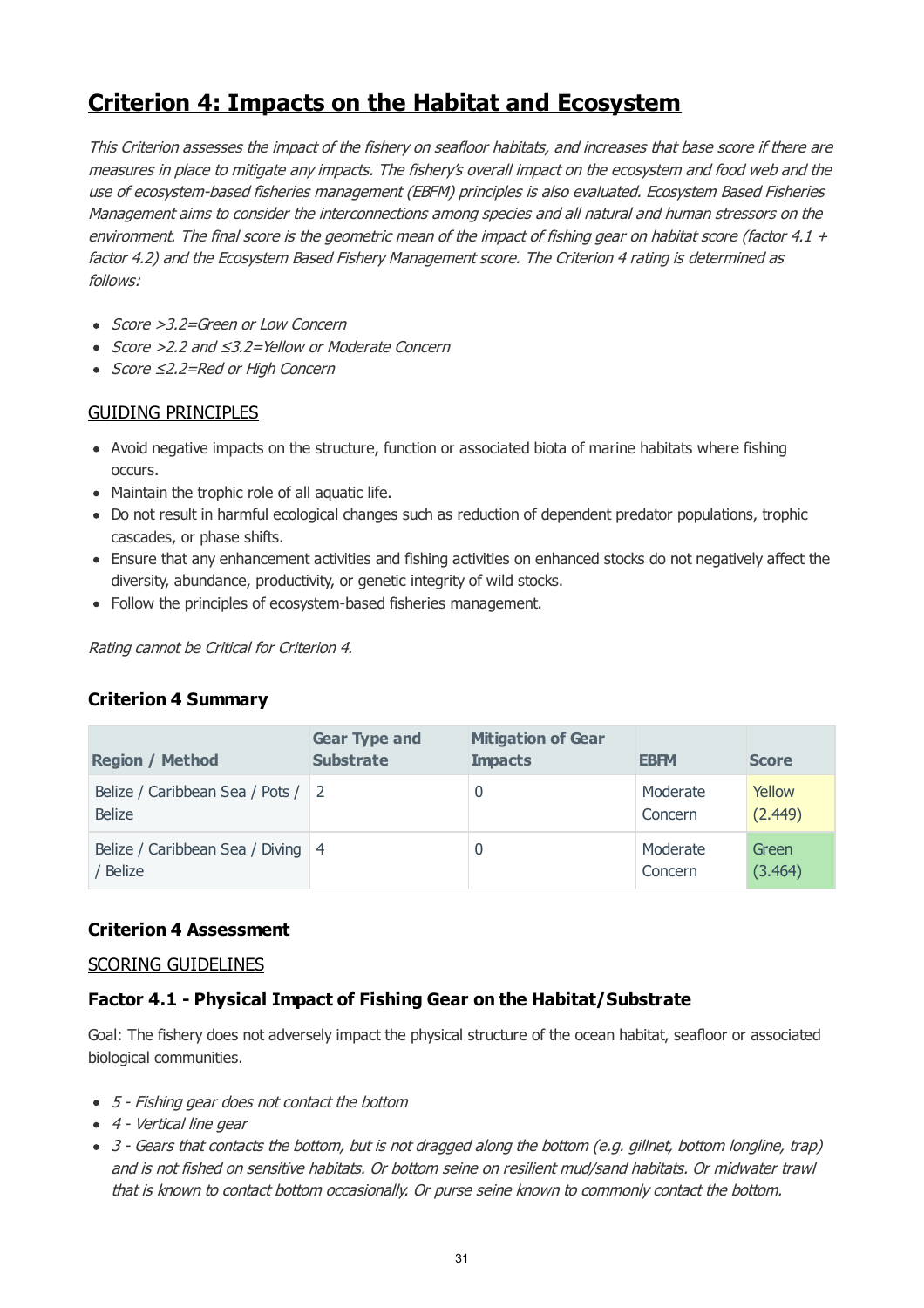- 2 Bottom dragging gears (dredge, trawl) fished on resilient mud/sand habitats. Or gillnet, trap, or bottom longline fished on sensitive boulder or coral reef habitat. Or bottom seine except on mud/sand. Or there is known trampling of coral reef habitat.
- 1 Hydraulic clam dredge. Or dredge or trawl gear fished on moderately sensitive habitats (e.g., cobble or boulder)
- 0 Dredge or trawl fished on biogenic habitat, (e.g., deep-sea corals, eelgrass and maerl) Note: When multiple habitat types are commonly encountered, and/or the habitat classification is uncertain, the score will be based on the most sensitive, plausible habitat type.

# **Factor 4.2 - Modifying Factor: Mitigation of Gear Impacts**

Goal: Damage to the seafloor is mitigated through protection of sensitive or vulnerable seafloor habitats, and limits on the spatial footprint of fishing on fishing effort.

- $\cdot$  +1  $\rightarrow$  50% of the habitat is protected from fishing with the gear type. Or fishing intensity is very low/limited and for trawled fisheries, expansion of fishery's footprint is prohibited. Or gear is specifically modified to reduce damage to seafloor and modifications have been shown to be effective at reducing damage. Or there is an effective combination of 'moderate' mitigation measures.
- $+0.5$  —At least 20% of all representative habitats are protected from fishing with the gear type and for trawl fisheries, expansion of the fishery's footprint is prohibited. Or gear modification measures or other measures are in place to limit fishing effort, fishing intensity, and spatial footprint of damage caused from fishing that are expected to be effective.
- 0 -No effective measures are in place to limit gear impacts on habitats or not applicable because gear used is benign and received a score of 5 in factor 4.1

# **Factor 4.3 - Ecosystem-Based Fisheries Management**

Goal: All stocks are maintained at levels that allow them to fulfill their ecological role and to maintain a functioning ecosystem and food web. Fishing activities should not seriously reduce ecosystem services provided by any retained species or result in harmful changes such as trophic cascades, phase shifts or reduction of genetic diversity. Even non-native species should be considered with respect to ecosystem impacts. If a fishery is managed in order to eradicate a non-native, the potential impacts of that strategy on native species in the ecosystem should be considered and rated below.

- $5$  Policies that have been shown to be effective are in place to protect species' ecological roles and ecosystem functioning (e.g. catch limits that ensure species' abundance is maintained at sufficient levels to provide food to predators) and effective spatial management is used to protect spawning and foraging areas, and prevent localized depletion. Or it has been scientifically demonstrated that fishing practices do not have negative ecological effects.
- 4 Policies are in place to protect species' ecological roles and ecosystem functioning but have not proven to be effective and at least some spatial management is used.
- 3 Policies are not in place to protect species' ecological roles and ecosystem functioning but detrimental food web impacts are not likely or policies in place may not be sufficient to protect species' ecological roles and ecosystem functioning.
- 2 Policies are not in place to protect species' ecological roles and ecosystem functioning and the likelihood of detrimental food impacts are likely (e.g. trophic cascades, alternate stable states, etc.), but conclusive scientific evidence is not available for this fishery.
- 1 Scientifically demonstrated trophic cascades, alternate stable states or other detrimental food web impact are resulting from this fishery.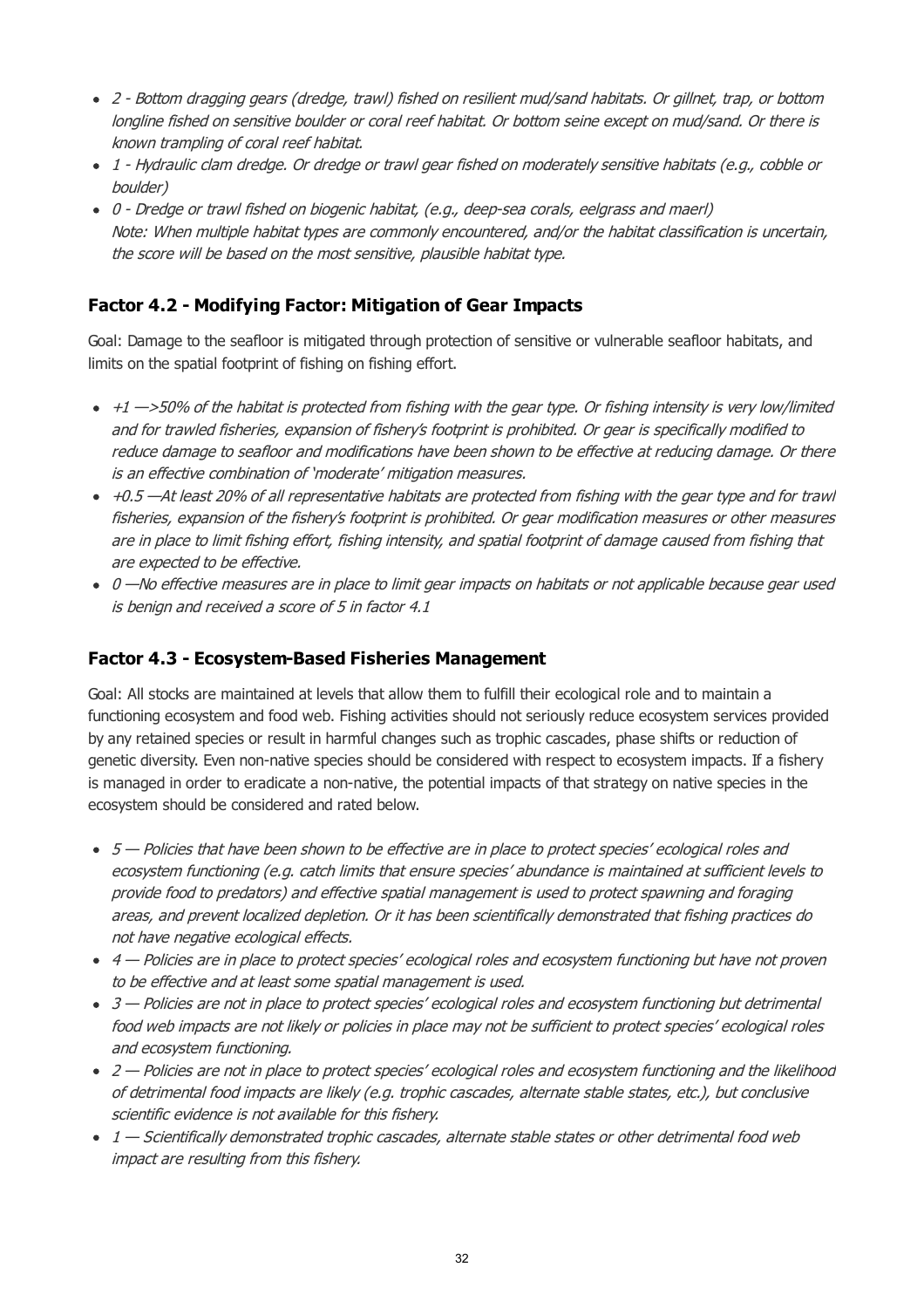# <span id="page-32-0"></span>**Factor 4.1 - Physical Impact of Fishing Gear on the Habitat/Substrate**

#### BELIZE / CARIBBEAN SEA, DIVING, BELIZE

#### **4**

Diving involves very little interaction with the habitat. Casitas and anchors (which can be used in the process of fishing for lobsters), can result in some damage.

There is a lack of published studies on the impact of casitas on benthic ecosystems (Higgs 2016b). However, the direct impact of casitas on habitats and ecosystems are suggested to be confined to the area directly immediately beneath (Higgs 2016b). Casitas that are deployed on non-seagrass soft sediment habitat may reduce habitat complexity by smothering benthic epiphytes and epifauna and the species that rely on them. However, shelters left for long periods can act as hard substrate, which can support epifauna growth (Higgs 2016b).

Therefore, casitas may yield negative and positive direct impacts on the habitat, but their direct impact in Belize is unknown.

The spiny lobster dive fishery and queen conch fishery likely yield similar impacts to the habitat and in the queen conch fishery, "is expected to have little to no adverse direct  $e\Box$ ects on the physical environment in general, including Acropora species and their designated critical habitat" ((CFMC 2014) p. 113). Therefore, Seafood Watch considers the habitat e $\square$ ects of the fishery score to be "4."

#### BELIZE / CARIBBEAN SEA, POTS, BELIZE

#### **2**

Spiny lobster is generally found on rocky substrates and reefs, or wherever protection and shelter can be found (Holthuis 1991). As such, traps and casitas are deployed in a variety of habitats including on rocky reefs. Belize lobster trap fisheries are likely to come into contact with corals (Table 2 in (Bellchambers et al. 2014)). Therefore, some impact on coral reefs is expected due to traps; however, this has not been quantified. The vulnerability of habitats where fishing takes place has currently not been determined, and the impacts of the various fishing methods must be determined (Valle-Esquivel 2011).

In the Caribbean region, lobster traps have been found to significantly reduce live coral cover, damage both coral, sponges, and gorgonians in reef habitats, and reduce shoot densities in seagrass habitats (Sheridan et al. 2005) (Uhrin et al. 2005)(Lewis et al. 2009). Wind and wave-induced trap movements (particularly caused by hurricanes and winter cold front events) can create the most damage (Lewis et al. 2009). As traps disintegrate, their debris can account for up to one third of marine debris on reefs, further damaging benthic communities (Chiappone et al. 2005) (Dahlgren 2014)).

Since Belizean spiny lobster fisheries above can sometimes place traps on reefs, the fishery receives a score of 2.

# **Factor 4.2 - Modifying Factor: Mitigation of Gear Impacts**

```
BELIZE / CARIBBEAN SEA, DIVING, BELIZE
BELIZE / CARIBBEAN SEA, POTS, BELIZE
```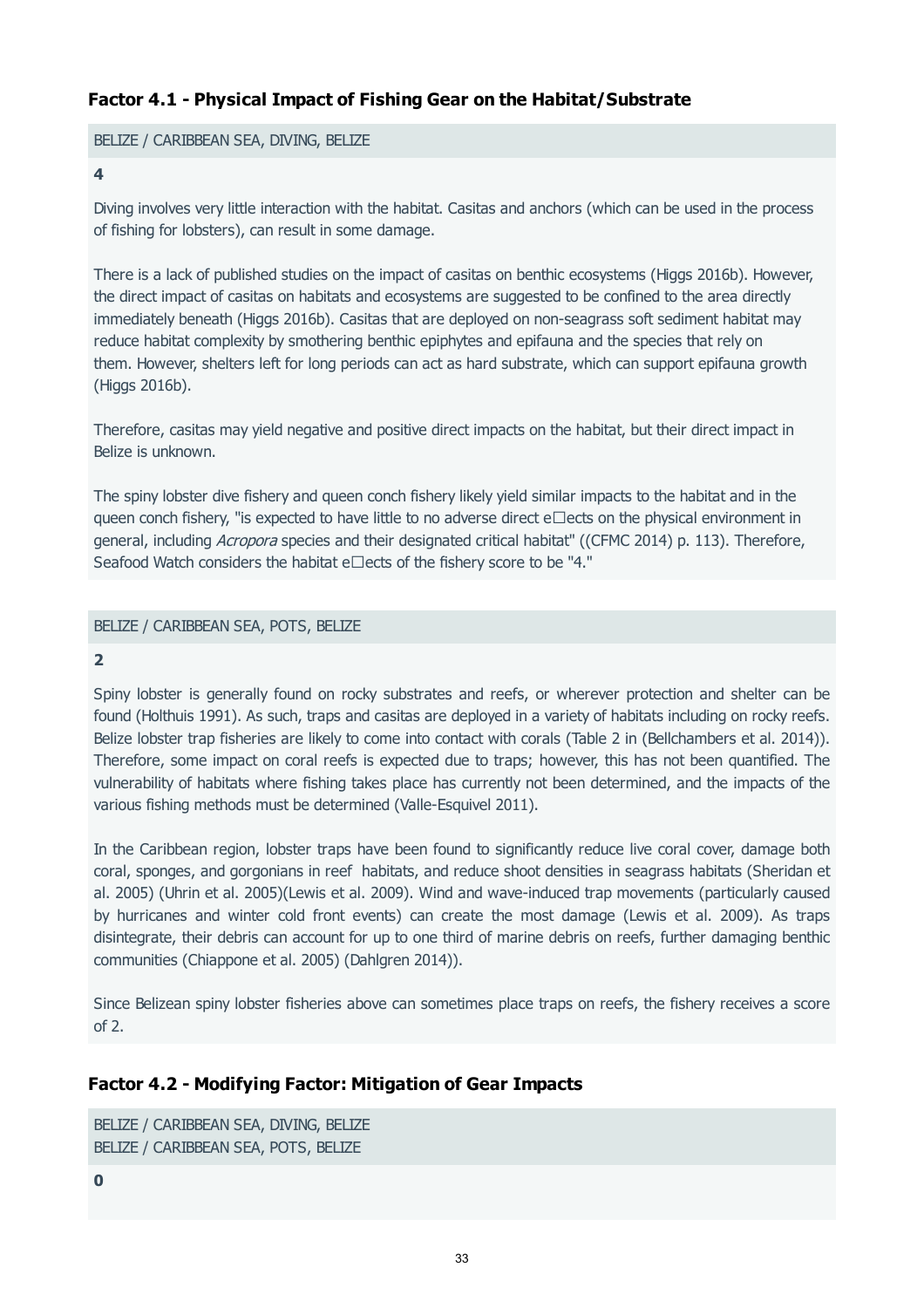According to the 2018 Healthy Reefs Report Card, 22% of Belize's territorial sea is within an MPA (McField et al. 2018). These MPAs include replenishment zones (where no fishing is allowed to occur), which represent 3% of the territorial sea (McField et al. 2018). The other MPAs include those that are general use (which limit licences or trap fishing) or MPAs that are largely unprotected (apart from rules relating to general bans, such as prohibitions on removing Nassau grouper and herbivorous fish) (Cox et al. 2017). The Fisheries Department also manages 11 protected Spawning Aggregation Sites (NPAS 2014).

Spiny lobsters have been reported to directly benefit from marine reserves by having increased abundance and size increases in some marine reserves such as Bacalar Chico Marine Reserve and Glover's Reef (Dahlgren 2014). A variety of the studies collated for the 2018 Healthy Reefs Report Card observed increases in coral cover, commercial fish, and herbivorous fish since 2006 (McField et al. 2018). However, the percent cover of fleshy Macroalgae—caused by excess nutrients and habitat destruction—has also increased over this period (McField et al. 2018). Other marine reserves show declining abundances and that MPAs have not been effective in managing stocks (Chapman et al. 2016). Similarly, Cox et al. (2017) found no change in coral cover during their study period from 2009 to 2013 (covering 16 reefs throughout Belize). Effective MPA management is undermined by inadequate enforcement: only 14% of MPAs in Belize are deemed fully protected and it is suggested that MPAs "do not have the combination of size and effective enforcement to increase fish biomass" (Cox et al. 2017).

Some gear restrictions are applied to traps, which may alleviate some impacts from traps, though their effectiveness is unknown. No management has been implemented to mitigate impacts of casitas on habitats (MRAG Americas 2015e).

Since MPAs cover just over 20% of Belize's territorial waters, but these areas are not completely protected from fishing gear types that impact the habitat in that fishery, and there is little other mitigation in place to reduce the impacts of the trap fishery on to the habitat; therefore, Seafood Watch deems no mitigation to be in place and considers the score to be 0.

#### **Justification:**

The Belize Barrier Reef Reserve System (containing a barrier reef, pristine atolls, and sheltered seagrass meadows) is globally recognized as a World Heritage Site. Marine reserves are managed and designated by the Fisheries Department for both use and conservation. The Caribbean aims to protect and sustainably manage 20% of its coastal and marine ecosystems by the year 2020 (CCI 2016) and Belize aims to increase the proportion of its EEZ covered by a network of no-take zones from 3% to 10% by the end of 2018 (EDF 2018a).

In the dive fishery, Belize prohibits the use of SCUBA (McDonald et al. 2017). No management is applied to mitigate impacts of casitas on habitats (MRAG Americas 2015e). However, some areas act as natural refuges, for example, deep water and drop offs inhibit trap and casita-based fishing in deep reefs (Lozana-Alvarez et al. 1993).

In the trap fishery, OSPESCA requires that there are escape gaps on traps and trap limits in the fishery (Table 2). Deploying traps and casitas adjacent to coral is prohibited in a range of zones (McManus and Lacambra 2004); however, there is a lack of a comprehensive and coordinated plan to ensure that this is adequately implemented.

# **Factor 4.3 - Ecosystem-Based Fisheries Management**

```
BELIZE / CARIBBEAN SEA, DIVING, BELIZE
BELIZE / CARIBBEAN SEA, POTS, BELIZE
```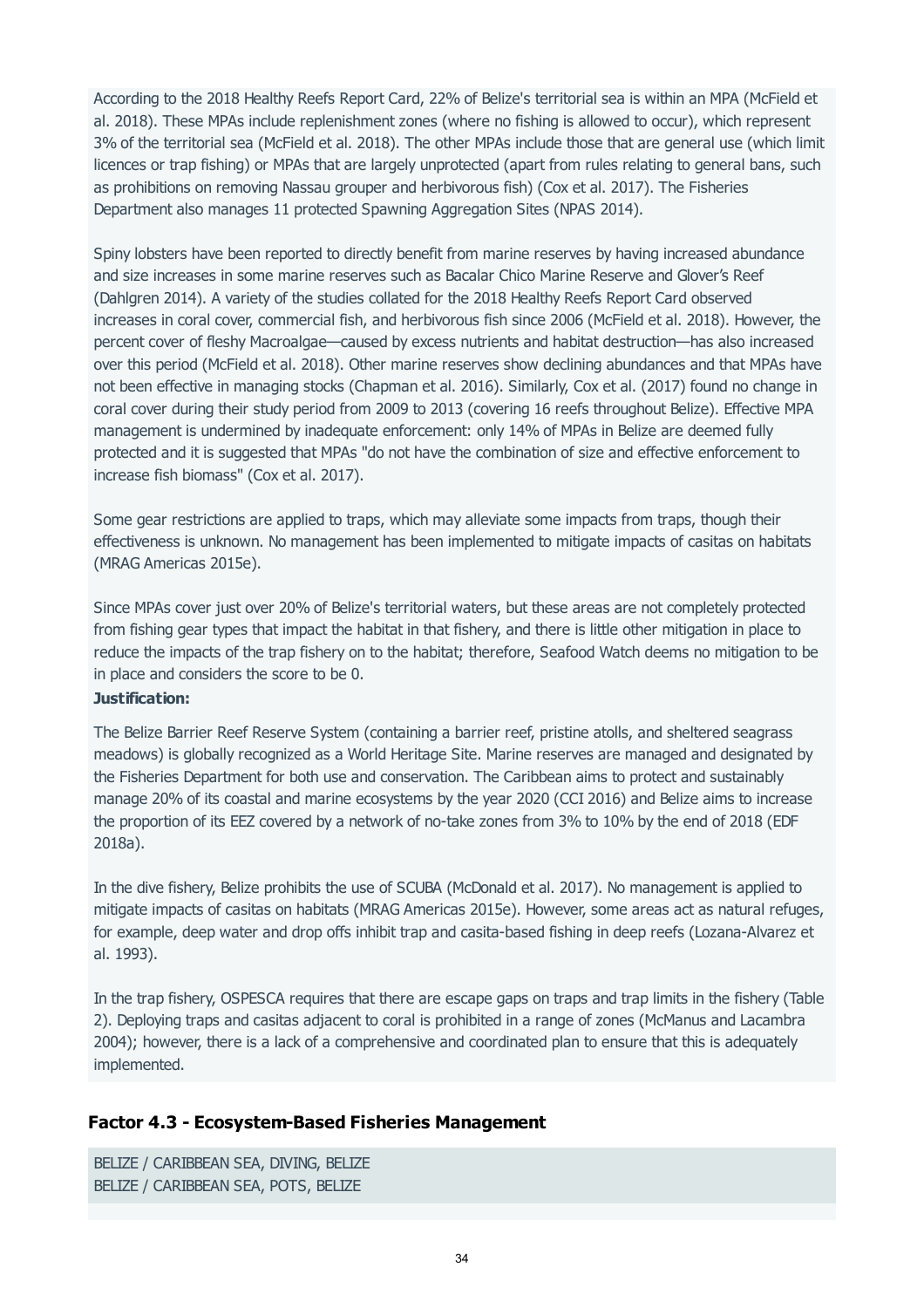#### **Moderate Concern**

The ecological role of spiny lobsters has not been well studied in Belize, though it may include reducing prey availability for predators such as octopus and grouper (MRAG Americas 2012), interactions between traps and coral reefs/sensitive habitats, the effects of ghost fishing on habitats and other species, and the volume of lobster removed from the ecosystem (Hervas 2017).

Some management is employed to reduce the impact of the lobster fishery on the ecosystem (see key detained rationale), the most recent being the implementation of the Managed Access Program (MAP) program, which includes a network of no-take zones and is considered an ecosystem-based management approach (Dahlgren and Tewfik 2015). These policies have mixed effectiveness: for example, some reserves have resulted in increased biomass and size of Nassau grouper (Tewfik et al. 2017), and spiny lobster populations (Dahlgren 2014); however, others have not been effective at maintaining non-spiny lobster stocks (Chapman et al. 2016).

Effectiveness of ecosystem management is often undermined by the lack of data for the fishery. For example, the last stock assessment for spiny lobster was published in 2010 (Gongora 2010). There is a lack of understanding regarding the role of spiny lobster in the ecosystem and a lack of studies conducted on bycatch, ghost fishing, and IUU.

Since the fishery lacks spatial management to protect ecosystem functioning, the ecological role of the species is unknown, but detrimental food web impacts are not likely, ecosystem-based fisheries management is deemed a "moderate" concern.

#### **Justification:**

Though the ecosystem role of spiny lobster is unknown in Belize, in neighboring Mexican Caribbean spiny lobster fisheries, benthic invertebrates have been shown to play a very important role between primary producers and higher trophic level species (MRAG Americas 2012). In coral reef ecosystems, the only recorded role that spiny lobsters play is as a prey item for octopus and grouper (MRAG Americas 2012). Therefore, by fishing spiny lobsters at high intensities, it can reduce the prey availability for top predators.

A variety of management measures are used to protect the ecosystem, including marine reserves, filleting requirements (to ensure Nassau groupers aren't overfished) (Tewfik et al. 2017), a requirement to land Nassau grouper whole (Government of Belize 2009), size limits, closed seasons (Tewfik et al. 2017), (and a license requirement for fishing for Nassau grouper engaging in traditional fisheries in the closed season (Government of Belize 2009)), closed spawning sites, a ban on SCUBA diving, total ban on harvest of "herbivorous" fish (acanthurids, scarids) and complete protection for nurse and whale sharks. These measures have resulted in significant increases in both biomass and size in certain reserves for Nassau grouper (Tewfik et al. 2017).

There is a lack of bycatch studies in Belize. This is particularly an issue as ETP species can be caught in these fisheries, such as grouper and snapper species (Vo et al. 2014). Nassau grouper are considered to be critically endangered (Cornish and Eklund 2003) (NMFS 2014c). Spiny lobster are prey for Nassau grouper (Eggleston et al. 1997), and fishing spiny lobster to a level of full- to over-exploitation, could reduce Nassau Grouper prey availability.

The impacts of traps and casitas on the ecosystem have not been studied in Belize. Abandoned traps (ghost traps) continuously capture and harm animals and damage marine ecosystems. In Florida, spiny lobster ghost traps have caused an average mortality of 630,000 spiny lobsters per year (Butler and Mathews 2015), which represents around 12% of landed lobsters (by weight). Gutzler (2015) demonstrated how casitas in Florida can pose risks to juveniles since they venture close to the shelter to forage and are often are eaten by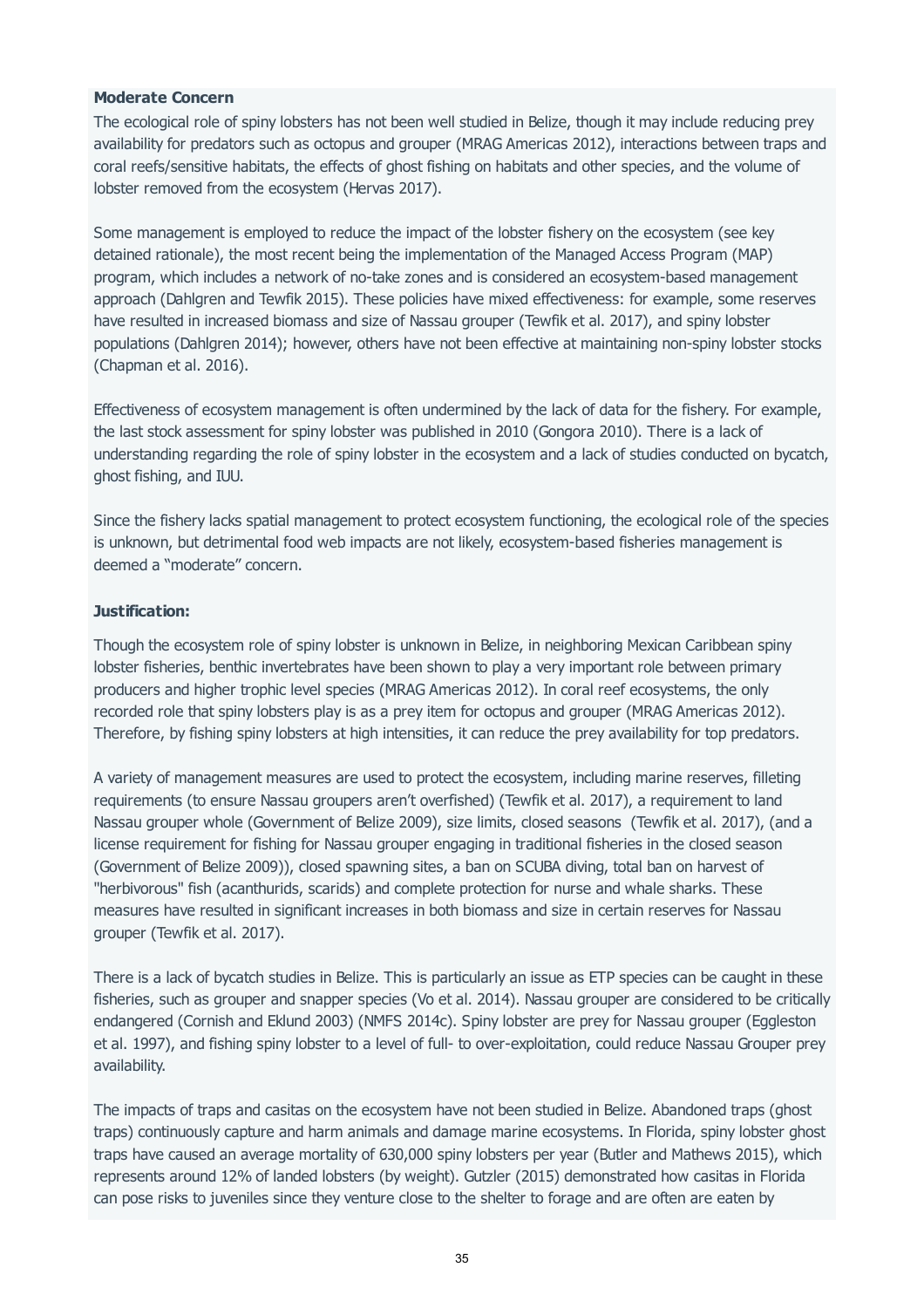predators. Casitas are a larger risk to the juvenile spiny lobster's fishing mortality than natural shelters (Gutzler et al. 2015).

Maintaining spiny lobster populations has been found to be particularly important in the role of reducing the vast growth of lionfish populations (Higgs 2016a), which are an invasive species in the Caribbean (Johnston et al. 2017). There is no formal fishery management plan for lionfish.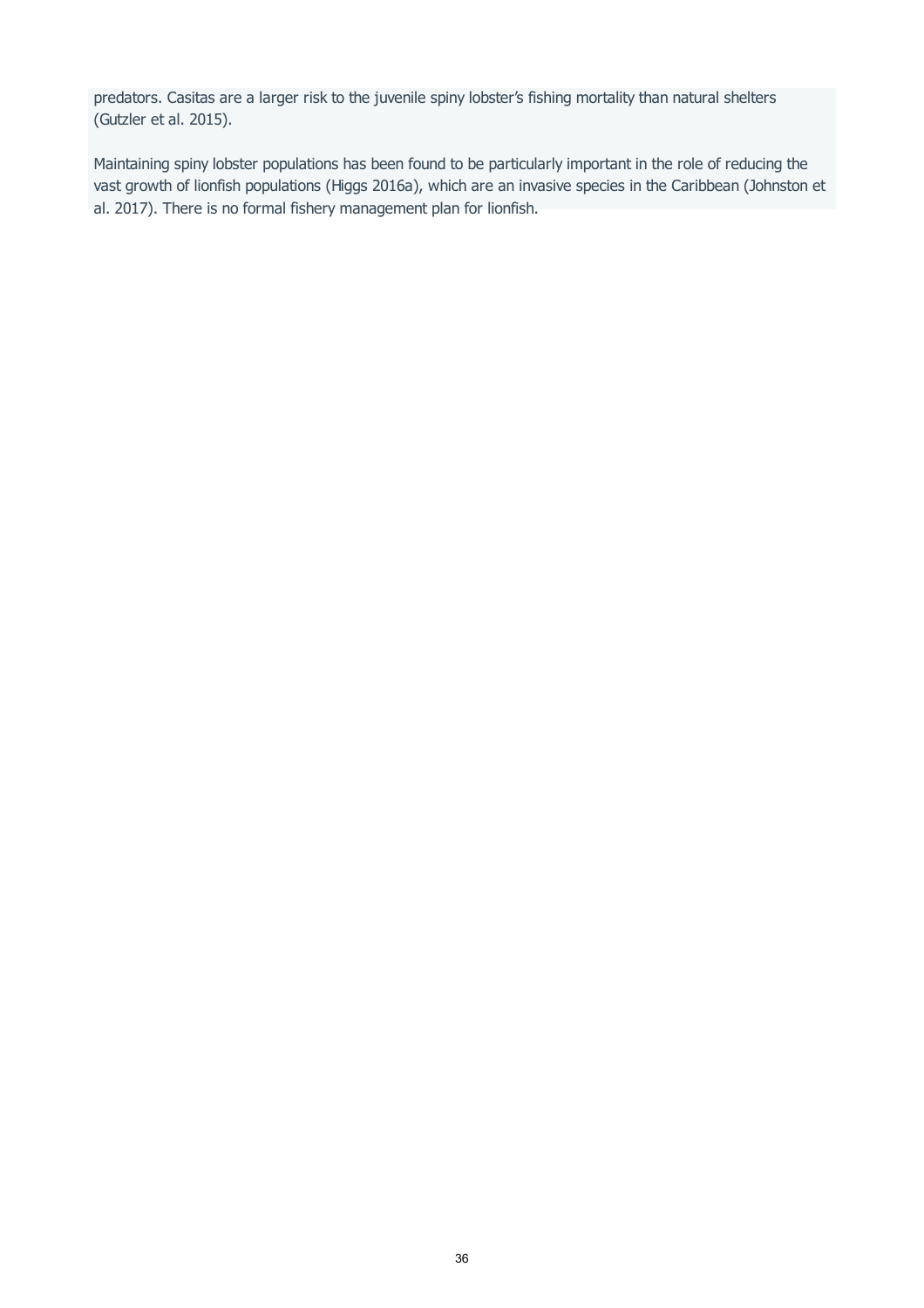# **Acknowledgements**

Scientific review does not constitute an endorsement of the Seafood Watch® program, or its seafood recommendations, on the part of the reviewing scientists. Seafood Watch® is solely responsible for the conclusions reached in this report.

Seafood Watch would like to thank the consulting researcher and author of this report, Beverly O'Kane, as well as several anonymous reviewers for graciously reviewing this report for scientific accuracy.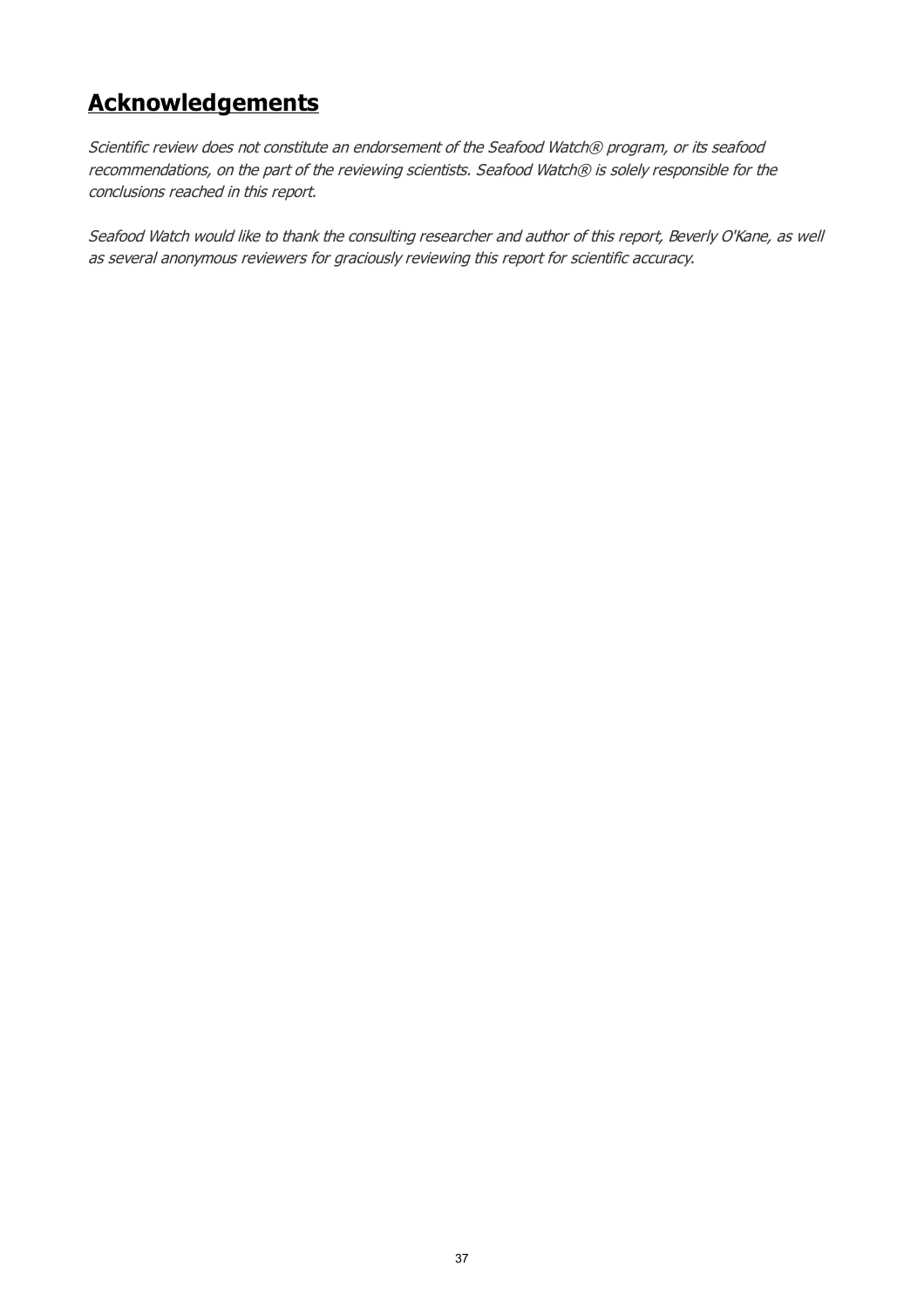# **References**

Aronson, R., Bruckner, A., Moore, J., Precht, B. & E. Weil. 2008. Acropora cervicornis. The IUCN Red List of Threatened Species 2008: e.T133381A3716457. Available at: http://dx.doi.org/10.2305/IUCN.UK.2008.RLTS.T133381A3716457.en

Babcock, E.A., Coleman, R. Karnauskas, M., Gibson, J. 2013. Length-based indicators of fishery and ecosystem status: Glover's Reef Marine Reserve, Belize. Fisheries Research 147 434–445.

Babcock, E.A., Harford, W.J., Coleman, R., Gibson, J., Maaz, J., Foley, J.R., Gongora, M., 2015. Bayesian depletion model estimates of spiny lobster abundance at two marine protected areas in Belize with or without in-season recruitment. ICES J. Mar. Sci. J. Cons. 72, i232–i243. doi:10.1093/icesjms/fsu226.

Belize Audubon Society (BAS). 2016. 2016 Annual Report. Belize City, Belize.

Behringer, D.C. & Butler, M.J. IV. 2006. Density - dependent population dynamics in juvenile Panulirus argus (Latreille): the impact of artifi cial density enhancement. Journal of Experimental Marine Biology and Ecology, 334, 84 – 95.

Belize Fisheries Act CHAPTER 210. REVISED EDITION 2003 - SHOWING THE SUBSIDIARY LAWS AS AT 31ST OCTOBER, 2003.

Belize Fisheries Department. 2013. Ecosystem Management Unit. Available at: http://www.fisheries.gov.bz/ecosystem-management-unit/. [Accessed 12th March 2018]

Belize Fisheries Department. 2016a. Catch of the Quarter - December 2016. Volume 9, Number 2

Belize Fisheries Department. 2016b. Catch of the quarter: June, 2016.

Belize Fisheries Department. 2017a. Stock Assessment of the Queen Conch (Strombus gigas) Population in Belize. BELIZE FISHERIES DEPARTMENT. October 2017

Belize Fisheries Department 2017b. Belize Queen Conch (Strombus gigas) Management Plan. Belize City, Belize.

Bellchambers, L.M., Phillips, B.F., Pérez-Ramírez, M., Lozano-Álvarez, E., Ley-Cooper, K., Vega-Velazquez, A., 2014. Addressing environmental considerations for Marine Stewardship Council certification: A case study using lobsters. Mar. Policy 50, 249–260. doi:10.1016/j.marpol.2014.07.006

Bert, T.M. and Hochberg, R.J. (1992) Stone crabbing in Belize: profile of a developing fishery and comparison with the Florida stone crab fishery. In: Proceedings of the Gulf and Caribbean Fisheries Institute, 41, pp. 363- 381.

BFF. 2018. About us. Available at: bffishers.com. [Accessed on 18th October 2018]

Blue Ventures, 2015. Marine Science Training Handbook. Available at: http://blueventures.org/wpcontent/uploads/2015/07/Lionfisch-Science-Handbook-New-Cover.pdf.

Briones-Fourzán, P. & Lozano-Álvarez, E., 2015. Lobsters: ocean icons in changing times. ICES Journal of Marine Science: Journal du Conseil, 72(suppl 1), P.i1.1-i6. Available at: http://icesjms.oxfordjournals.org/lookup/doi/10.1093/icesjms/fsv111 [Accessed December 5, 2016].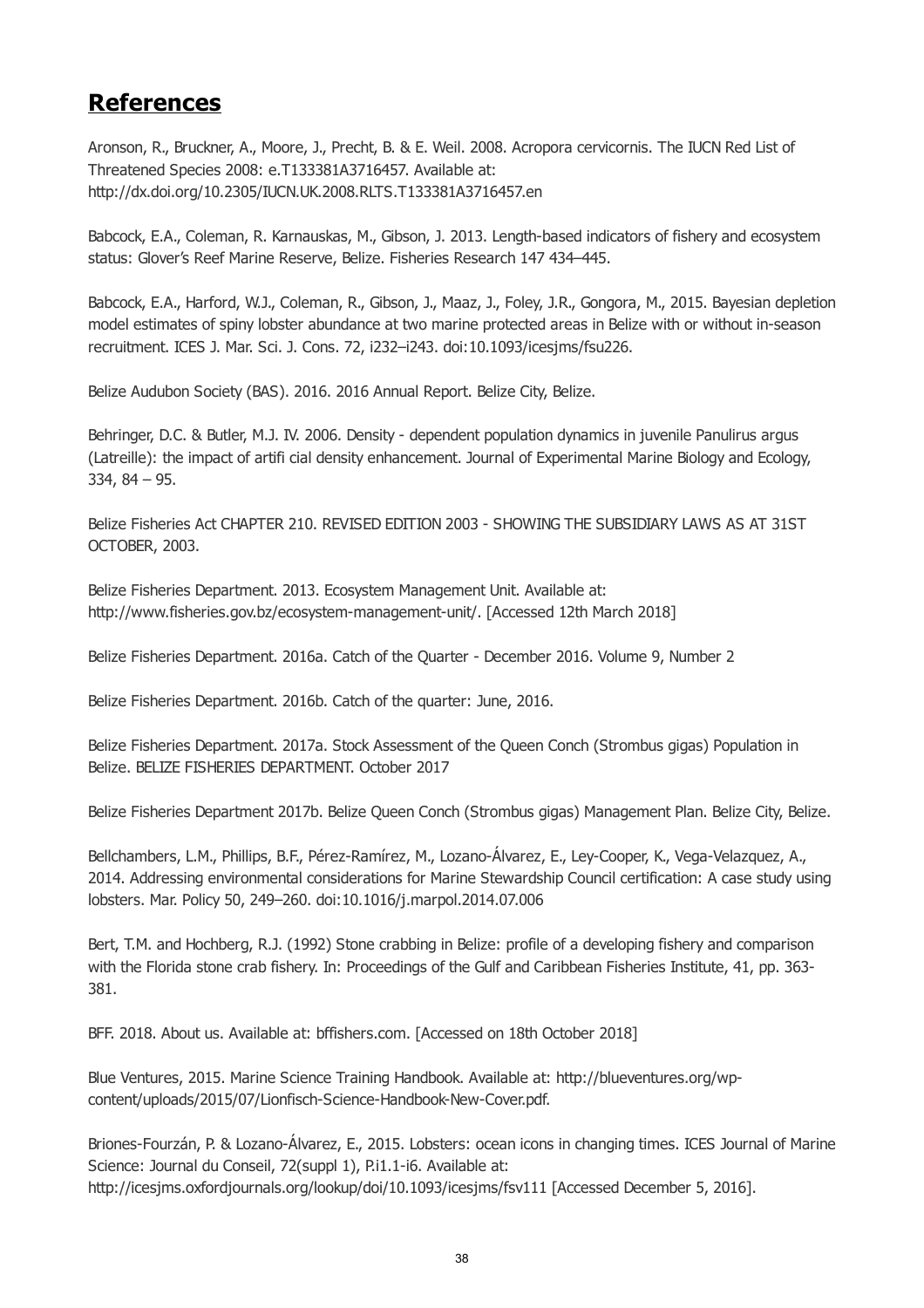<span id="page-38-0"></span>Burns V, Tewfik A . 2016. Brief history of management and conservation of Nassau grouper and their spawning aggregations in Belize: a collaborative approach. Proc Gulf Caribb Fish Inst 68: 118-122

Butler, C.B & Mathews, T.R. 2015. Effects of ghost fishing lobster traps in the Florida Keys. ICES J. Mar. Sci. ICES Journal of Marine Science, 72, i1 -i6. doi:10.1093/icesjms/fsv111. Available at: http://icesjms.oxfordjournals.org/content/early/2015/01/06/icesjms.fsu238

Butler, C.B., Gutzler, B.C., Matthews, T.R. 2018. Sublethal and lethal effects of confinement of Caribbean spiny lobsters, Panulirus argus , in ghost traps. Bull Mar Sci. 94. (0) 20.

Butler, M., Cockcroft, A., MacDiarmid, A. & Wahle, R. 2013. Panulirus argus. The IUCN Red List of Threatened Species 2013: e.T169976A6697254. http://dx.doi.org/10.2305/IUCN.UK.2011- 1.RLTS.T169976A6697254.en

Butler, M.J. IV, R. Cowen, C. Paris, K. Matsuda and J. Goldstein. 2008. Long PLDs, larval behavior and connectivity in spiny lobster. Paper presented at the August 2008 Coral Reef Symposium, Ft. Lauderdale, Florida.

Caribbean Challenge Initiative (CCI), 2016. CCI: The Caribbean's '20 by 20' Marine Conservation Challenge. Accessible at: http://www.caribbeanchallengeinitiative.org/. [Accessed September 12, 2016].

CFMC. 2014. Comprehensive Amendment to the U.S. Caribbean Fishery Management Plans: Annual Catch Limit Control Rule. Caribbean Fishery Management Council and the National Marine Fisheries Service, Southeast Regional Office. San Juan, Puerto Rico. 214 pp.

CFU. 2013. The situation of the queen conch (Strombus gigas) stock of Belize. Technical document submitted to NOAA Fisheries by the Capture Fisheries Unit. Belize City, Belize. December 2013. 13 pp.

Chapman, J.K., Anderson, L.G., Gough, C.L.A., Harris, A.R., 2016. Working up an appetite for lionfish: A marketbased approach to manage the invasion of Pterois volitans in Belize. Mar. Policy 73, 256–262. doi:10.1016/j.marpol.2016.07.023.

Chiappone, M., H. Dienes, D.W. Swanson, and S.L. Miller. 2005. Impacts of lost fishing gear on coral reef sessile invertebrates in the Florida Keys National Marine Sanctuary. Biological Conservation 121:221-230.

Chollett, I., Garavelli, L., O'Farrell, S., Cherubin, L., Matthews, T.R., Mumby, P.J., Box, S.J., 2016a. A Genuine Win-Win: Resolving the "Conserve or Catch" Conflict in Marine Reserve Network Design: Reserve networks for fisheries benefits. Conserv. Lett. doi:10.1111/conl.12318.

Cornish, A. & Eklund, A.-M. 2003. Epinephelus striatus. The IUCN Red List of Threatened Species 2003: e.T7862A12858266. http://dx.doi.org/10.2305/IUCN.UK.2003.RLTS.T7862A12858266.en.

Cox, C., Valdivia, A., McField, M., Castillo, K. and Bruno, J. 2017. Establishment of marine protected areas alone does not restore coral reef communities in Belize. Marine Ecology Progress Series, 563, pp.65-79.

Craig, M.T. 2011. Epinephelus itajara. The IUCN Red List of Threatened Species 2011: e.T195409A8961414. http://dx.doi.org/10.2305/IUCN.UK.2011-2.RLTS.T195409A8961414.en.

CRFM, 2010. Report of Sixth Annual Scientific Meeting – Kingstown, St. Vincent and the Grenadines, 07- 16 June 2010. CRFM Fishery Report – 2010, Volume 1. 109 pp.

CRFM, 2011a. Baseline Review of the Status and Management of the Caribbean Spiny Lobster Fisheries in the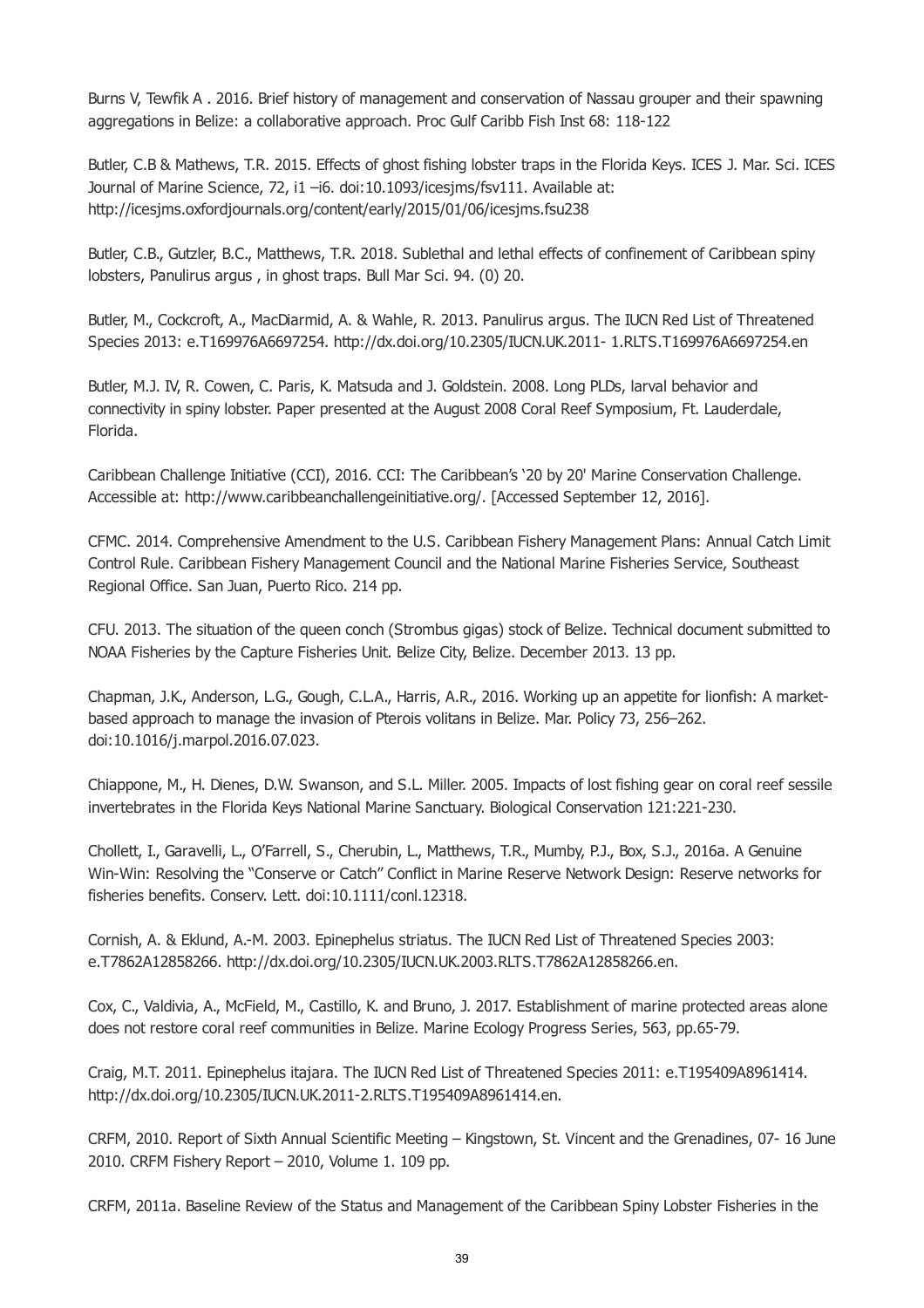<span id="page-39-0"></span>CARICOM Region. CRFM Technical & Advisory Document, No. 2011/ 5. 64P.

CRFM. 2011b. Report of Seventh Annual Scientific Meeting – Kingstown, St. Vincent and the Grenadines, 16 - 24 June 2011 - National Reports. CRFM Fishery Report – 2011. Volume 1, Suppl. 1. 65 P.

CRFM, 2012. Spiny Lobster Fishery Country Profile. Available at: http://www.crfm.int/~uwohxjxf/images/documents/Belize\_Spiny\_Lobster\_Profile.pdf. Belize City, Belize.

CRFM. 2014. Today's News - September 24, 2014. Available at: http://www.crfm.net/~uwohxjxf/images/Caribbean\_Nations\_looks\_to\_Regional\_Agreement\_on\_Lobster.pdf

Dahlgren, C. & Tewfik, A. 2015. Benefits of No-take Zones for Belize and the Wider Caribbean Region. Proceedings of the 67th Gulf and Caribbean Fisheries Institute November 3 - 7, 2014 Christ Church, Barbados

Dahlgren, C.P. 2014. Review of the benefits of No-Take Zones. Wildlife Conservation Society, Belize City, Belize.

Economic Development Council. 2016. Development Agencies: Capture Fisheries Unit. [Accessed on 12th March 2018].

EDF. 2015. SUSTAINABLE LOBSTER AND CONCH FISHING COOPERATIVES IN BELIZE. 15.915 Sustainability Lab Final Report

Environmental Defense Fund (EDF), 2016a. Restoring Belizean fisheries and coral reefs. Available at: https://www.edf.org/oceans/help-us-restore-belizes-stunning-coral-reef-system [Accessed August 10, 2016].

EDF, 2016b. Belize Implements National Sustainable Fisheries Reforms. Accessible at: https://www.edf.org/media/belize-implements-national-sustainable-fisheries-reforms? \_ga=1.173825699.1818856837.1479467790. [Accessed September 10, 2016].

Environmental Defense Fund (EDF). 2018a. Belize announces three-fold expansion of protected ocean waters. [online] Available at: https://www.edf.org/media/belize-announces-three-fold-expansion-protected-oceanwaters [Accessed 18 Oct. 2018].

Eggleston, D., Lipcius, R., Grover, J., 1997. Predator and shelter-size effects on coral reef fish and spiny lobster prey. Mar Ecol Prog Ser. 149: 43-59.

Ehrhardt, N. M. 2005a. Population Dynamic Characteristics and Sustainability Mechanisms in Key Western Central Atlantic Spiny Lobster, Panulirus Argus, Fisheries. Bulletin of Marine Science 76(26): 501- 526.

European Commission. 2014. Top News from the European Commission 11 – 31 October 2014. Background notes from the Spokesperson's service for journalists. Brussels, Friday 10 October 2014.

European Commission - Press release: Fighting illegal fishing: Commission warns Taiwan and Comoros with yellow cards and welcomes reforms in Ghana and Papua New Guinea. Brussels, 1 October 2015.

FAO. 2003. Report of the Second Workshop on the Management of Caribbean Spiny Lobster Fisheries in the WECAF Area Havana, Cuba, 30 September - 4 October 2002: Report om the spiny lobster fisheries of Belize. Available at: http://www.fao.org/docrep/006/Y4931B/y4931b07.htm#bm07

FAO 2015a. WESTERN CENTRAL ATLANTIC FISHERY COMMISSION COMISION DE PESCA PARA EL ATLÁNTICO CENTRO-OCCIDENTAL. Report of the FIRST MEETING OF THE OSPESCA/WECAFC/CRFM/CFMC WORKING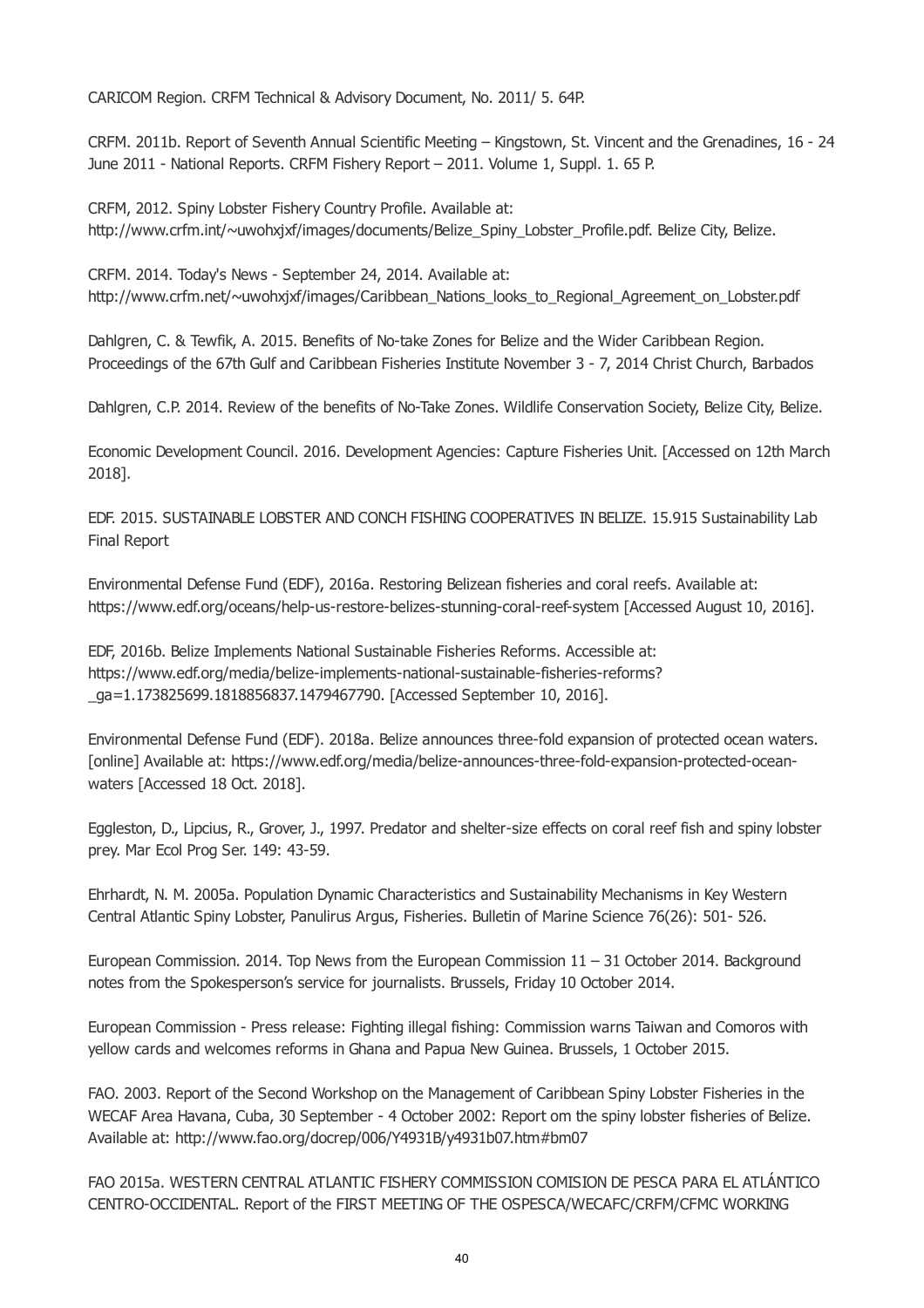GROUP ON CARIBBEAN SPINY LOBSTER Panama City, Panama, 21–23 October 2014. Panama.

FAO, 2015b. Report of the seventh session of the Scientific Advisory Group, Panama City, Panama, 7–8 November 2015., Bridgetown, Barbados. Available at: http://www.fao.org/fi/staticmedia/MeetingDocuments/WECAFC16/Ref3t.pdf.

FAO, 2015c. Western Central Atlantic Fishery Commission (WECAFC) Seventh session of the scientific advisory (SAG) in Panama City, Panama, 7-8 November 2015. Available at: f http://www.fao.org/fishery/docs/DOCUMENT/wecafc/7th\_sag\_2015/6e.pdf

FAO, 2016b. Report of the WECAFC–FIRMS Data workshop in Christ Church, Barbados, 19–21 January 2016., Rome. Available at: http://www.fao.org/3/a-i5789e.pdf.

FAO, 2016d. Second Meeting Of The CFMC/OSPESCA/WECAFC/CRFM Working Group On Queen Conch. Panama City, Panama, 18-20 November 2014. Available at: http://www.fao.org/3/a-i5587t.pdf

FAO, 2017. Panulirus argus (Latreille, 1804) [WWW Document]. URL http://www.fao.org/fishery/species/3445/en [Accessed November 10, 2016].

FAO, 2018a. Fisheries Global Information System (FAO-FIGIS) - Web site. Available at: http://www.fao.org/fishery/topic/18042/en [Accessed May 8th 2018].

Favaro, B. Duff, S.D. & Cote, I.M. 2013. A trap with a twist: evaluating a bycatch reduction device to prevent rockfish capture in crustacean traps. ICES Journal of Marine Science, 70(1), 114–122. doi:10.1093/icesjms/fss138

Ferreira, B.P. & Peres, M.B. 2008. Hyporthodus flavolimbatus. The IUCN Red List of Threatened Species 2008: e.T64400A12775324. http://dx.doi.org/10.2305/IUCN.UK.2008.RLTS.T64400A12775324.en.

Fishchoice, 2015. Spiny Lobster (Caribbean). Available at: http://www.fishchoice.com/buying-guide/spinylobster-caribbean [Accessed August 10, 2016].

Foley, J.R., Takahashi, M., 2017. Shell Lip Thickness Is the Most Reliable Proxy to Sexual Maturity in Queen Conch (Lobatus gigas) of Port Honduras Marine Reserve, Belize; Informing Management to Reduce the Risk of Growth Overfishing. Front. Mar. Sci. 4. https://doi.org/10.3389/fmars.2017.00179

GMFMC & South Atlantic Fishery Management Council (SAFMC), NOAA. 2011. Final Amendment 10 to the Fishery Management Plan for Spiny Lobster in the Gulf of Mexico and South Atlantic Including Final Environmental Impact Statement, Regulatory Impact Review, and Regulatory Flexibility Act Analysis.

Gongora, M., 2010. Assessment of the spiny lobster (Panulirus argus) of Belize based on fishery-dependent data. United Nations University Fisheries Training Programme, Iceland. Available at: http://www.unuftP.is/static/fellows/document/mauro09prf.pdf.

Gongora, M. 2012. Belize National Conch Report. Ministry of Forestry, Fisheries & Sustainable Development. Belize Fisheries Department. Capture Fisheries Unit. CFMC/OSPESCA/WECAFC/CRFM Queen Conch Working Group Meeting. Panama City, Panama. 7pp.

Government of Belize. 2009. Statutory Instrument no. 49 or 2009. Fisheries Regulation (Nassau Grouper 722 and Species Protection).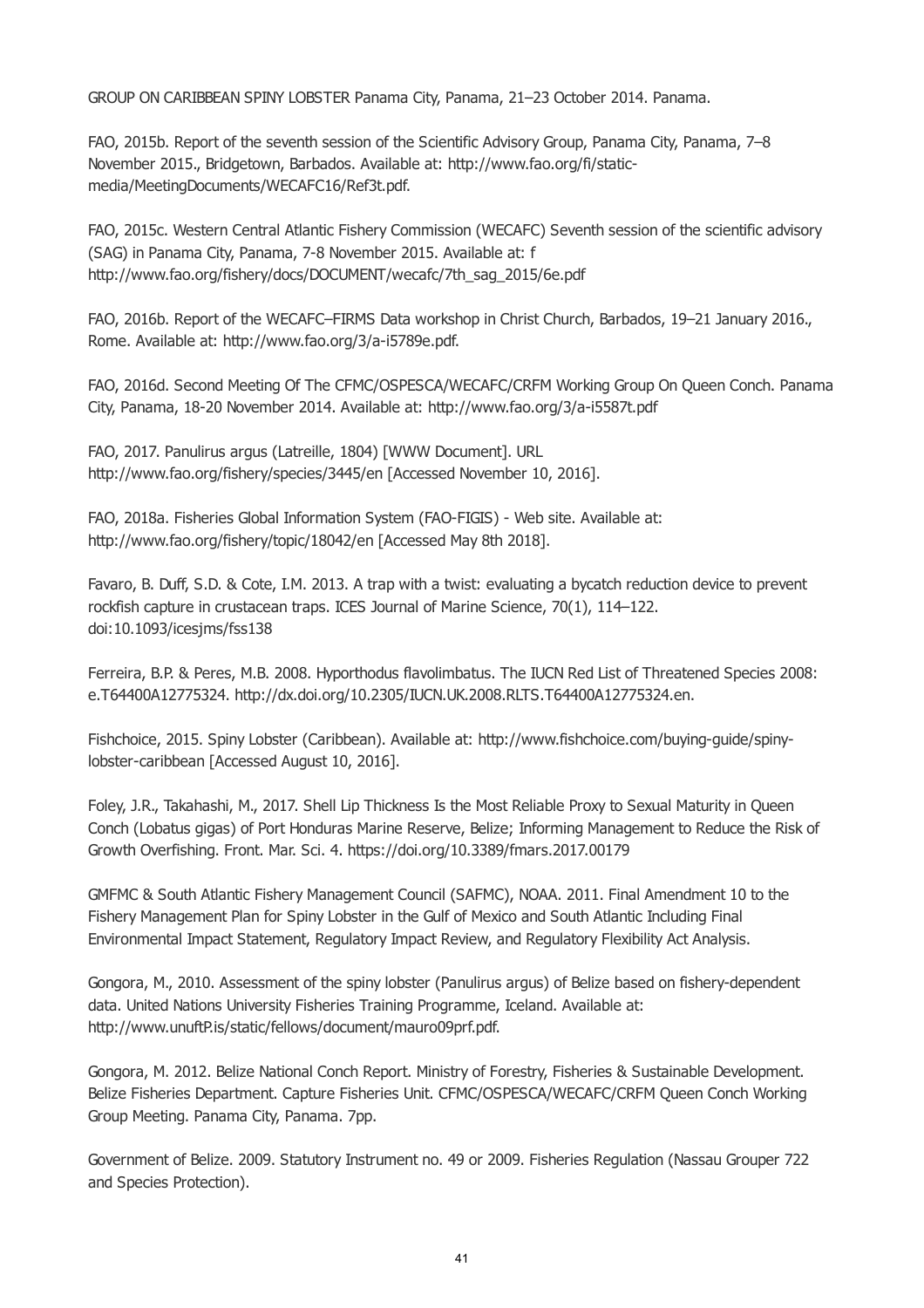Gutzler, B.C., Butler, M.J. & Behringer, D.C., 2015. Casitas: A location-dependent ecological trap for juvenile Caribbean spiny lobsters, Panulirus argus. In ICES Journal of Marine Science. pP. i177–i184.

Harford, W. J., Gedamke, T., Babcock, E. A., Carcamo, R., McDonald, G., & Wilson, J. R. 2016. Management strategy evaluation of a multi-indicator adaptive framework for data-limited fisheries management. Bulletin of Marine Science, 92(4), 423-445. DOI: 10.5343/bms.2016.1025

Harnish, L. and J.H. Martin Willison. 2009. Efficiency of bait usage in the Nova Scotia lobster fishery: a first look. Journal of Cleaner Production 17(3): 345-347.

Heatwole DW, Hunt JH, Kennedy FS Jr. 1988. Catch efficiencies of live lobster decoys and other attractants in the Florida spiny lobster fishery. Fla Mar Res Publ 44

Herrnkind, W. F., J. Vanderwalker & L. Barr. 1975. Population dynamics, ecology and behavior of spiny lobsters, Panulirus argus, of St. John, U. S. Virgin Islands. IV: Habitation, patterns of movement and general behavior. Nat. Hist. Mus. Los Angeles County Sci. Bull. 20:31–34.

Hervas, A. 2017. Plan de Acción del Proyecto de Mejoramiento Pesquero (FIP) de la Pesquería de Langosta Espinosa (Panulirus argus) del Caribe de Nicaragua con la modalidad de pesca con nasas or Plan of Action of the Fisheries Improvement (FIP) Spiny Lobster (Panulirus argus) from the Caribbean with the modality of dishing with pots.

Higgs, N. 2016a. Report on Monitoring of lobster fishery impacts on Endangered, Threatened and Protected species in the Bahamas. WWF, Plymouth, UK. Available at: https://www.bahamas.gov.bs/wps/wcm/connect/4eceda35-ee8a-45aa-bd9c-2297928c945f/Bahamas+lobster\_ETP+Report\_FINAL\_June+2016.pdf? MOD=AJPERES&CONVERT\_TO=url&CACHEID=4eceda35-ee8a-45aa-bd9c-2297928c945f.

Higgs, N. 2016b. Report on Monitoring of Lobster Fishery Impacts on Marine Habitats and Ecosystems in The Bahamas. WWF, Plymouth, UK. Available at: https://www.bahamas.gov.bs/wps/wcm/connect/0d42d0ae-0934- 4032-bba5-b1168af8ffb9/Bahamas+lobster\_Habitat\_Ecosystems\_Report\_FINAL\_Mar16.pdf? MOD=AJPERES&CONVERT\_TO=url&CACHEID=0d42d0ae-0934-4032-bba5-b1168af8ffb9.

Holthuis, L.B. 1991. FAO species catalogue. Vol. 13. Marine lobsters of the world. An annotated and illustrated catalogue of species of interest to fisheries known to date. FAO Fisheries Synopsis. No. 125, Vol. 13. Rome, FAO. 1991. 292 P. Available at: http://www.fao.org/docrep/009/t0411e/t0411e00.htm

Hunt. 2011a. Evaluation of the environmental effects of casitas in the Lower Florida Keys.

IUU Watch. 2017. EU Carding Decisions: Policy briefs, meeting reports and case studies. [Accessed on 12th March 2018].

Johnston, M.W., Bernard, A.M., Shivji, M.S. 2017. Forecasting lionfish sources and sinks in the Atlantic: are Gulf of Mexico reef fisheries at risk? Coral Reefs. 36:169–181

Karr KA, Fujita R, Carcamo R, Epstein L, Foley JR, Fraire-Cervantes JA, Gongora M, Gonzalez-Cuellar OT, Granados-Dieseldorff P, Guirjen J, Weaver AH, Licón-González H, Litsinger E, Maaz J, Mancao R, Miller V, Ortiz-Rodriguez R, Plomozo-Lugo T, Rodriguez-Harker LF, Rodríguez-Van Dyck S, Stavrinaky A, Villanueva-Aznar C, Wade B, Whittle D and Kritzer JP. 2017. Integrating Science-Based Co-management, Partnerships, Participatory Processes and Stewardship Incentives to Improve the Performance of Small-Scale Fisheries. Front. Mar. Sci. 4:345. doi:10.3389/fmars.2017.00345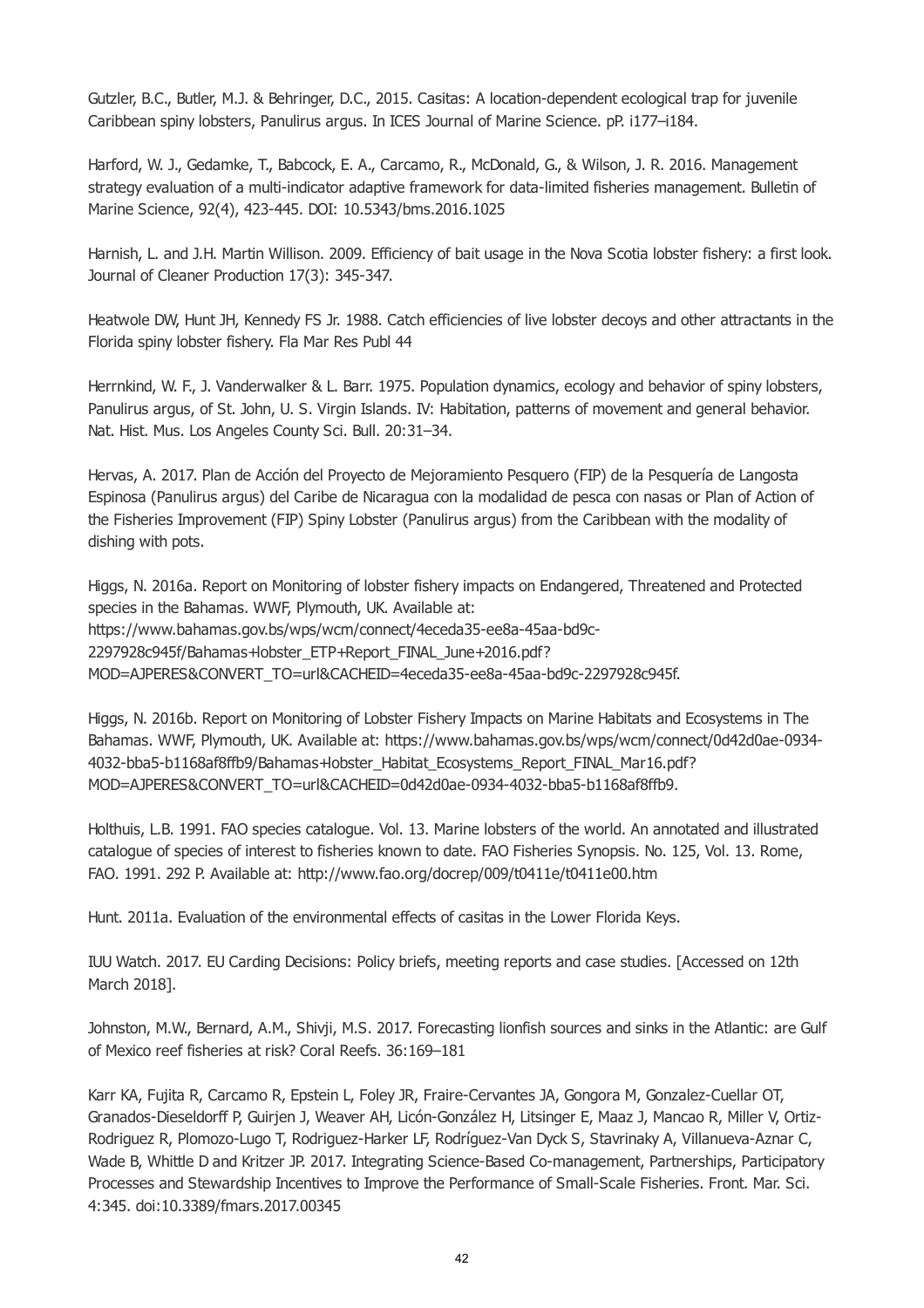Kough, A.S. 2014. Population Connectivity and Larval Dispersal of Caribbean Spiny Lobster. Open Access Dissertations. 1259.

Lewis, C.F., Slade, S.L., Maxwell, K.E., Matthews, T.R., 2009. Lobster trap impact on coral reefs: Effects of winddriven trap movement. N. Z. J. Mar. Freshw. Res. 43, 271–282. doi:10.1080/00288330909510000

Lindeman, K., Anderson, W., Carpenter, K.E., Claro, R., Cowan, J., Padovani-Ferreira, B., Rocha, L.A., Sedberry, G. & Zapp-Sluis, M. 2016a. Lutjanus analis. The IUCN Red List of Threatened Species 2016: e.T12416A506350. http://dx.doi.org/10.2305/IUCN.UK.2016-1.RLTS.T12416A506350.en.

Lindeman, K., Anderson, W., Carpenter, K.E., Claro, R., Cowan, J., Padovani-Ferreira, B., Rocha, L.A., Sedberry, G. & Zapp-Sluis, M. 2016b. Lutjanus synagris. The IUCN Red List of Threatened Species 2016: e.T194344A2317059. http://dx.doi.org/10.2305/IUCN.UK.2016-1.RLTS.T194344A2317059.en.

Lindeman, K., Anderson, W., Carpenter, K.E., Claro, R., Cowan, J., Padovani-Ferreira, B., Rocha, L.A., Sedberry, G. & Zapp-Sluis, M. 2016c. Lutjanus cyanopterus. The IUCN Red List of Threatened Species 2016: e.T12417A506633. http://dx.doi.org/10.2305/IUCN.UK.2016-1.RLTS.T12417A506633.en.

Lozana-Alvarez, E., Briones-Fourzan, P., Negrete-Soto, F. 1993. Occurrence and seasonal variations of spiny lobsters, Panulirus argus (Latreille), on the shelf outside Bahia de la Ascension, Mexico. Fishery Bulletin, 91(4):809-815.

Martinez, S., Monnerreau, I. Fanning, L. 2007. Draft Caribbean Large Marine Ecosystem Full Project Component 4: Spiny Lobster Pilot Project. CLME Project Implementation Unit, Centre for Resource Management and Environmental Studies, University of the West Indies.

Matthews T. R. Cox C. Eaken D. 2005. Bycatch in Florida's spiny lobster trap fishery. Proceedings of the Gulf and Caribbean Fisheries Institute , 47: 66–78.

Matthews, T.R. 2001, Trap induced mortality of the spiny lobster, Panulirus argus, in Florida, USA. Marine Freshwater Research. 52: 1509-1516.

Maxwell, K.E., Matthews, T.R., Bertelsen, R.D. Derby, C.D. 2013. Age and size structure of Caribbean spiny lobster, Panulirus argus, in a no-take marine reserve in the Florida Keys, USA. Fisheries Research 144, pages 84-90.

Mayhew, J. 2016. Perceptions of fisheries management, gill net use and income diversification among smallscale fishers in Belize. Duke University.

McDonald, G., Harford, B., Arrivillaga, A., Babcock, E.A., Carcamo, R., Foley, J., Fujita, R., Gedamke, T., Gibson, J., Karr, K., Robinson, J., Wilson, J., 2017. An indicator-based adaptive management framework and its development for data-limited fisheries in Belize. Mar. Policy 76, 28–37. doi:10.1016/j.marpol.2016.11.027.

McField, M., Kramer, P., Filip, L.A., Drysdale, I., Flores, M.R., Petersen, A.G., Soto, M. 2018. 2018 Report Card for the Mesoamerican Reef. Healthy Reefs Initiative.

McManus, E. & Lacambra, C. 2004. Fishery Regulations in the Wider Caribbean Region - Project summary. Report produced for UNEP.

Monnereau, I., 2016. The red gold rush: the impact of governance styles on value chains and the well-being of lobster fishers in the wider Caribbean, Amsterdam. Available at: http://dare.uva.nl/document/2/113103.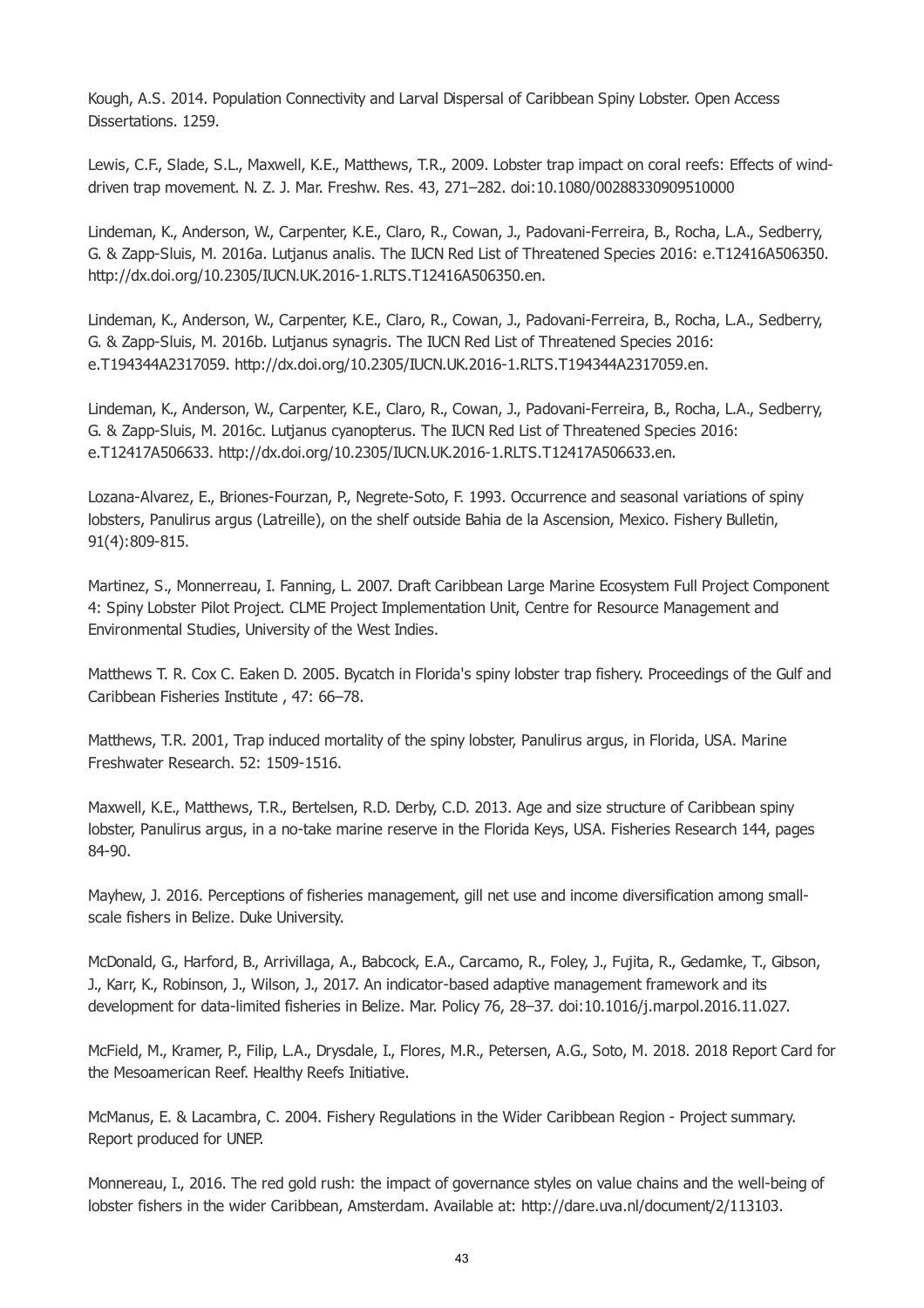MRAG Americas, 2012. MSC Public Certification Report for Sian Ka'an and Banco Chinchorro Biosphere Reserves Spiny Lobster fishery, St. Petersburg, Florida.

MRAG Americas, 2015e. Review of the Bahamian Lobster Fishery Improvement Project. Available at: https://www.bahamas.gov.bs/wps/wcm/connect/cc32dcf4-c0a7-4e90-af61- 310a60c2e41f/2015\_Bahamas+Lobster\_FIP\_Review\_Report\_FINAL.pdf? MOD=AJPERES&CONVERT\_TO=url&CACHEID=cc32dcf4-c0a7-4e90-af61-310a60c2e41f. Nassau, Bahamas.

National Fish and Wildlife Foundation. 2015. FINAL PROGRAMMATIC REPORT. Available at: https://fisheryprogress.org/sites/default/files/indicatorsdocuments/Program%20report\_WWF\_Preliminary%20lobster%20stock%20analysis-FINAL.pdf#overlaycontext=node/68/improvement

Nizinski, M.S. 2007. Predation in subtropical soft-bottom systems: spiny lobster and molluscs in Florida Bay. Marine Ecology Progress Series 345:185-197.

NMFS. 2014a. Queen Conch, Strombus gigas (Linnaeus 1758) Status Report. Department of Commerce, National Oceanic and Atmospheric Administration, National Marine Fisheries Service. Report ID236. Silver Spring, MD. 104 pP.

NMFS. 2014b. Sustainable Fisheries review and input on the Draft Queen Conch 12-month Listing Determination. National Marine Fisheries Service, Southeast Regional Office, Sustainable Fisheries Division. St. Petersburg, FL.

NMFS 2014c. Nassau Grouper, Epinephelus striatus (Bloch 1792)Biological Report. Available at: http://sero.nmfs.noaa.gov/protected\_resources/listing\_petitions/documents/biological\_report.pdf.

NMFS, 2016. Commercial Fisheries Statistics. https://www.st.nmfs.noaa.gov/commercial-fisheries/commerciallandings/

NMFS. 2018a. COMMERCIAL FISHERIES STATISTICS: Annual Trade Data by Product, Country/Association. Available at: https://www.st.nmfs.noaa.gov/commercial-fisheries/foreign-trade/applications/annual-product-bycountryassociation [Accessed 15th May 2018]

NOAA 2015. FishWatch: Caribbean Spiny Lobster Available at: http://www.fishwatch.gov/profiles/caribbeanspiny-lobster. [Accessed September 10, 2016]

NOAA, 2016. U.S. Seafood Import Monitoring Program - Fact sheet. Accessible at: http://www.iuufishing.noaa.gov/Portals/33/NMFS\_SIMP%20FR\_%20Fact%20Sheet.pdf.

NPAS, 2014. Marine Reserves. Available at: http://protectedareas.gov.bz/marine-reserves/ [Accessed September 2, 2016].

Perez, A. 2009. Fisheries management at the tri-national border between Belize, Guatemala and Honduras. Marine Policy 33. 195– 200. doi:10.1016/j.marpol.2008.05.012

Peterson, B.J., Rose, C.D., Rutten, L.M., Fourqurean, J.W., 2002. Disturbance and recovery following catastrophic grazing: studies of a successional chronosequence in a seagrass bed. Oikos 97, 361–370. doi:10.1034/j.1600- 0706.2002.970306.x

Pollack, D.E. 1995. Evolution of Life-history patterns in three genera of spiny lobsters. Bulletin of Marine Science.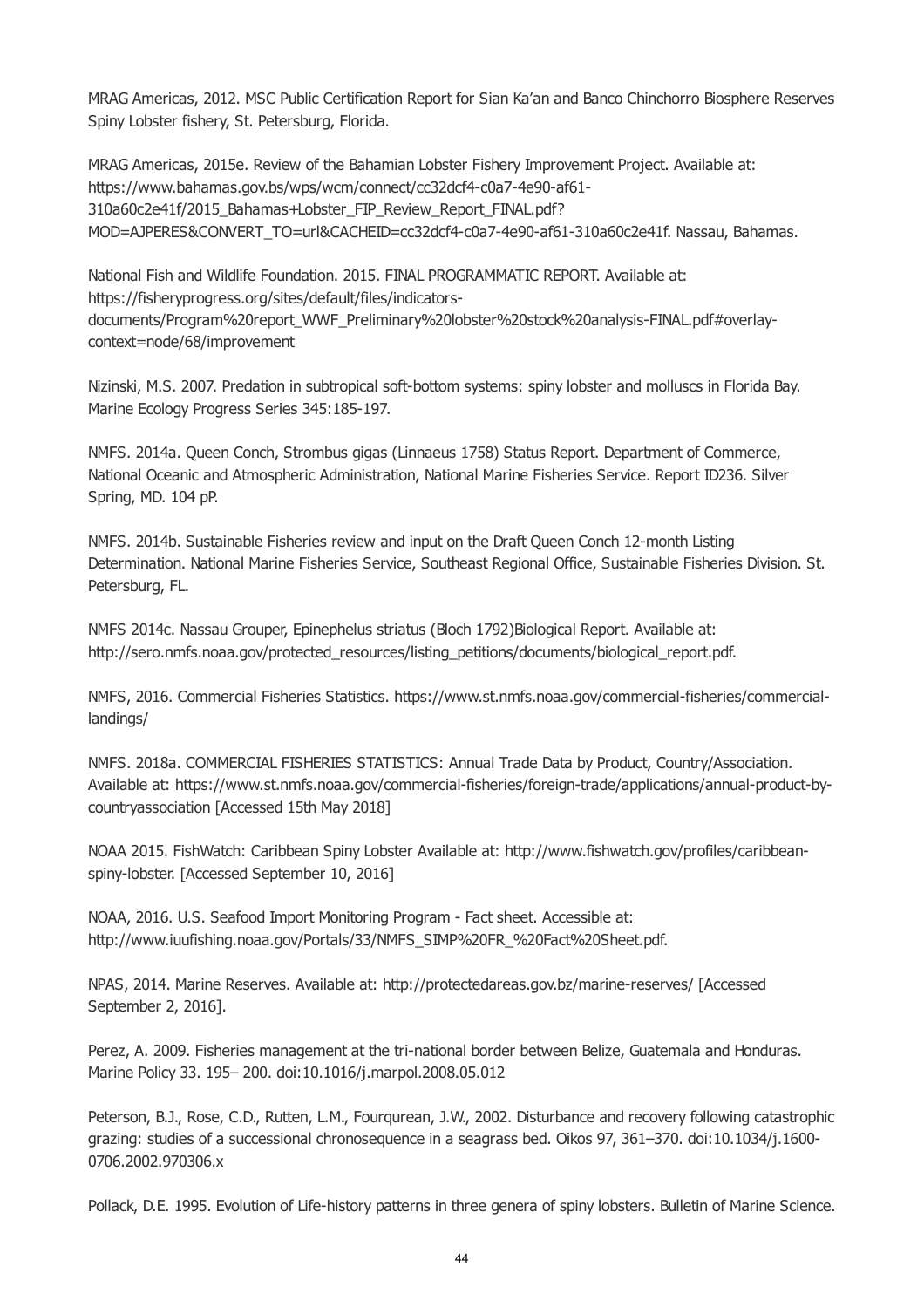57(2): 516-526.

Prada, M.C. & Appeldoorn, R S. 2014. Regional queen conch fisheries management and conservation plan. Second Meeting of the CFMC/WECAFC/CITES/OSPESCA/CRFM Working Group on Queen Conch. November 2014. San Juan, Puerto Rico. 43 pp.

Ratchford, S. G. 1999. The influence of chemical communication on shelter selection, shelter sharing, and aggregation among spiny lobsters, Panulirus argus. PhD Thesis, North Carolina State Univ, Raleigh, NC, 82 pp.

Rice, B. 2017. Illegal Wildlife Hunting and Trade in Southern Belize: An Assessment of Impacts and Drivers. Capstone Collection. 3057.

Scientific Certification Systems (SCS). 2011. Marine Stewardship Council Public Certification Report, Baja California Lobster Fishery, Mexico, MSC Re-Certification, Version 5, 16 June 2011. Available at: http://www.msc.org/track-a-fishery/certified/pacific/mexico-baja-california-red-rocklobster/assessmentdownloads-2/30.06.2011\_PCR\_BajaLobster.pdf.

Seudeal, N. 2013. "Panulirus argus", Animal Diversity Web. Available at: http://animaldiversity.org/accounts/Panulirus\_argus/. [Accessed September 10, 2016].

Sheridan, P., R. Hill, G. Matthews, R. Appeldoorn, B. Kojis, and T. Matthews. 2005. Does trap fishing impact coral reef ecosystems? An update. Proceedings of the Gulf and Caribbean Fisheries Institute 56:511-519.

Shester, G.G., Micheli, F., 2011. Conservation challenges for small-scale fisheries: Bycatch and habitat impacts of traps and gillnets. Biol. Conserv. 144, 1673–1681. doi:10.1016/j.biocon.2011.02.023.

Smithsonian Marine Station. 2015. 2015 Annual Report. Available at: http://www.sms.si.edu/2015AnnualReport\_SMS\_final\_bookspread.pdf.

Stoner, A.W., Davis, M.H., and C.J. Booker. 2014. Surveys of queen conch populations and reproductive biology on the Little Bahama Bank, The Bahamas. Community Conch. Report written for the Bahamas Department of Marine Resources, Bahamas National Trust. 27 pp.

Tewfik, A., Babcock, E.A., Gibson, J., Burns Perez, V.R., Strindberg, S. 2017. Benefits of a replenishment zone revealed through trends in focal species at Glover's Atoll, Belize. Mar Ecol Prog Ser. 580: 37–56. https://doi.org/10.3354/meps12290.

The San Pedro Sun, 2015. Belize Fisheries Department reports on 2014/2015 Lobster Season. Available at: http://www.sanpedrosun.com/business-and-economy/2015/02/18/belize-fisheries-department-reports-20142015-lobster-season/ [Accessed August 7, 2016].

The San Pedro Sun, 2016. 2015-2016 Lobster Season comes to a close. Available at: http://www.sanpedrosun.com/conservation/2016/02/15/2015-2016-lobster-seasons-comes-to-a-close/ [Accessed August 9, 2016].

The Nature Conservancy (TNC). 2018a. Our Work in Belize: Oceans. Available at: https://www.nature.org/enus/about-us/where-we-work/latin-america/belize/belize-oceans-strategy/ [Accessed 25 Oct. 2018].

Truelove, N., Griffiths, S., Ley-Cooper, K. Azueta, J. Isaias M., Box, S.J. Behringer, D.C., Butler IV, M.J., Preziosi, R. F., 2015a. Genetic evidence from the spiny lobster fishery supports international cooperation among Central American marine protected areas. Conservation Genetics, 16(2), pp.347–358. Available at: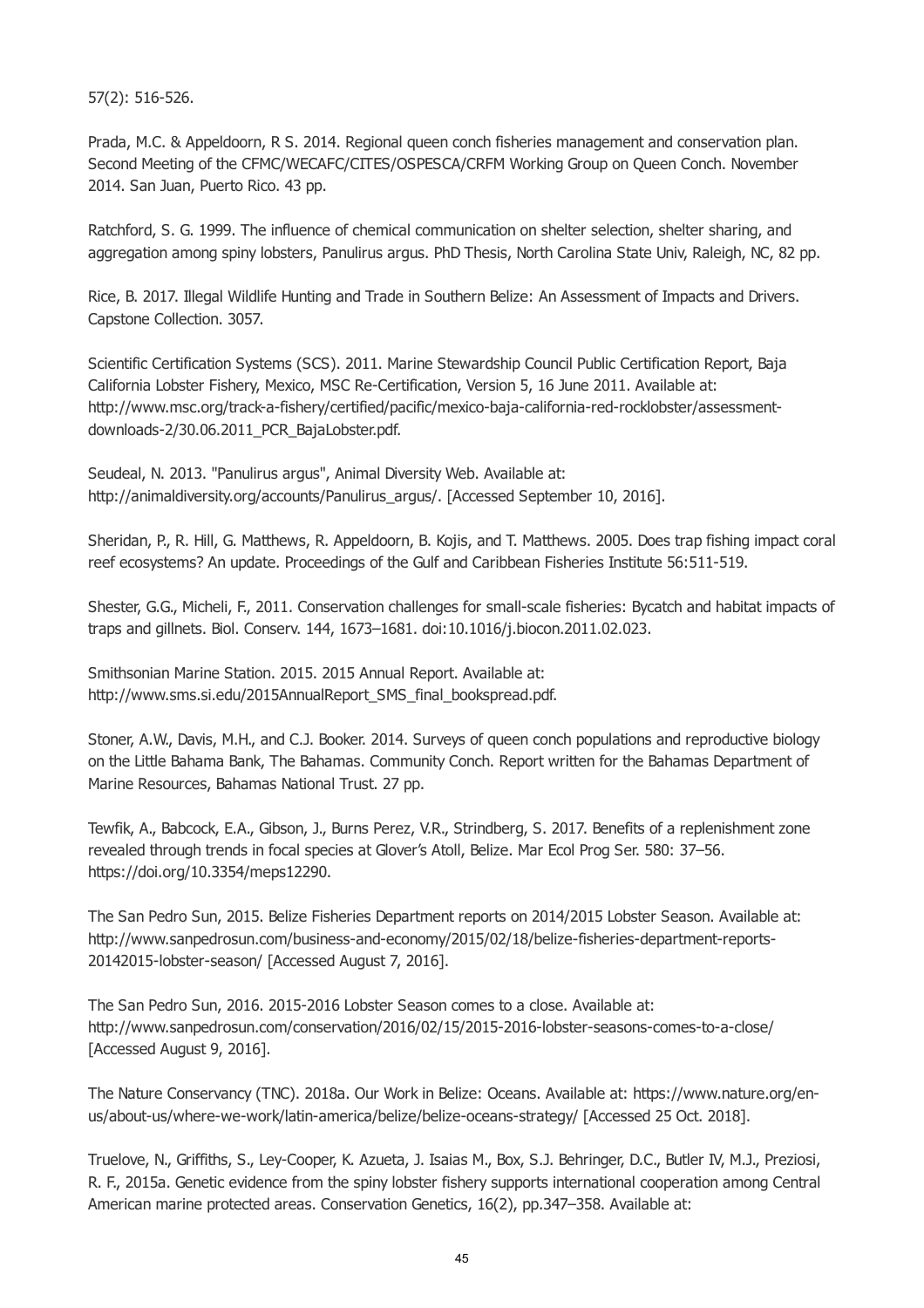http://link.springer.com/article/10.1007/s10592-014-0662-4.

Truelove, N., Ley-Cooper, K., Segura-García, R. Briones-Fourzánd, P., Lozano-Álvarez, E., Phillips B.F., Box, S.J., Preziosia, R.F., 2015b. No Genetic analysis reveals temporal population structure in Caribbean spiny lobster (Panulirus argus) within marine protected areas in Mexico. Fisheries Research, 172, pP.44–49. Available at: http://www.sciencedirect.com/science/article/pii/S0165783615001794.

Truelove, N.K., Burdfield-Steel, E., Griffiths, S., Ley-Cooper, K. Preziosi, R., Butler, M., Behringer, D.C., Box, S., Canty, S. 2011. Genetic Connectivity of Caribbean Spiny Lobster (Panulirus argus) in Belize. Available at: http://nsgl.gso.uri.edu/flsgp/flsgpw11001/papers/087.pdf.

Uhrin, A.V., 2016. Tropical cyclones, derelict traps, and the future of the Florida Keys commercial spiny lobster fishery. Mar. Policy 69, 84–91. doi:10.1016/j.marpol.2016.04.009

Uhrin, A.V., M.S. Fonseca, and G.P. DiDomenico. 2005. Effect of Caribbean spiny lobster traps on seagrass beds of the Florida Keys National Marine Sanctuary: damage assessment and evaluation of recovery. p 579-588 In: P.W. Barnes and J.P. Thomas (editors). Benthic Habitats and Effects of Fishing. American Fisheries Society Symposium. American Fisheries Society 41. Bethesda, Maryland.

Valle-Esquivel, M., 2011. Summary of the Honduras Caribbean Spiny Lobster Marine Stewardship Council (MSC) PreAssessment, Available at: http://seafoodsustainability.org/wpcontent/uploads/2015/11/PreAssessment\_Summary\_Honduras\_Lobster\_2011.pdf.

van Gerwen, I., 2013. The effects of trap fisheries on the populations of Caribbean spiny lobster and reef fish species at the Saba Bank, Wageningen. Available at: http://www.dcbd.nl/sites/www.dcbd.nl/files/documents/Gerwen 2013 Thesis AFI\_ImkeVanGerwen\_FEB2014\_FINAL.pdf.

Vidal, L. & Basurto, M. 2003. A preliminary trophic model of Bahía de la Ascensión, Quintana Roo, Mexico. Fisheries Centre Research Reports,11, 255 – 264.

Vo, A.-T., Ashley, M., Dikou, A., Newman, S., 2014. Fishery exploitation and stock assessment of the endangered Nassau grouper, Epinephelus striatus (Actinopterygii: Perciformes: Serranidae), in the Turks and Caicos Islands. Acta Ichthyol. Piscat. 44, 117–122. doi:10.3750/AIP2014.44.2.05

Wildlife Conservation Society. 2017. Collaborating for Sustainable Fisheries in Belize. [Accessed on 12th March 2018]

Winterbottom, M., Haughton, M., Mutrie, E., Grieve, K. 2012. Management of the Spiny Lobster Fishery in CARICOM Countries: Status and Recommendations for Conservation, Puerto Morelos, Mexico. Available at: http://nsgl.gso.uri.edu/flsgp/flsgpw11001/papers/086.pdf.

World Bank, 2015. Marine protected areas (% of territorial waters). Available at: http://data.worldbank.org/indicator/ER.MRN.PTMR.ZS. [Accessed September 8, 2016].

Ylitalo-Ward, H., 2016. An Introduction to Fishing Methods in Belize. Oceana.

Zeller, D., Graham, R.T., Harper, S. 2011. Reconstruction of total marine fisheries catches for Belize, 1950–2008 in: M.L.D. Palomares, D. Pauly (Eds.), Too Precious to Drill: the Marine Biodiversity of Belize, 19, Fisheries Centre, University of British Columbia (2011), pp. 142–151.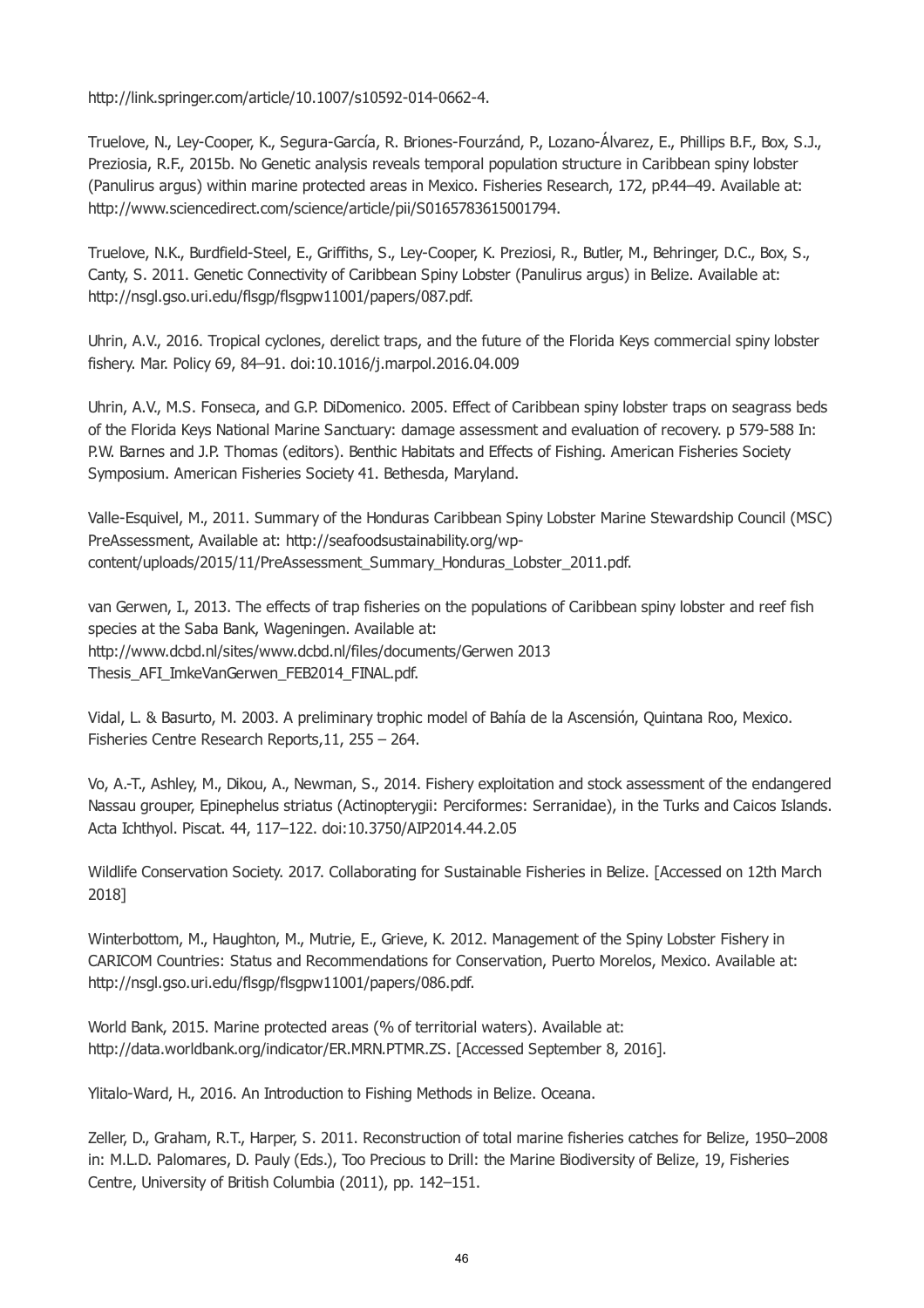# **Appendix A: Extra By Catch Species**

# QUEEN CONCH

# **Factor 2.1 - Abundance**

## BELIZE / CARIBBEAN SEA, DIVING, BELIZE

## **High Concern**

Belize conducts biennial surveys to assess queen conch stocks and was last assessed in 2017. There is no single reference point to determine the overfished status of conch; however, three performance indicators have been used to determine abundance trends and aid the management of the Belize conch fishery (Belize Fisheries Department 2017b). These performance indicators include: mean shell length, average density of conch, total landings from the previous year, which have been compared to a Limit Reference Point (LRP) and a Target Reference Point (TRP) (more detail available in the justification) (Belize Fisheries Department 2017b). Two of the three performance indicators show a decline. In addition, the stock is heavily truncated towards juvenile conch as the majority (83.66%) of the population are considered to be of sub-legal size; only 16.34 % of the sample were considered legal size (Belize Fisheries Department 2017a).

Since data-limited indicators have shown mixed trends for the status of the stock, and the PSA deems conch as highly vulnerable, Seafood Watch deems abundance as "high" concern.

## **Justification:**

Queen conch in Belize was declared overexploited in 1994 (NMFS 2014a). There were slight population increases in 2003-2004; however, the discovery of a deep-water stock, and high recruitment in the back reef, resulted in the 2003 CITES review to express concerns about Allee effects and reproductive failure (NMFS 2014a). Since then, the country has implemented management measures including establishing size limits and quotas, allocating quotas to fishing cooperatives, prohibiting the use of SCUBA, and creating Marine Protected Areas ((CFU 2013) (Gongora 2012) (NMFS 2014b) and a conch management plan since 2014 (Belize Fisheries Department 2017b).

Three performance indicators have been chosen in the management plan to support the adaptive management framework. These performance indicators were have been used to determine the queen conch abundance and are discussed in detail in the table below.

Table xxx. The status of the Queen Conch relative to reference points of the performance indicators that are available and shown in the Queen Conch Management Plan (Belize Fisheries Department 2017b).

| <b>PERFORMANCE</b><br><b>INDICATOR</b> | `RP                              | <b>LRP</b>     | STATUS RELATIVE TO REFERENCE POINT                                                                                                                                                                                                                                                                                                                                        |
|----------------------------------------|----------------------------------|----------------|---------------------------------------------------------------------------------------------------------------------------------------------------------------------------------------------------------------------------------------------------------------------------------------------------------------------------------------------------------------------------|
| Mean shell<br>length                   | Running<br>$10$ -year<br>average | N/A            | Mean shell length has decreased by 10.9 % since 2016; it is currently<br>estimated at 139.01 mm, which is below the legal size of 178 mm<br>(Belize Fisheries Department 2017a). The 10-year average shell<br>length for 2006 to 2016 was 147.23265 (slide 13; (Belize Fisheries<br>Department 2017a)). Therefore, the current mean shell length is<br>below the average. |
| Average<br>density of<br>conch         | Running<br>$10$ -year<br>average | 88<br>conch/ha | Mean stratified legal size density of conch has increased from 75/6<br>conch/ha (2016) to 84.21 conch/ha (2017) (Belize Fisheries<br>Department 2017a). Therefore, the density is below the LRP.                                                                                                                                                                          |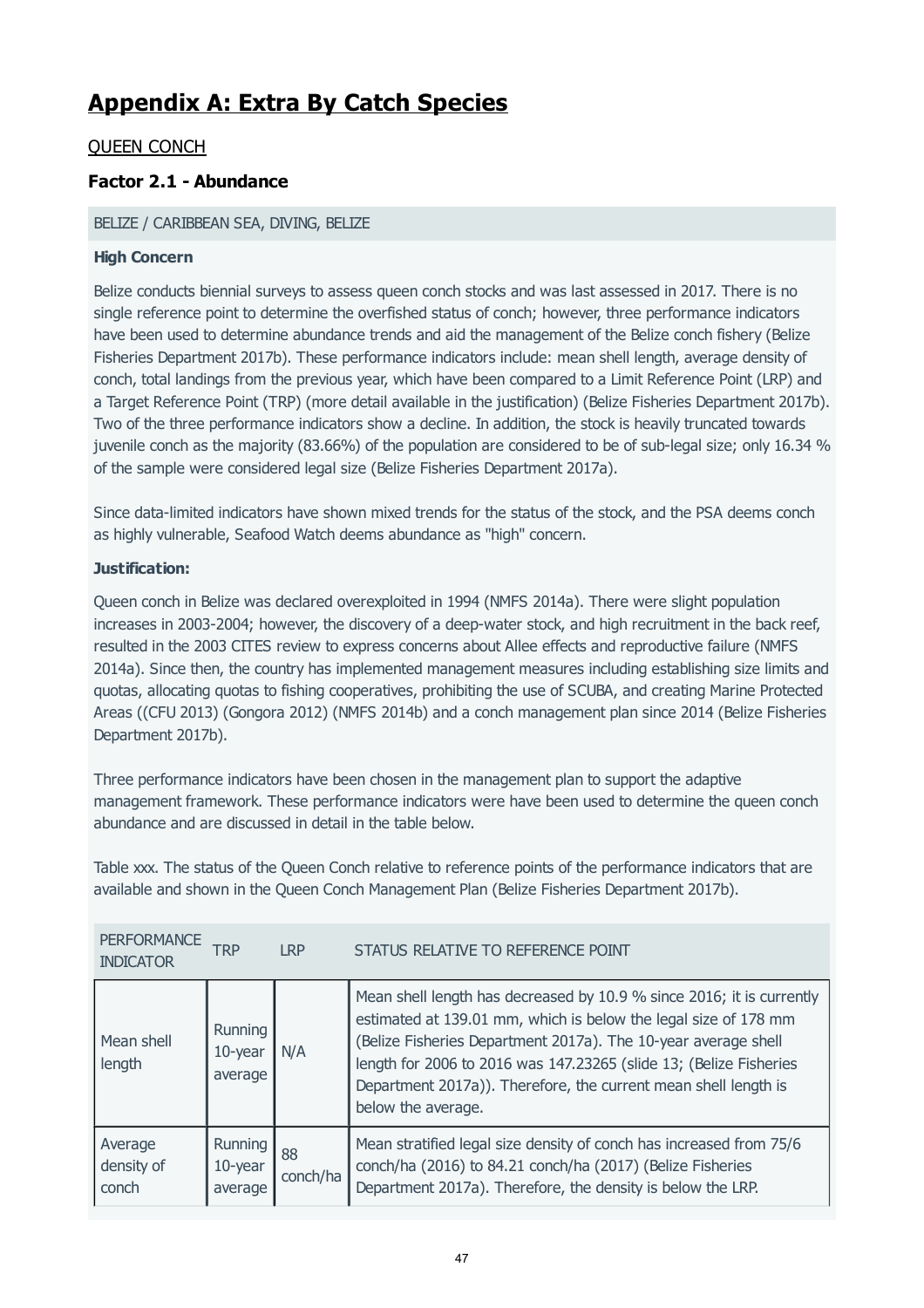In addition to the performance indicators discussed above, several data sets (density ratio, lip thickness, depletion estimate, maturity, export trends, and market trends) also show abundance trends for the stock. However, the data used for the performance indicators were favored because they were more feasible to collect and analyse, were more applicable to a national scale and more representative of the population (Belize Fisheries Department 2017b). Lip thickness and market clean weight are considered to be more appropriate indicators, since they are more more sensitive and more accurate at detecting maturity (Foley and Takahashi 2017). However, there is a lack of data currently available to use lip thickness as a performance indicator in the management plan (Belize Fisheries Department 2017b).

## Productivity-Susceptibility Analysis

PSA score = 3.605551. For this reason, the species is deemed highly vulnerable (detailed scoring of each attribute is shown below).

| <b>ATTRIBUTE</b>                                        | <b>RESULT</b>                                                                                                                                                                                                                                                                                                    | <b>SCORE</b>   |  |
|---------------------------------------------------------|------------------------------------------------------------------------------------------------------------------------------------------------------------------------------------------------------------------------------------------------------------------------------------------------------------------|----------------|--|
| <b>Productivity</b>                                     |                                                                                                                                                                                                                                                                                                                  |                |  |
| Average age<br>at maturity                              | 3 1/2 to 4 years (pers. comm., Anonymous 2016)                                                                                                                                                                                                                                                                   | 1              |  |
| Average<br>maximum<br>age                               | 30 years (NMFS 2014a)                                                                                                                                                                                                                                                                                            | 3              |  |
| Fecundity                                               | 1 million eggs (NMFS 2014a)                                                                                                                                                                                                                                                                                      | $\mathbf{1}$   |  |
| Reproductive<br>strategy                                | Demersal egg layer                                                                                                                                                                                                                                                                                               | $\overline{2}$ |  |
| <b>Density</b><br>dependence<br>(invertebrates<br>only) | Density dependence. susceptible to Allee effects (NMFS 2014a)                                                                                                                                                                                                                                                    | 3              |  |
| Quality of<br>habitat                                   | Habitat has been moderately altered by non-fishing impacts. For example, in the<br>2018 Healthy Reef Report showed that though coral cover has increased from<br>years 2006 to 2016, 39% of their reefs are deemed to be in a "poor" state and a<br>further 20% are in a "critical" state (McField et al. 2018). | $\overline{2}$ |  |
| <b>Susceptibility</b>                                   |                                                                                                                                                                                                                                                                                                                  |                |  |
| Areal overlap                                           | >30% of the species concentration is fished, considering all fisheries                                                                                                                                                                                                                                           | 3              |  |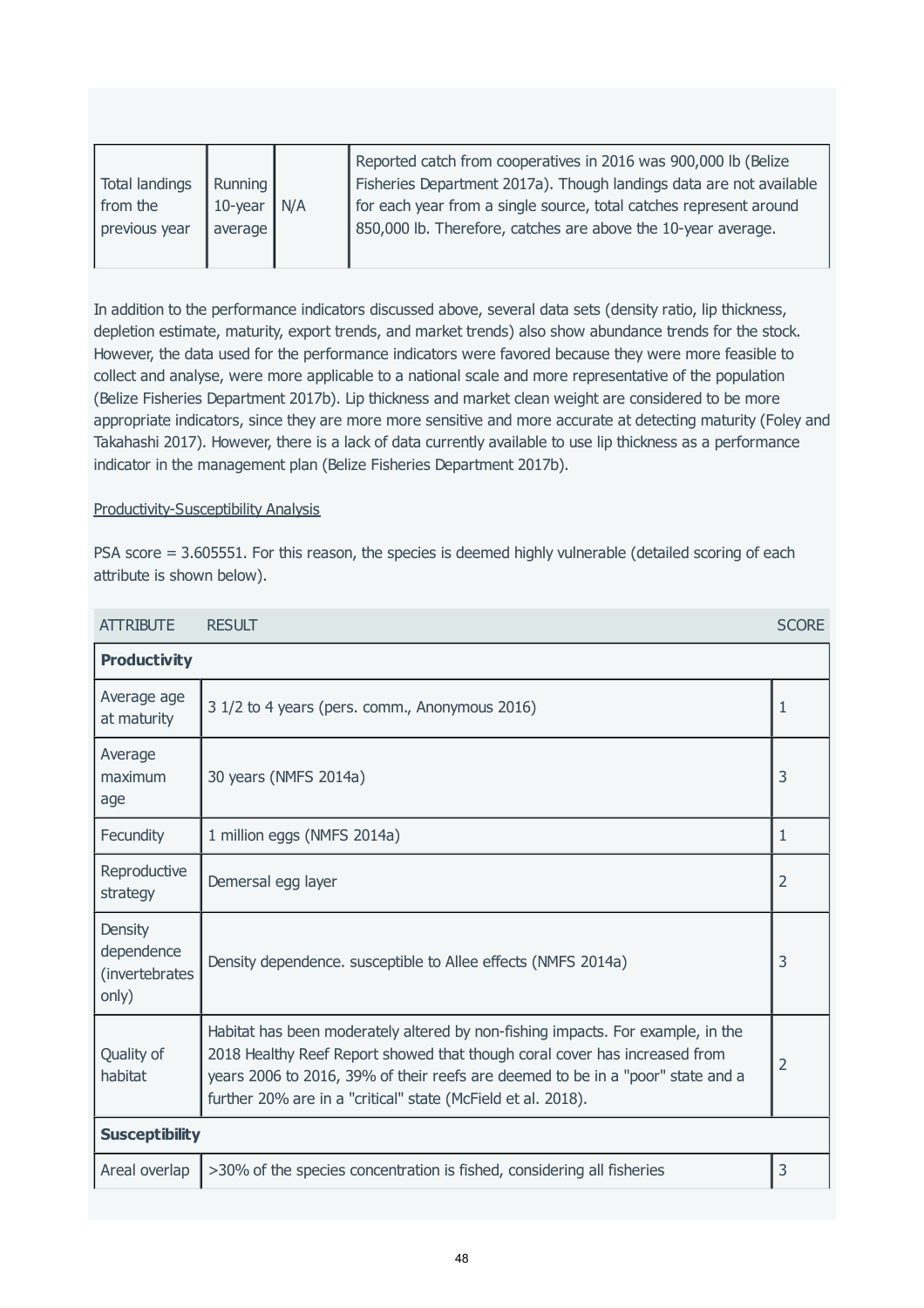<span id="page-48-0"></span>

| Vertical<br>overlap       | High degree of overlap between fishing depths and depth range of species                                                                                                                                                                                                                                                                                                                                                                                                           | 3 |
|---------------------------|------------------------------------------------------------------------------------------------------------------------------------------------------------------------------------------------------------------------------------------------------------------------------------------------------------------------------------------------------------------------------------------------------------------------------------------------------------------------------------|---|
| Selectivity of<br>fishery | Species is encountered and targeted. Despite the conch and spiny lobster season<br>operating at different times to each other, their catches do overlap and there is<br>some evidence to show that juveniles are harvested (NMFS 2014b). The minimum<br>size and meat weight requirements in Belize may be too low to protect juvenile<br>conch from legal harvest; however, there is a conservative and enforced harvest<br>quota to protect the stock (pers. comm. Stoner 2017). | 3 |
| Post-capture<br>mortality | Retained species                                                                                                                                                                                                                                                                                                                                                                                                                                                                   | 3 |

**Therefore, the productivity score is**  $[(1+3+1+2+3+2)/6] = 2$ 

**P= 2 �� = [ ((��1** ∗ **��2** ∗ **��3** ∗ **��4) − 1)/ 40 ] + 1 �� = [ (3** ∗ **3** ∗ **3** ∗ **3) − 1) /40 ] + 1 S = 3**  $\hat{\mathbf{\Theta}} \hat{\mathbf{\Theta}} = \sqrt{\hat{\mathbf{\Theta}} \hat{\mathbf{\Theta}}^2 + \hat{\mathbf{\Theta}} \hat{\mathbf{\Theta}}^2}$ **V= √4 + 9 V= 3.605551**

# **Factor 2.2 - Fishing Mortality**

#### BELIZE / CARIBBEAN SEA, DIVING, BELIZE

#### **Moderate Concern**

There are no fishing mortality reference points. Although conch are targeted alongside lobster at certain times of the year (pers. comm., McDonald 2017), the level of conch landings that occur in the spiny lobster fishery is unknown.

Based on the mean shell length data, it is likely that landings mostly consist of juveniles and that the minimum harvest meat weight requirement is low (pers. comm., Stoner 2017), which may be resulting in growth overfishing (Foley and Takahashi 2017). However, the fishery is restricted using a suite of measures to reduce overfishing, including a quota that is set at 80% of the calculated Maximum Sustainable Yield (Belize Fisheries Department 2017a).

Since mortality is unknown in relation to any target or limit reference points, Seafood Watch deems the mortality of queen conch in Belize as "moderate" concern.

# **Factor 2.3 - Discard Rate**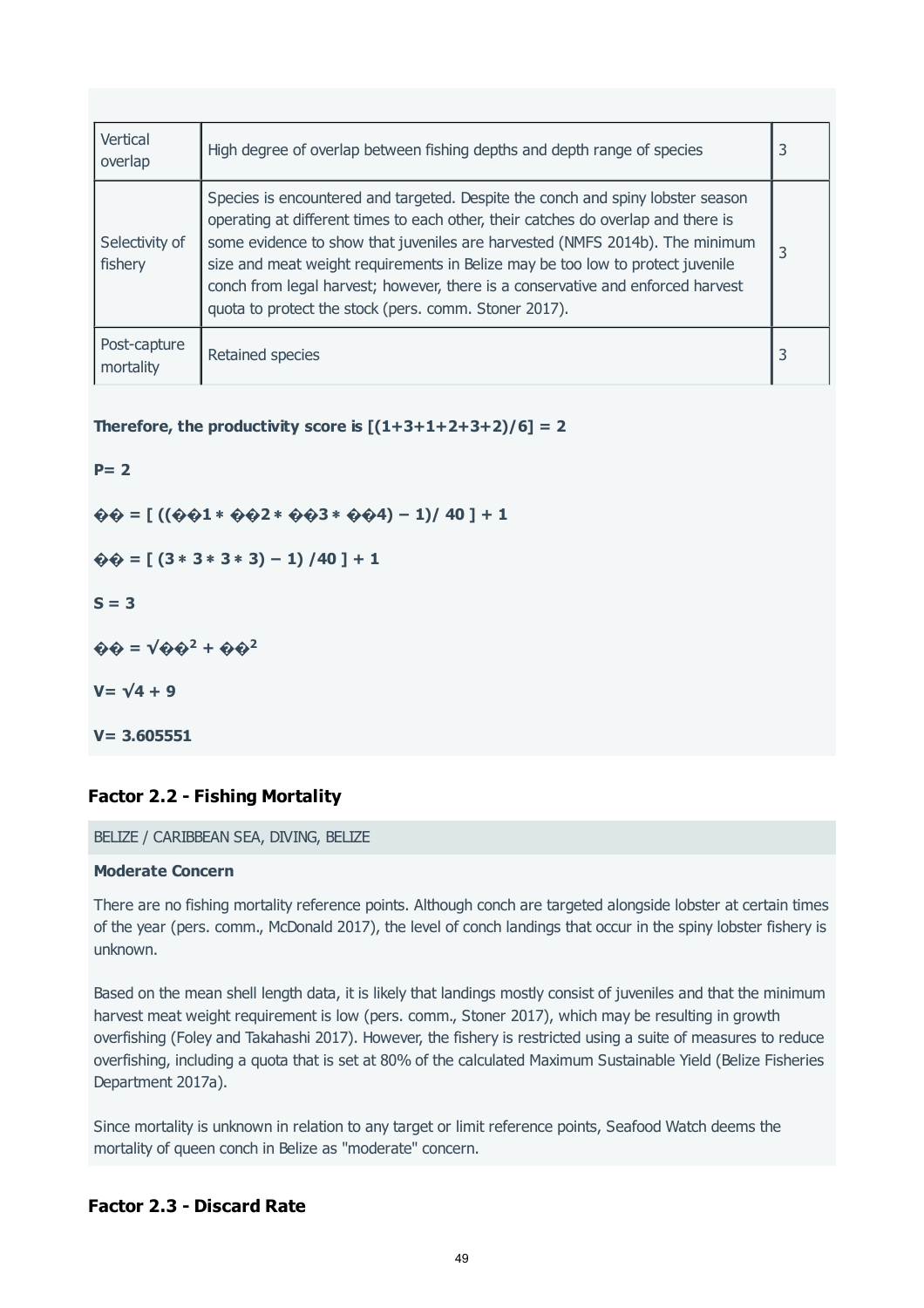#### BELIZE / CARIBBEAN SEA, DIVING, BELIZE

#### **< 100%**

The free-dive and hand-harvest fisheries, including those that use casitas for lobster shelters, do not result in large numbers of non-targeted species. Even in the areas in which casitas are used, animals move freely and are still harvested by hand with the use of nets and/or hooks. The dive fishery is selective and results in very little incidental catch. Occasionally, fishers may capture stone crab species for consumption within Belize, but this does not constitute a significant part of the catch (Bert and Hochberg 1992).

Diving requires no bait use and is a very selective fishing method and therefore receives a factor score of 1.

# CORALS AND OTHER BIOGENIC HABITATS

#### **Factor 2.1 - Abundance**

BELIZE / CARIBBEAN SEA, DIVING, BELIZE BELIZE / CARIBBEAN SEA, POTS, BELIZE

#### **High Concern**

The Mesoamerican Reef (MAR), the largest coral reef system in the Atlantic, stretches over 1,000 km, through México, Belize, Guatemala, and Honduras (MRAG Americas 2012). Many corals are considered as ETP species in Belize; these include critically endangered species such as the staghorn coral, Acropora cervicornis (Aronson et al. 2008).

Corals and other biogenic habitats are assumed to have a high vulnerability and therefore, are deemed as "high" concern.

# **Factor 2.2 - Fishing Mortality**

BELIZE / CARIBBEAN SEA, DIVING, BELIZE

#### **Low Concern**

Fishing mortality of corals and other biogenic habitats is unknown and the UBM has been used to determine the risk of fishing on corals. A score of 5 is provided for the impact of diving on corals. Therefore, Seafood Watch considers the impact of diving fisheries on corals to be a "low" concern.

#### **Justification:**

Where casitas are not used and the dive fishery does not deploy any gear to the seabed, the impact on corals is likely to be negligible: according to CFMC (2014, p. 113), queen conch harvest, which is also a dive fishery, "is expected to have little to no adverse direct  $e\Box$ ects on the physical environment in general, including Acropora species and their designated critical habitat" (CFMC 2014). Research conducted in Florida suggested that "casitas cause minor changes to the hard bottom community." These changes mainly incured a decrease in the abundance of algae and non-mobile animals around the casita. For example, algae percent cover was ~47% at 25 m away from the casita, but reduced to 27% at 7 m away from the casita (Hunt 2011a). Due to the uncertainty around whether casitas are impacting the coral in the region, we have included coral as a main species and consider the impact to be a "low" conservation concern.

#### BELIZE / CARIBBEAN SEA, POTS, BELIZE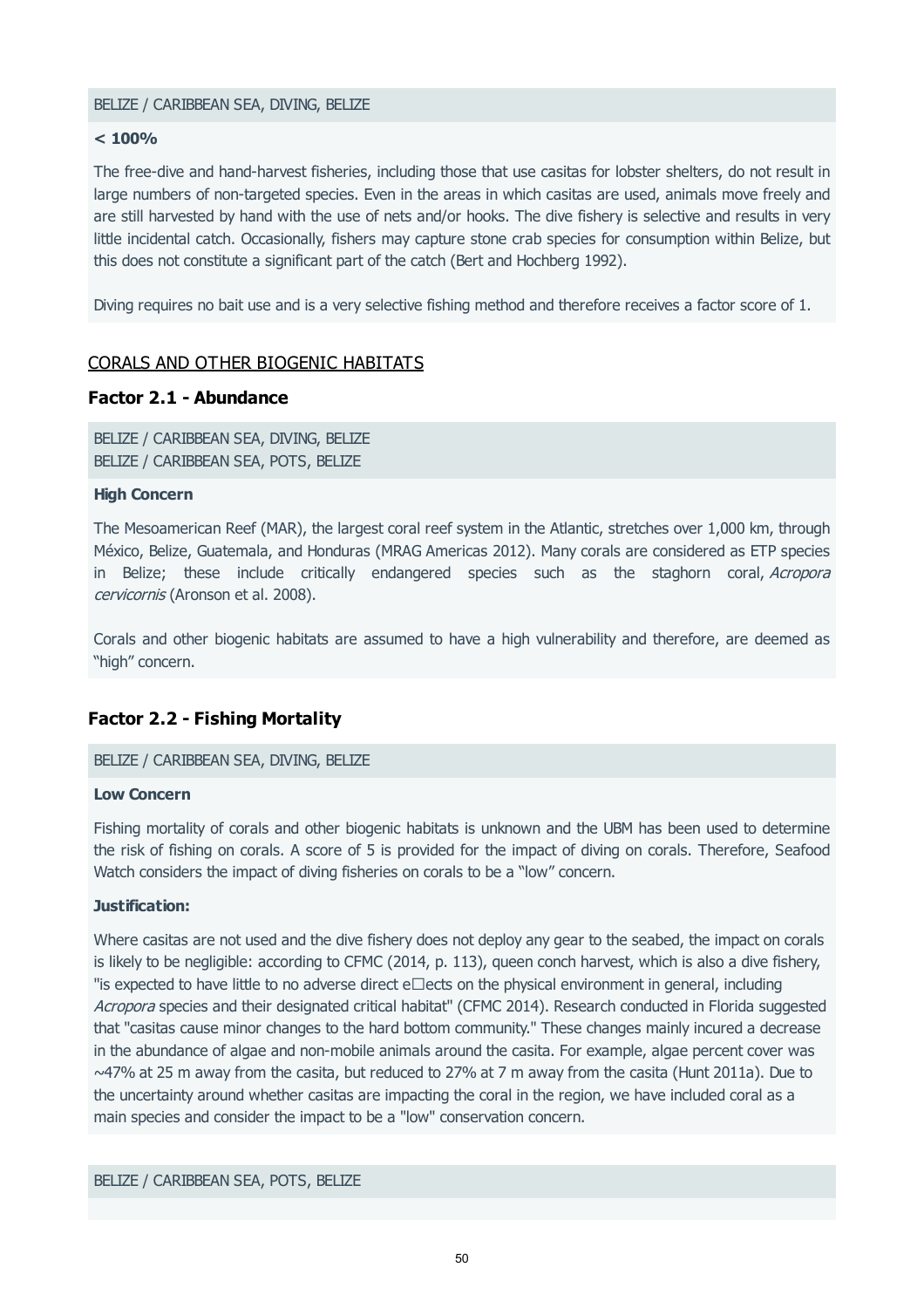# **Low Concern**

Impacts of pot and trap fisheries on coral are considered a low conservation concern using the Seafood Watch unknown bycatch matrix. Typically pots are set in sandy habitats away from corals, however there is some concern regarding the impacts of ghost pots that can be moved by storms and currents once they have been lost.

#### **Justification:**

Lobster traps in the Caribbean region have been found to significantly reduce live coral cover and damage coral, sponges and gorgonians in reef habitats and seagrasses ((Sheridan et al. 2005)(Uhrin et al. 2005) (Lewis et al. 2009)). Hurricanes and winter storms cause traps to move over corals which causes the greatest impact (Lewis et al. 2009). Ghost traps which subsequently fragment, may constitute up to one third of marine debris on reefs, further contributing to the damage of marine communities (Chiappone et al. 2005).

# **Factor 2.3 - Discard Rate**

#### BELIZE / CARIBBEAN SEA, DIVING, BELIZE

#### **< 100%**

The free-dive and hand-harvest fisheries, including those that use casitas for lobster shelters, do not result in large numbers of non-targeted species. Even in the areas in which casitas are used, animals move freely and are still harvested by hand with the use of nets and/or hooks. The dive fishery is selective and results in very little incidental catch. Occasionally, fishers may capture stone crab species for consumption within Belize, but this does not constitute a significant part of the catch (Bert and Hochberg 1992).

Diving requires no bait use and is a very selective fishing method and therefore receives a factor score of 1.

#### BELIZE / CARIBBEAN SEA, POTS, BELIZE

#### **< 100%**

#### **Discards**

Total discard rates are estimated at 15% (Shester and Micheli 2011). Although this study refers to the California spiny lobster (P. interruptus) fishery, rather than the Caribbean spiny lobster (P. argus), it is possible the rates are quite similar.

There is little information about the total discard rate in the Caribbean spiny lobster fishery. Most studies have been focused on comparing percentages of bycatch in various types of traps, and not the impact on the ecosystem as a whole. However, Matthews et al. (2005) did note that the number of fish that died in traps during observations over one season was quite small (Matthews et al. 2005). In the Saba Bank, discards represented about 50% of lobster landings (~20 t of mixed fish were discarded out of 38 t of lobster landed, in 2012)(van Gerwen 2013).

#### **Bait**

The bait used in the Belizean lobster fishery is not recorded, though literature suggest that lobster traps are usually baited with coconut, chicken, or beef (Ylitalo-Ward 2016).

In the absence of discard data from Belize, studies from other Caribbean countries estimate that discarding from spiny lobster fisheries varies between 15 to 50%. There is a lack of research conducted on bait use,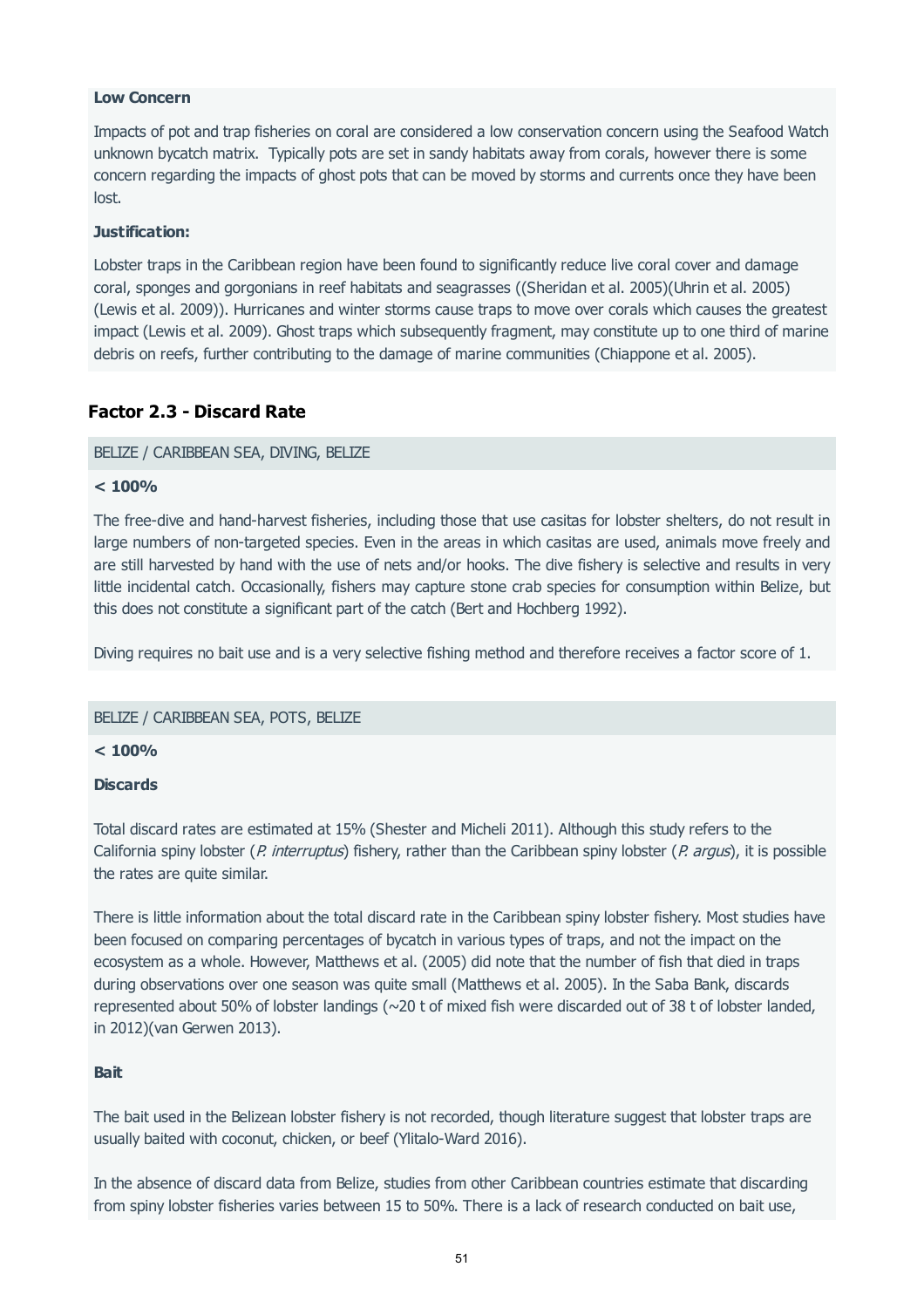though it is likely that non-marine species are used as bait. Therefore, the ratio of pounds of bait used to pounds of lobster landed is assumed to be less than 100%.

## BENTHIC INVERTS

## **Factor 2.1 - Abundance**

BELIZE / CARIBBEAN SEA, POTS, BELIZE

#### **Moderate Concern**

Since there is a lack of data on benthic invertebrate bycatch in the spiny lobster fishery, Seafood Watch automatically scores invertebrates as a "moderate" concern, due to their vulnerability.

# **Factor 2.2 - Fishing Mortality**

BELIZE / CARIBBEAN SEA, POTS, BELIZE

#### **Low Concern**

Since the UBM scores the impact of pots on benthic invertebrates as 3.5, Seafood Watch deems fishing mortality as "low" concern.

# **Factor 2.3 - Discard Rate**

BELIZE / CARIBBEAN SEA, POTS, BELIZE

**< 100%**

#### **Discards**

Total discard rates are estimated at 15% (Shester and Micheli 2011). Although this study refers to the California spiny lobster (P. interruptus) fishery, rather than the Caribbean spiny lobster (P. argus), it is possible the rates are quite similar.

There is little information about the total discard rate in the Caribbean spiny lobster fishery. Most studies have been focused on comparing percentages of bycatch in various types of traps, and not the impact on the ecosystem as a whole. However, Matthews et al. (2005) did note that the number of fish that died in traps during observations over one season was quite small (Matthews et al. 2005). In the Saba Bank, discards represented about 50% of lobster landings (~20 t of mixed fish were discarded out of 38 t of lobster landed, in 2012)(van Gerwen 2013).

#### **Bait**

The bait used in the Belizean lobster fishery is not recorded, though literature suggest that lobster traps are usually baited with coconut, chicken, or beef (Ylitalo-Ward 2016).

In the absence of discard data from Belize, studies from other Caribbean countries estimate that discarding from spiny lobster fisheries varies between 15 to 50%. There is a lack of research conducted on bait use, though it is likely that non-marine species are used as bait. Therefore, the ratio of pounds of bait used to pounds of lobster landed is assumed to be less than 100%.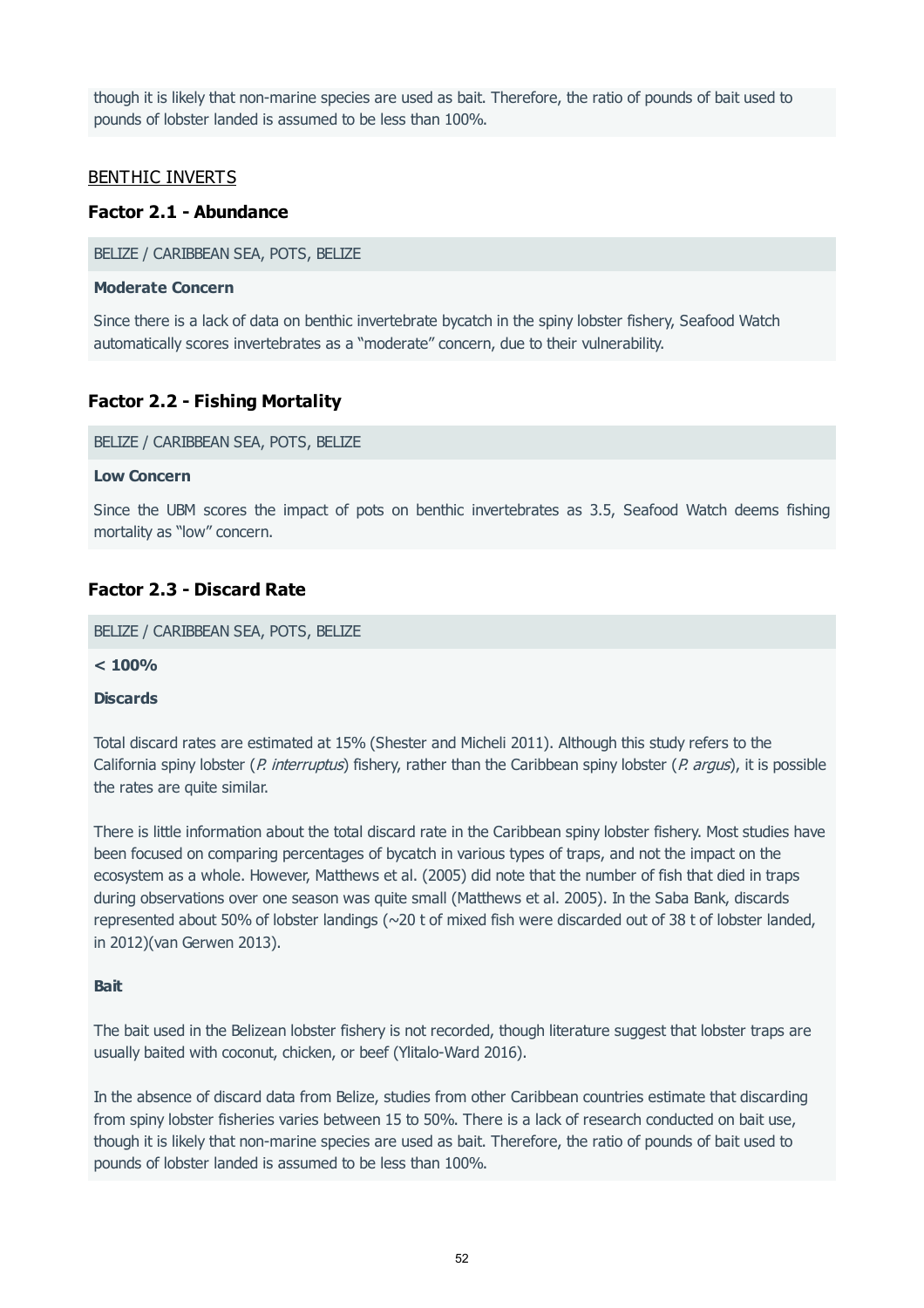# FINFISH

# **Factor 2.1 - Abundance**

BELIZE / CARIBBEAN SEA, POTS, BELIZE BELIZE / CARIBBEAN SEA, DIVING, BELIZE

#### **Moderate Concern**

A variety of finfish are caught in spiny lobster fisheries but bycatch are not reported. In areas such as Glover's Reef, fishermen are recorded catching finfish when free-diving for lobster (Babcock et al. 2013). Hogfish (Lachnolaimus maximus) has been recorded as a finfish caught in the neighbouring Mexican Caribbean spiny lobster fisheries (MRAG Americas 2012). It is currently illegal to harvest scarids (parrotfish) and acanthurids (tang/surgeonfish/doctorfish) in Belize (Tewfik et al. 2017), though they continue to be a bycatch from trap fisheries (Dahlgren 2014). These species are not considered to be overfished in a recent study conducted in Glover's Reef (Babcock et al. 2013).

Since the finfish species in the catch are unknown, abundance is deemed a "moderate" concern based on their level of vulnerability.

#### **Justification:**

Although the abundance of finfish that may be caught in the spiny lobster fishery is unknown, herbivorous fish biomass has increased between 2006 and 2016 (McField et al. 2018).

## **Factor 2.2 - Fishing Mortality**

BELIZE / CARIBBEAN SEA, POTS, BELIZE BELIZE / CARIBBEAN SEA, DIVING, BELIZE

#### **Low Concern**

Most species assessed in a study conducted in Glover's Reef were undergoing overfishing (e.g., hogfish) (Babcock et al. 2013). The UBM has been used to determine the impact of pots on finfish, which has been scored 3.5. Therefore Seafood Watch deems fishing mortality as a "low" concern.

# **Factor 2.3 - Discard Rate**

BELIZE / CARIBBEAN SEA, POTS, BELIZE

#### **< 100%**

#### **Discards**

Total discard rates are estimated at 15% (Shester and Micheli 2011). Although this study refers to the California spiny lobster (P. interruptus) fishery, rather than the Caribbean spiny lobster (P. argus), it is possible the rates are quite similar.

There is little information about the total discard rate in the Caribbean spiny lobster fishery. Most studies have been focused on comparing percentages of bycatch in various types of traps, and not the impact on the ecosystem as a whole. However, Matthews et al. (2005) did note that the number of fish that died in traps during observations over one season was quite small (Matthews et al. 2005). In the Saba Bank, discards represented about 50% of lobster landings (~20 t of mixed fish were discarded out of 38 t of lobster landed, in 2012)(van Gerwen 2013).